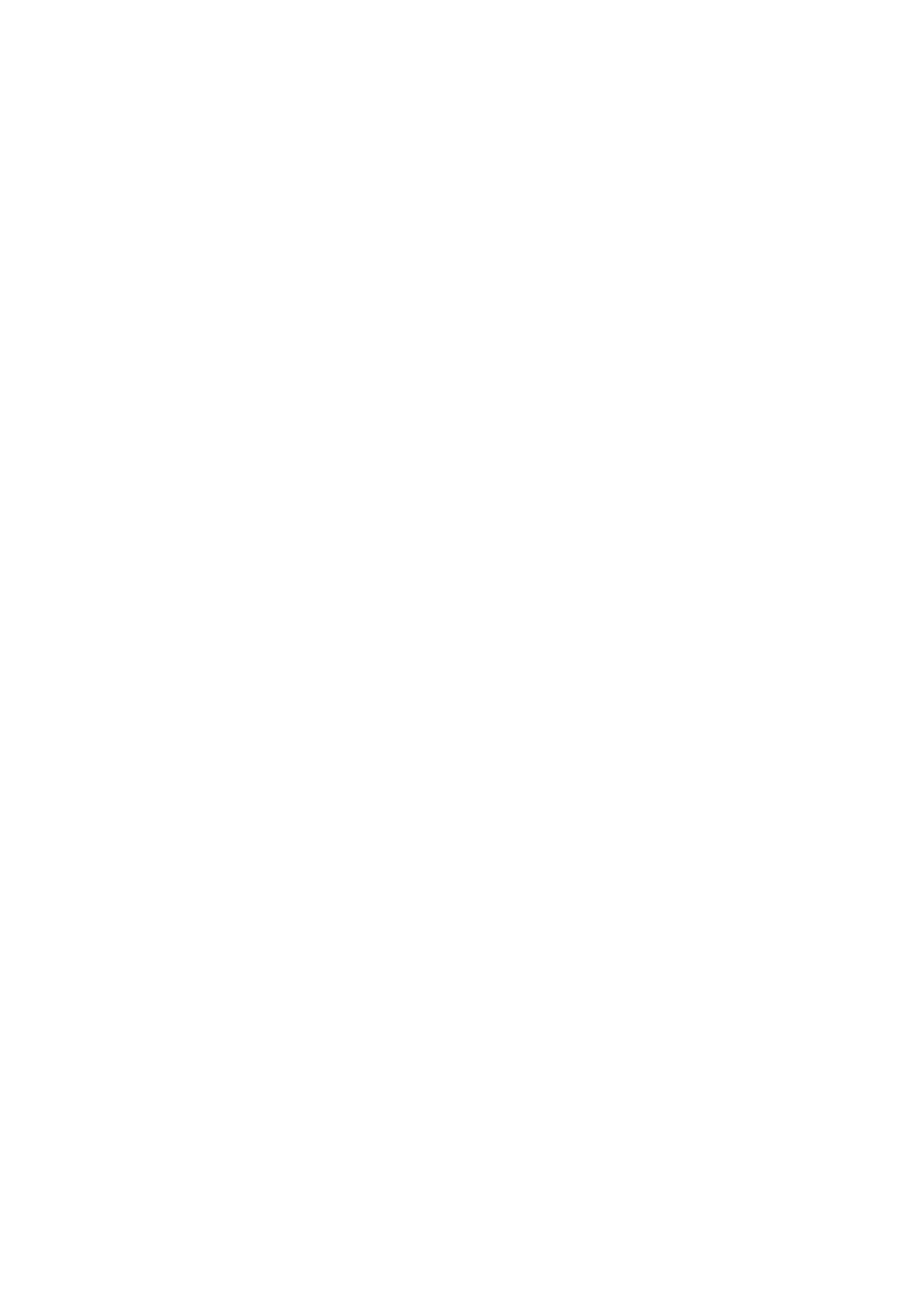*Peer Zumbansen* 

*Law after the Welfare State: Formalism, Functionalism and the Ironic Turn of Reflexive Law* 

TranState Working Papers

No. 82

*Sfb597 "Staatlichkeit im Wandel" − "Transformations of the State"*  Bremen, 2009 [ISSN 1861-1176]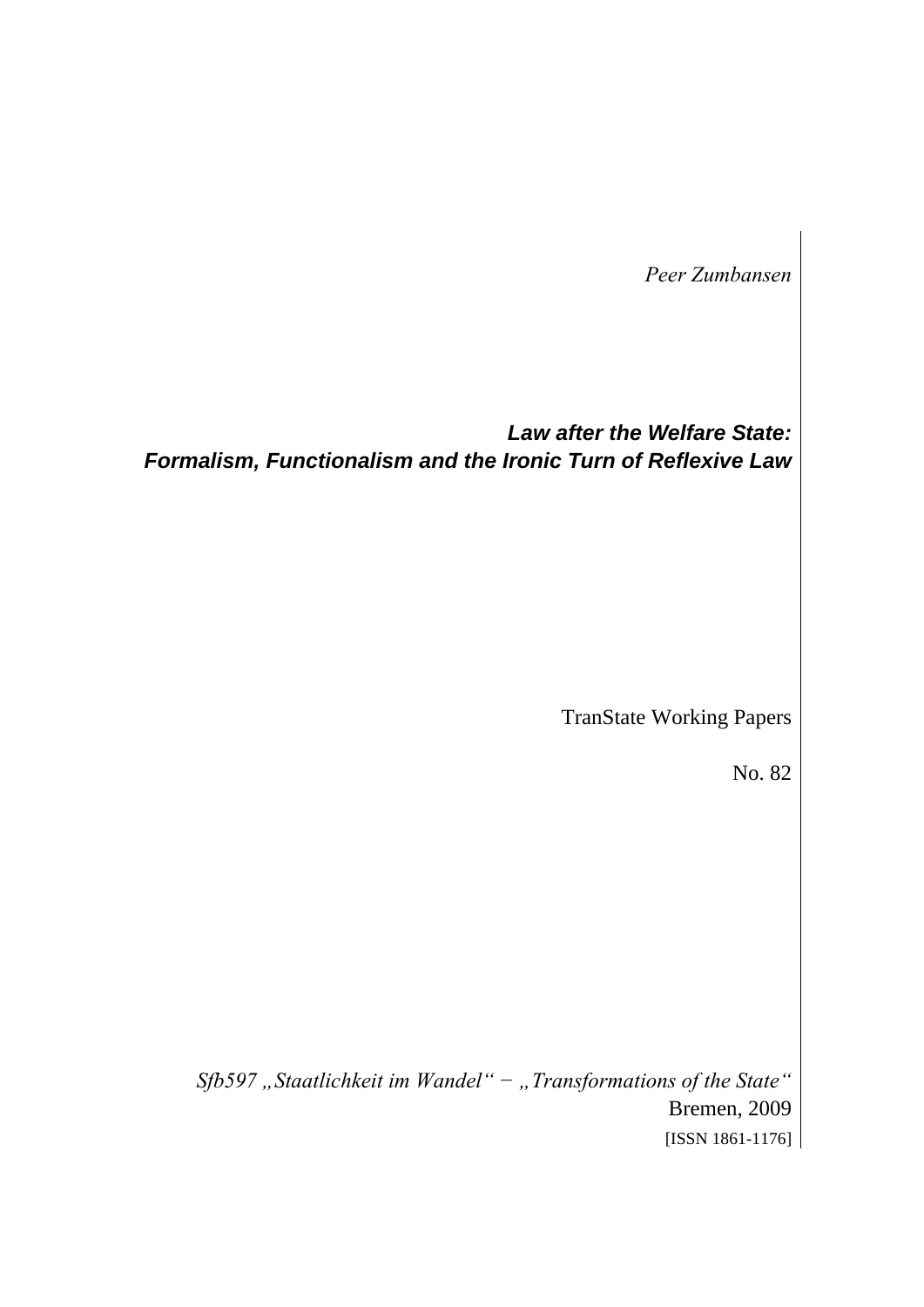Peer Zumbansen Law after the Welfare State: Formalism, Functionalism and the Ironic Turn of Reflexive Law (TranState Working Papers, 82) Bremen: Sfb 597 "Staatlichkeit im Wandel", 2009 ISSN 1861-1176

Universität Bremen Sonderforschungsbereich 597 / Collaborative Research Center 597 Staatlichkeit im Wandel / Transformations of the State Postfach 33 04 40 D - 28334 Bremen Tel.:+ 49 421 218-8720 Fax:+ 49 421 218-8721 Homepage: http://www.staatlichkeit.uni-bremen.de

Diese Arbeit ist auf Veranlassung des Sonderforschungsbereichs 597 "Staatlichkeit im Wandel", Bremen, entstanden und wurde unter Verwendung der ihm von der Deutschen Forschungsgemeinschaft zur Verfügung gestellten Mittel veröffentlicht.

Deutsche Forschungsgemeinschaft

**DFG**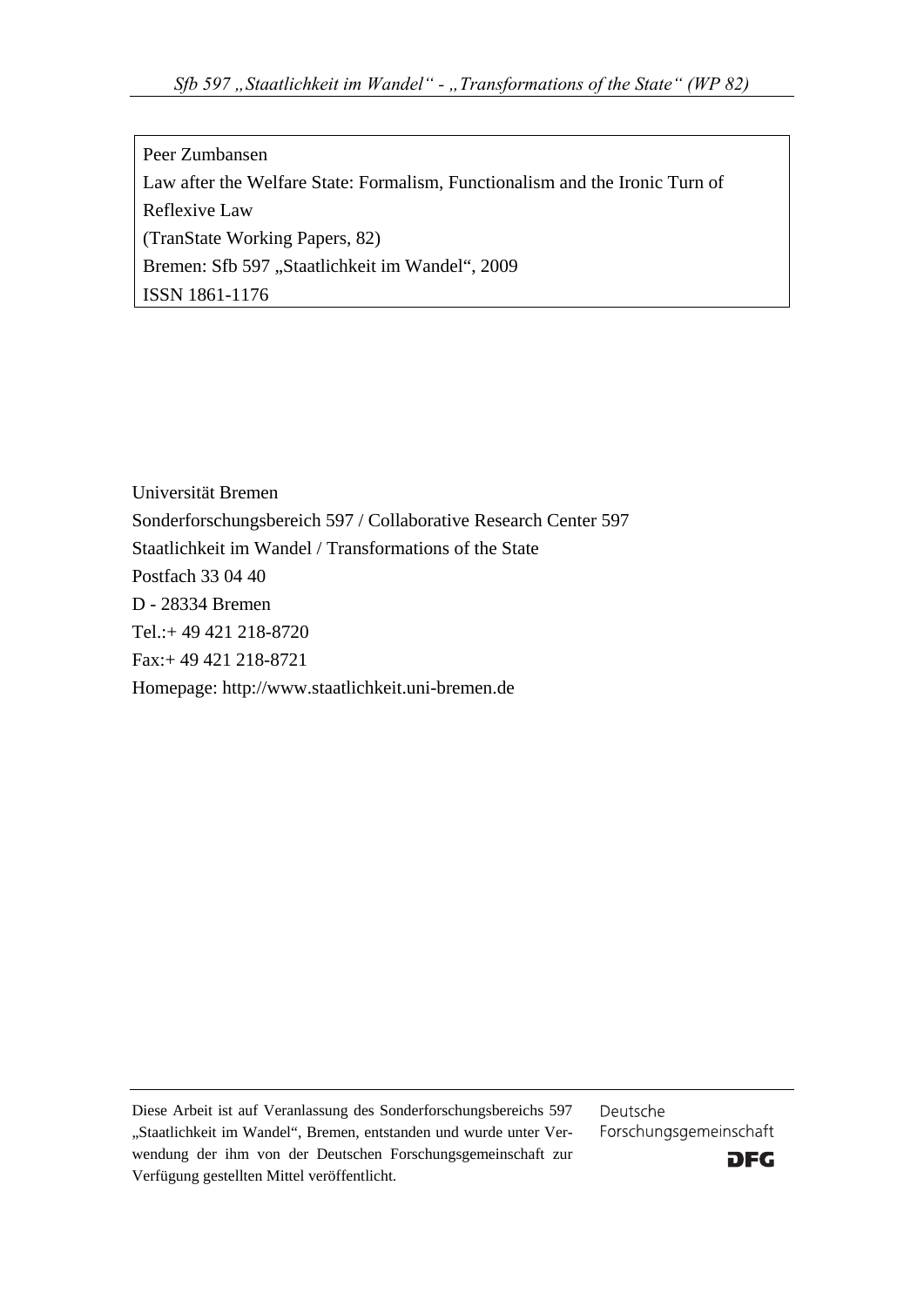#### **ABSTRACT**

This paper analyzes the contemporary emergence of neo-formalist and neo-functionalist approaches to law-making at a time when the state is seeking to reassert, reformulate and reconceptualize its regulatory competence, both domestically and transnationally. While the earlier turn to alternative regulation modes, conceptualized under the heading of "legal pluralism," "responsive law," or "reflexive law" in the 1970s and 1980s, had aimed at a more socially responsive, contextualized, and ultimately learning mode of legal intervention, the contemporary revival of functionalist jurisprudence and its reliance on "social norms" embraces a limitation model of legal regulation. After revisiting the Legal Realist critique of Formalism and the formulation of functionalist regulation as a progressive agenda, this paper reflects on both the American and German justifications of market regulation and the Welfare State in order to trace the different evolution towards 'responsive law' and legal pluralism in the U.S. and 'post-interventionist' and 'reflexive' law in Germany. This comparison allows for an identification of the emerging transnational qualities of legal normativity in the face of a declining welfare state paradigm, which – at the beginning of the  $21<sup>st</sup>$  century – appears to provide the stage for turning the progressive gains of the former era into a set of market-oriented justifications of private autonomy and de-regulation.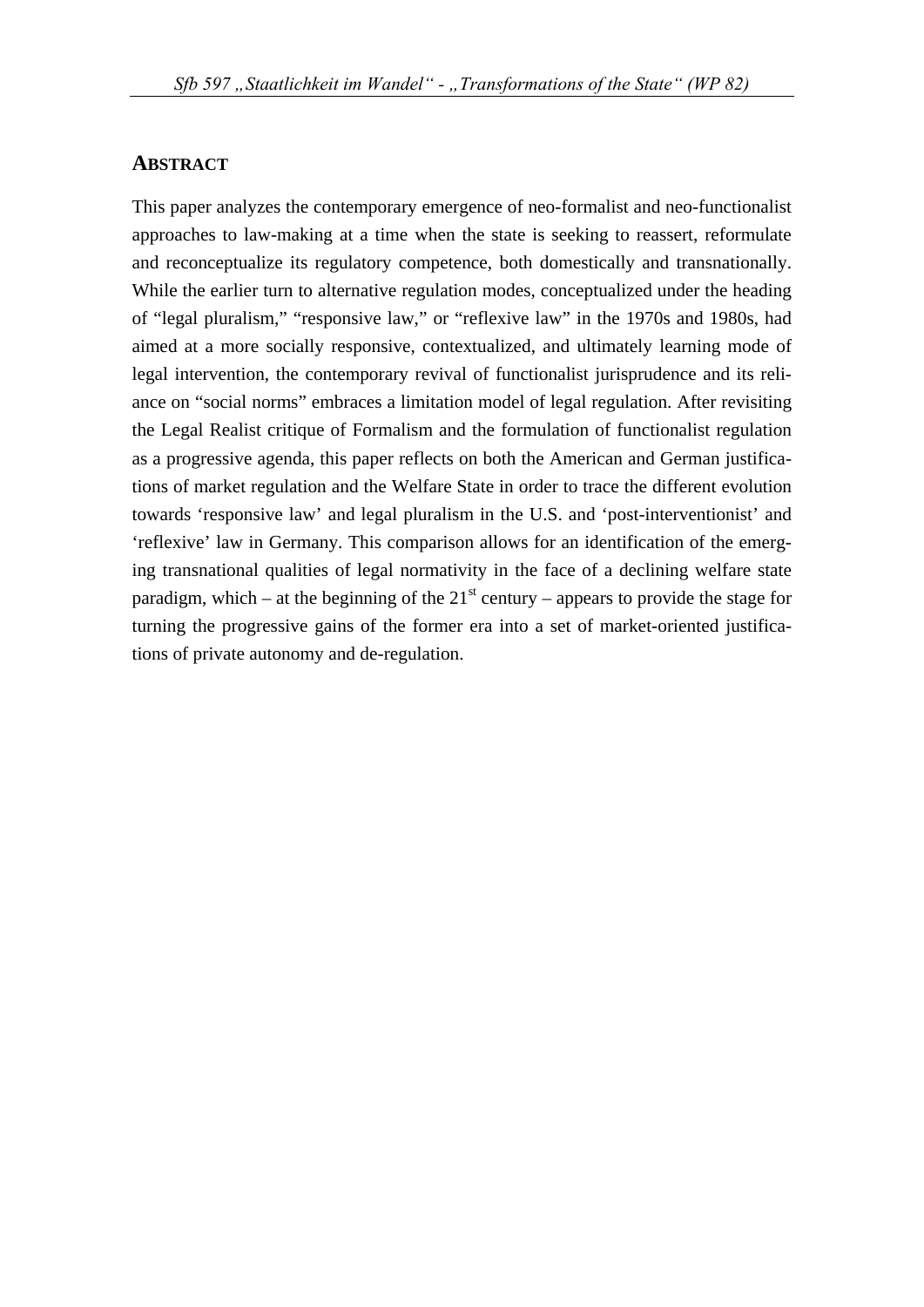# **CONTENTS**

| $\mathbf{I}$ | THE DEMISE OF THE WELFARE STATE AND THE RISE OF THE GLOBAL            |  |
|--------------|-----------------------------------------------------------------------|--|
|              |                                                                       |  |
|              | A. Formalism and Functionalism as Methodological Ground Rules  4      |  |
|              |                                                                       |  |
|              |                                                                       |  |
|              |                                                                       |  |
|              | III. THE CHALLENGES OF SOCIO-ECONOMIC REGULATION IN THE TWENTIETH     |  |
|              |                                                                       |  |
|              |                                                                       |  |
|              |                                                                       |  |
|              |                                                                       |  |
|              |                                                                       |  |
|              |                                                                       |  |
|              |                                                                       |  |
|              |                                                                       |  |
|              | IV. CONTRACT VERSUS CONTRACT LAW: THE FALSE PROMISE OF SOCIAL NORMS26 |  |
|              |                                                                       |  |
|              |                                                                       |  |
|              |                                                                       |  |
|              |                                                                       |  |
|              |                                                                       |  |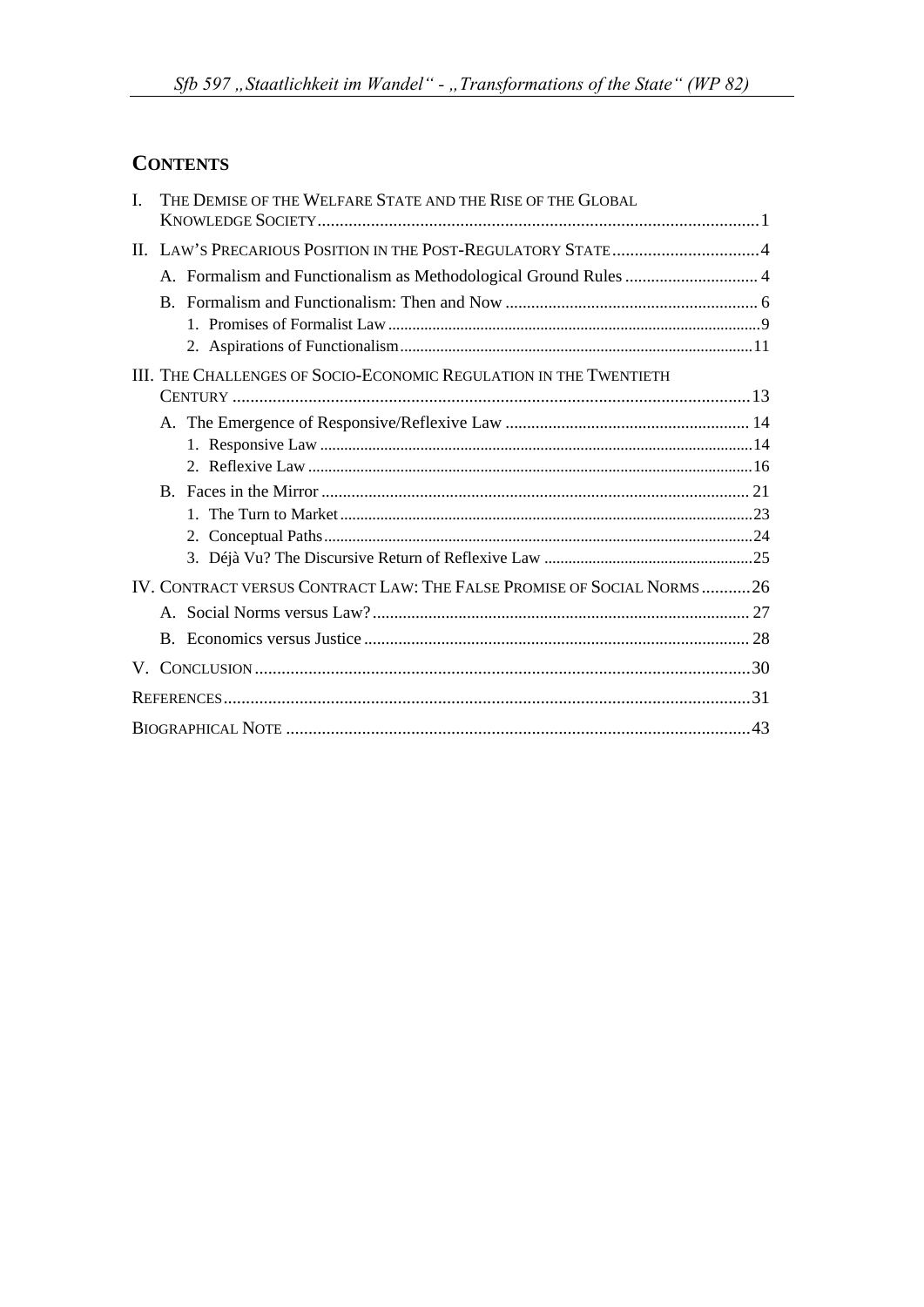## **I. THE DEMISE OF THE WELFARE STATE AND THE RISE OF THE GLOBAL KNOWLEDGE SOCIETY**

For some time now, scholars in law, the social sciences and economics have been debating the future of legal regulation in an increasingly denationalized world. The reasons for this inquiry emerge from a wide variety of places and backgrounds, and every discipline has been carving its own particular lens through which it perceives, traces and assesses the specific trajectories of institutional and conceptual change. A hallmark of these efforts is the growing interpenetration of disciplinary discourses, with "globalization studies" having emerged as either the crystallization or final diffusion point whichever perspective one may wish to take. In the interim, writings and courses in "globalization and . . . ." studies have become a more or less satisfactory label for these border-crossing inquiries into the driving forces of global regulatory changes, national path-dependencies and newly emerging norm-creating actors. Despite their political divisions, these studies, which have produced numerous guides to these phenomena from within very vibrant scholarly discourses, $<sup>1</sup>$  suggest that there is no way back to a</sup> world *before* globalization.<sup>2</sup>

One way, then, of identifying the consequences of globalization has been to celebrate the "liberation" of commercial actors from government intervention by making effective use of jurisdictional forum-shopping, tax havens and radically decentralized business organization structures. Another one, arguably on the other end of the choicecontinuum, would seek to radicalize globalization's de-hierarchization trends<sup>3</sup> in search of realizing and nurturing civic and other bottom-up emancipatory powers, however uncomfortably and inevitably they remain situated between assertions of the global and the local.4 Rejecting findings of unstoppable convergence across distinct political economies, globalization scholars point to the ever-recurring, well-known, nation-statebased distinctions and argumentative patterns: where proponents of globalization ele-

 <sup>1.</sup> See, for example, the by now "classical" Globalization reader GOVERNING GLOBALIZATION: POWER, AUTHORITY AND GLOBAL GOVERNANCE ((Held and McGrew 2002); THE HANDBOOK OF GLOBALISATION ((Michie 2003); GOVERNANCE IN A GLOBALIZING WORLD ((Nye and Donahue 2000); (de Soto 2000); (Sachs 1999); (Slaughter 2004).<br><sup>2.</sup> (Koskenniemi 2005b) (arguing how a deeply fragmented regulatory and conflicting global landscape is reflected

in a highly contested discursive realm, necessitating hard political choices).<br>
<sup>3.</sup> (Teubner 1997b).<br>
<sup>4.</sup> (Sousa Santos 2002); LAW AND GLOBALIZATION FROM BELOW. TOWARDS A COSMOPOLITAN LEGALITY ((Sousa Santos and Rodríguez-Garavito 2005); CRITICAL BEINGS. LAW, NATION AND THE GLOBAL SUBJECT ((Fitzpatrick and Tuitt 2004), in particular (Fitzpatrick 2004), & (Pahuja 2004).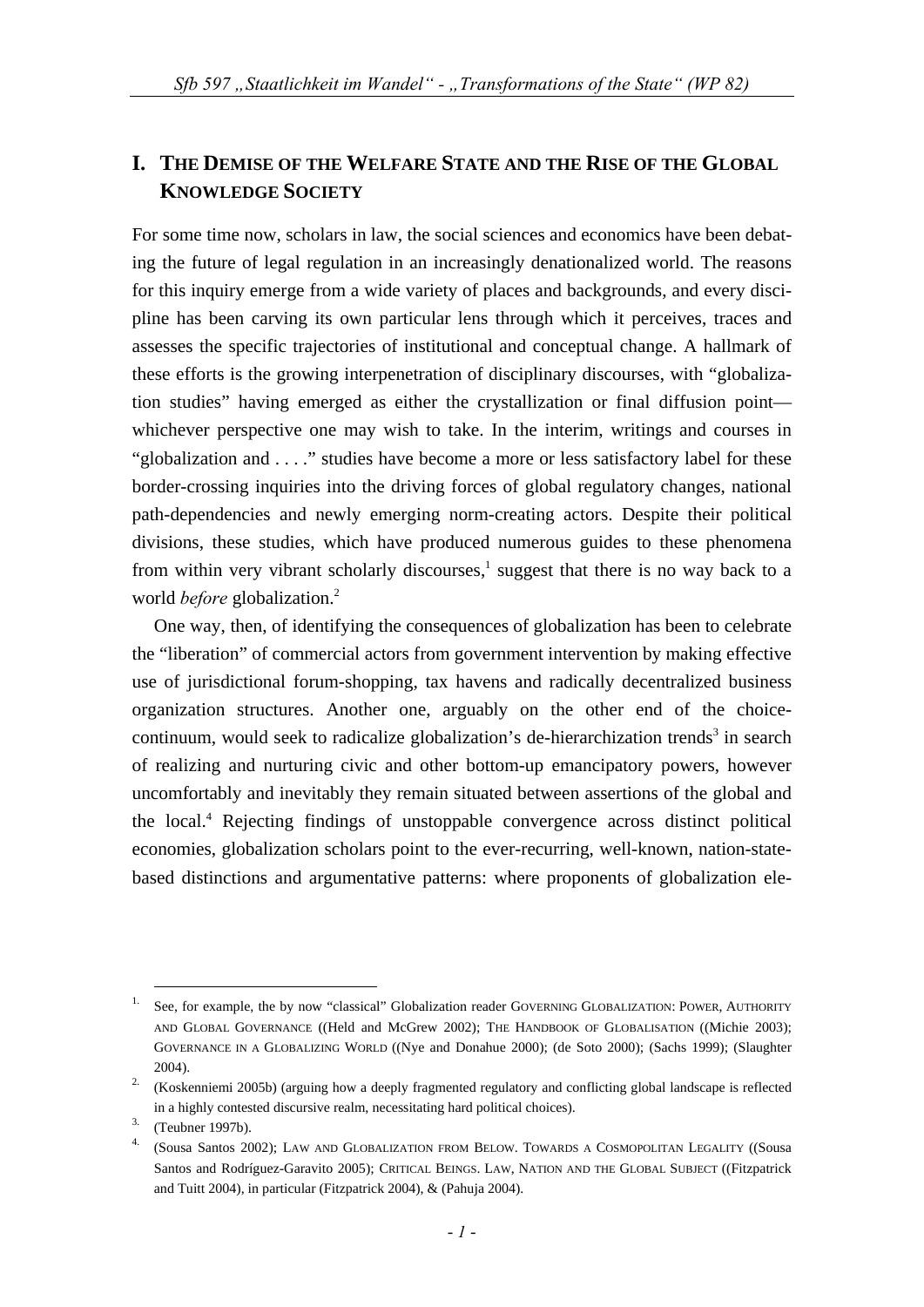vate the necessary containment of government regulation of market affairs as the defining feature of a globalized world, critics deconstruct such claims as "ideology."5

The question remains, where to go from there? Karl Polanyi's concern with the "double movement" constituted by the emancipation of individual autonomy and the pursuit of public welfare, which he identified as the greatest challenge posed by the selfregulating market at the turn of the nineteenth/twentieth centuries,<sup>6</sup> is still on the agenda—or is it?

An answer to this question is anything but obvious. The fundamental institutional reference points of political and legal regulation throughout the West in the twentieth century have become thoroughly unanchored, and as we see a conceptual shift from "government to governance" in contemporary sociological and political analysis, $7$  law in this scenario—appears to have become a fragile project. After its rise through the Rule of Law, the Social Interventionist State and the Welfare State, its contemporary fate seems to be both sealed and indeterminate. Sealed with respect to the state's fading regulatory impact on border-crossing societal entities and activities, which have powerfully emancipated themselves from jurisdictional boundaries and confinements. Indeterminate, in turn, in at least two ways: the state might be reasserting itself either as unitary actor or through regulatory cooperation and concerted efforts against global threats such as environmental destruction or terrorism. Then, again, it might not.<sup>8</sup> The second avenue towards indeterminacy is paved with strong doubts as to the state's capacity to remain an influential institution in channeling and shaping political governance domestically. As the state becomes one of several actors in a dramatically de-hierarchized knowledge society, the state's *proprium*—political government, market regulation, administration, responsibility for social infrastructure, guarantor of institutional arrangements (education, health, safety) that during the Welfare State's era were created to complement a constantly expanding body of individual rights<sup>9</sup>—seems to have come undone. Alternatives to state-originating, "public" governance models abound, and proposals of "post-regulatory," "new," and "experimental" governance are offered both in *competition* to separation-of-powers and hierarchy-defined models<sup>10</sup> and in *descriptive* 

<sup>&</sup>lt;sup>5.</sup> (Steger 2003), "Moreover, the claim that globalization is about the liberalization and global integration of markets solidifies as 'fact' what is actually a contingent political initiative." *Id.* 

<sup>6. (</sup>Polanyi 1944), re-published in 2001 with a Foreword by Joseph Stiglitz and an Introduction by Fred Block; for a

new and fruitful assessment of Polanyi's thesis, see (Beckert 2007).<br>
<sup>7.</sup> (Rosenau and Czempiel 1992); (Sassen 2003).<br>
<sup>8.</sup> For an overview of such options, see (Goldsmith and Posner 2005); (Scott and Stephan 2006); (Guzm

Meyer 2008); (Guzman 2008).<br>
9. (Sunstein 1990), in particular chapter 1.<br>
<sup>10.</sup> (Teubner 1986); (Scott 2004a); (Dorf and Sabel 1998); to see the elaboration specifically in the case of EU governance read (Sabel and Zeitlin 2008).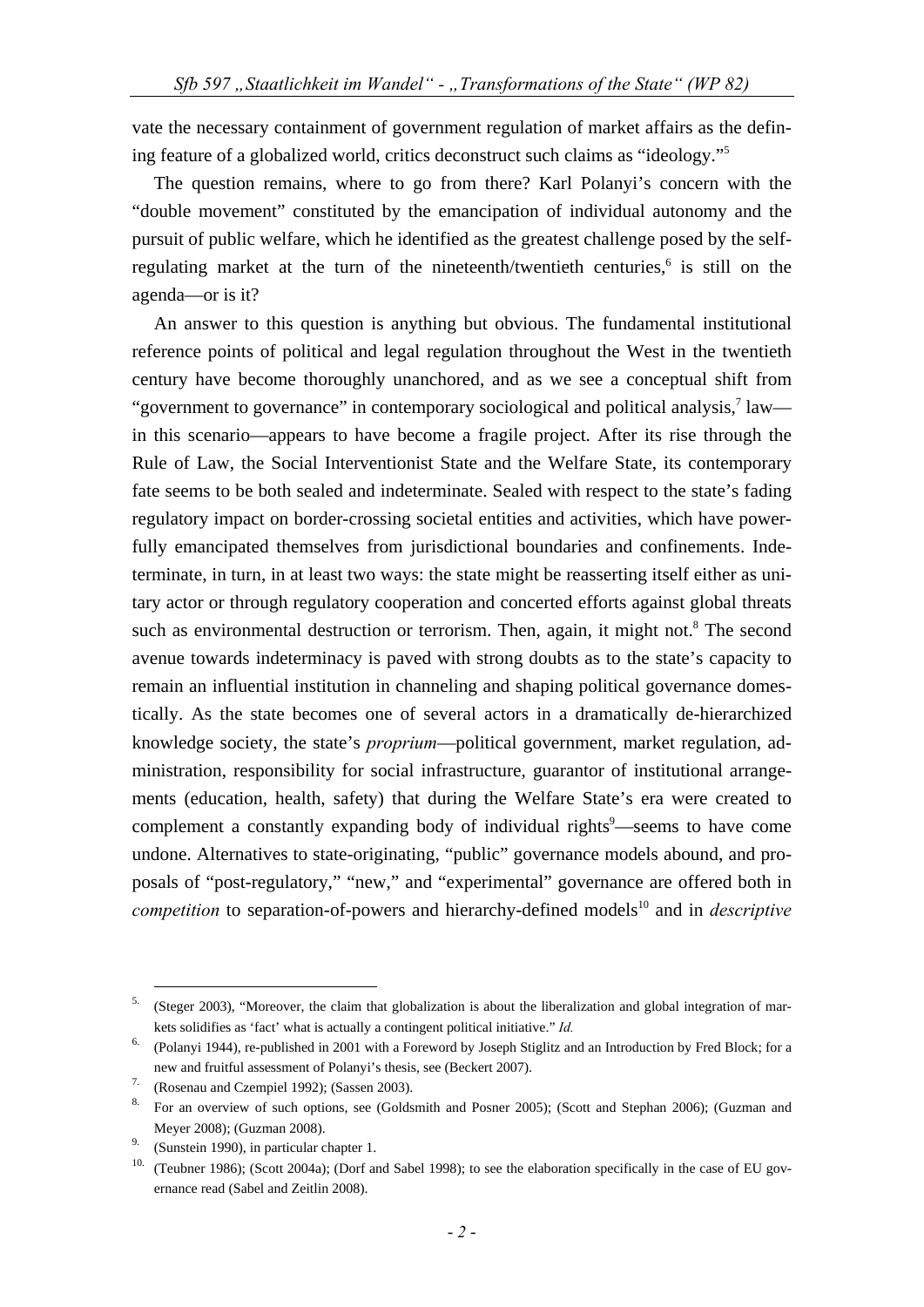fashion to depict, more adequately, the complex structures of today's intersection of politics and economics.<sup>11</sup>

Much of the current mapping work of the knowledge society that is being done in the social sciences<sup>12</sup> and law<sup>13</sup> unfolds in parallel with incredibly fruitful economics research, predominantly within "New Institutional Economics"—both inside<sup>14</sup> and outside<sup>15</sup> of its disciplinary confines. As these interdisciplinary findings are beginning to be translated back towards a more challenging reassessment of respective doctrinal and conceptual starting points, $16$  the erosion of distinctions such as public/private, economics/politics or state/market is mirrored by a renewed, radical push for applied, objective sciences. Perhaps because said distinctions become regarded as representative idiosyncrasies of a century bogged down in the struggle over competing political economy utopias, some of today's analytical assessments and policy prescriptions read strangely simple and straightforward.<sup>17</sup> Yet, as is well known, the devil is in the details, and these details lie in the ever-more complex structure of today's invaryingly interdependent societies. As we seek to rescue the larger questions around societal organization from the twentieth into the twenty-first century against the background of concepts, instruments and tools that are dramatically losing their explanatory power, the consequences for disciplines such as law, economics, sociology or political science have for some time now<sup>18</sup> started to unfold,<sup>19</sup> both in research and teaching.<sup>20</sup>

This paper raises the question of the fate of law in the arrangements of twenty-first century post-regulatory regimes. It does so with the single mandate of contrasting the manifold implications and involvements of law in societal organization during the last century with its precarious and endangered place in today's domestic and transnational settings. Choosing formalism and functionalism as the central methodological tenets in present-day contentions of law's place in the regulation of societal affairs, this paper seeks to illuminate the background and prospects of this development by revisiting the functionalist critique of legal formalism at the turn of the nineteenth to the twentieth

<sup>&</sup>lt;sup>11.</sup> (Pels 2005), "A vigorous 'economics of politics' is currently flanked by an equally vigorous 'politics of economics.'" *Id.* at 270.<br><sup>12.</sup> (Willke 2007); (Hassan 2003); (Stehr 2001).<br><sup>13.</sup> (Ladeur 1992); (Ladeur 1995); (Ladeur 2006).

<sup>&</sup>lt;sup>14.</sup> See (North 1990) and the insightful counterpoints developed by (David 1994); (David 2000).<br><sup>15.</sup> In sociology: (Beckert 2007); in law: (Schanze 2007).

<sup>&</sup>lt;sup>16.</sup> (Calliess and Zumbansen 2008); (Amstutz 2008); see the Symposium Issue on "LAW, THE STATE AND EVOLUTIONARY THEORY," published in 9 GERMAN L.J. 389-546 (2008), *available at* www.germanlawjournal.com. 17. Richard Epstein, Simple Rules for a Complex World (1995); Thomas L. Friedman, The World is Flat (2005). 18. (Merry 1988); (Sousa Santos 1987); *but see* (Teubner 1992).

<sup>&</sup>lt;sup>19.</sup> See, for a series of very informative and insightful roadmaps into this new territory, (Schiff Berman 2005); (Schiff Berman 2007b); (Schiff Berman 2007a). 20. Harry W. Arthurs, *Globalization of the Mind: Canadian Elites and the Restructuring of Legal Fields*, 12 CAN. J.

L. & SOC'Y 219 (1997); (Scott 2005); (Bernstein 2007); (Reimann 2004); (Valcke 2004).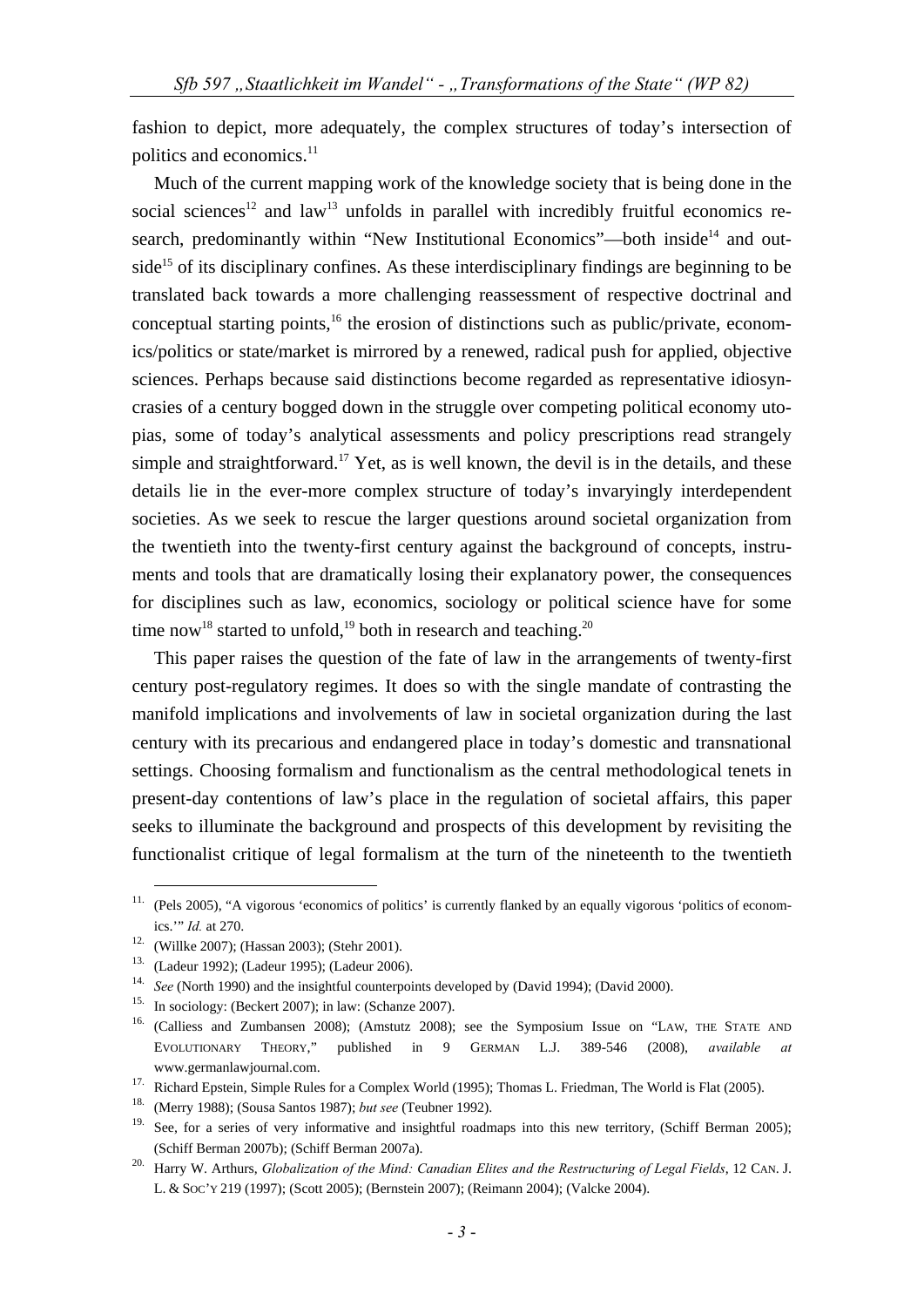century onward until the demise of normative functionalism in the retreating welfarestate of the late twentieth century (II). The next section compares the critique of welfare state "juridification" by both conservatives and progressives as it emerged in Western European legal thought in the 1970s and 1980s with the emergence of legal pluralism and "extra-legal activism" in the United States at that time, tracing the rise of responsive and reflexive law (III) before addressing the current return of formalism and functionalism in the area of contract law (IV). Section V concludes.

## **II. LAW'S PRECARIOUS POSITION IN THE POST-REGULATORY STATE**

#### **A. Formalism and Functionalism as Methodological Ground Rules**

Throughout the last century, the modes of legal regulation were continuously contested, challenged and differentiated as the arms of the state began to reach ever deeper into the spheres of societal activity. In contrast, the current formalist legal discourse suggests a deep skepticism towards the concept of "order through law" altogether. This renaissance of legal formalism occurs at a time of profound changes in societal governance. It is this context of social change that gives the current legal theory assessments such crucial weight and impact. As the shift "from government to governance" points to an irreversible transformation from hierarchically organized political regulation to a heterarchy of conflicting and competing regulatory models, the fate of law itself, previously deeply implicated in the formulation of political governance, is becoming highly precarious. What is problematic in the neo-formalist focus on the 'here and now' is the loss of historical reference points, by which contemporary contentions could be reembedded or contrasted with preceding experiences in legal regulation. As today's turn to private ordering arguably occurs in response to the dramatic challenges for legal regulation domestically and transnationally, its present triumph comes at the price of making invisible, the deeply dialectic nature of law in its eternal coexistence with alternative forms of social regulation that have marked law during the twentieth century.

Today's neo-formalist attack on legal regulation is complemented by a neofunctionalist prioritization of private ordering over "state intervention." Neofunctionalism defines the role of law and the state through the single mandate of facilitating individual autonomy. Whereas much of the twentieth century was characterized by the central role of the state and by the creation of policy-driven legal norms and judicial opinions that fueled an ambitious program of *social engineering through law*, present contentions of functionalism emphasize the values of market freedom and competition as endangered by state intervention.

With unacknowledged irony, this substitution of a functionalist protection of the interests of society through law with a large-scale retreat of the state in the name of indi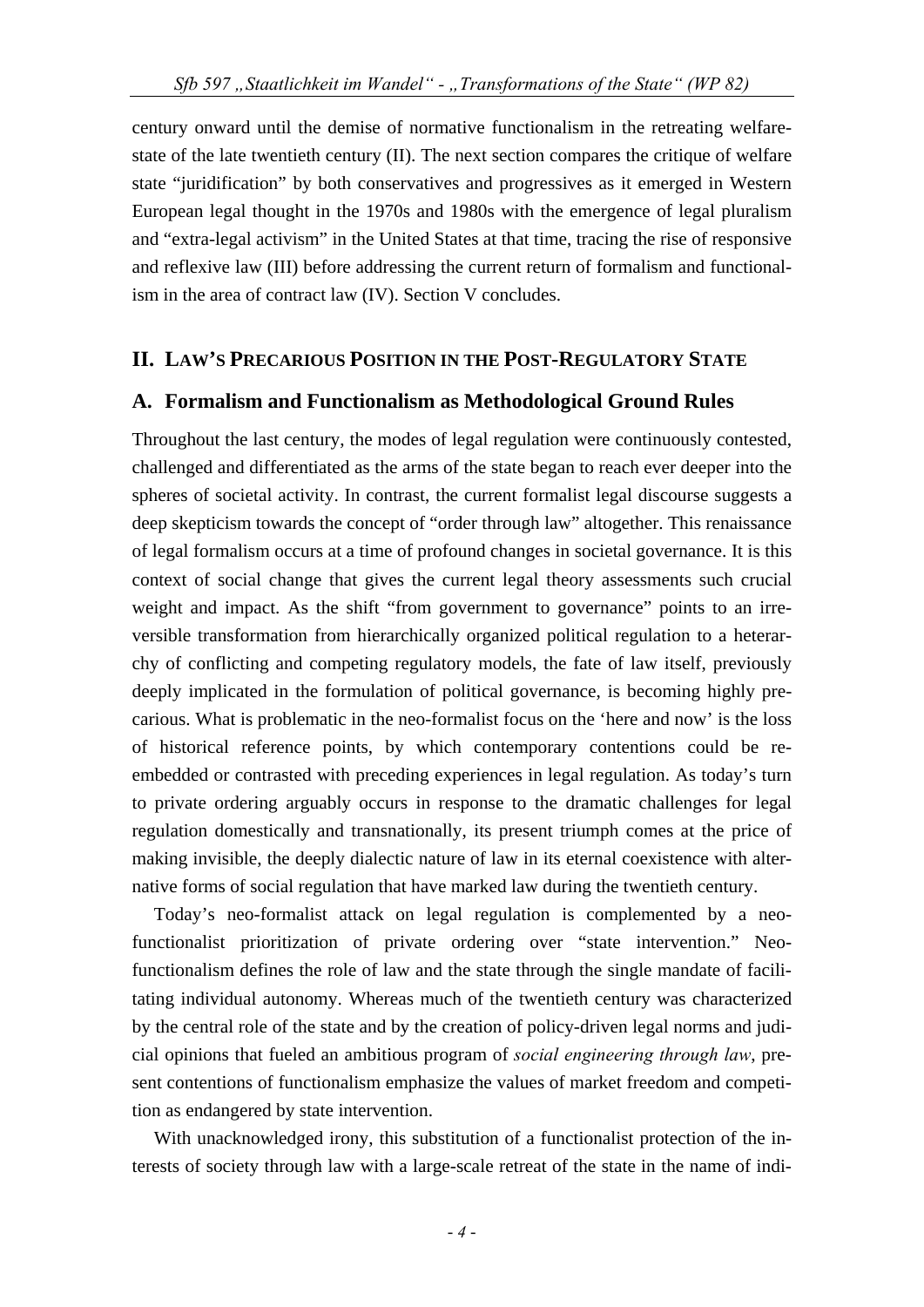vidual freedom and the "demands of the market" employs the very theoretical tools that progressive lawyers in the United States and in Europe promoted during the 1970s and 1980s as responses to the regulatory crisis of the welfare state. Those progressive scholars had turned to alternative modes of legal regulation seeking to translate law's generality into contextual, learning forms of socio-legal regulation. Their hope had been thereby to save the political ambitions of the welfare state, while continuing the sociopolitical debate over the substance and direction of political intervention. In contrast, today's neo-formalism and neo-functionalism threatens to cut the ties between current quest to answer the challenges of globalization and the previous struggles over law and politics. Its proponents characterize legal regulation as inappropriately policy-driven and as undue infringement of the societal actors' capacity to regulate their own affairs autonomously.

Contract law provides one example. If today's neo-formalists criticize contract law as paternalistic, cost-producing and competition-stifling, they posit that contractual bargains would, if left alone, be more efficient and productive.<sup>21</sup> This assessment is ahistorical in that it bears no connection with decades of negotiation over the optimal degree of protection afforded to the interests of contracting parties in a fast-evolving mass-consumer society. The cloud of neo-formalist contentions that judges are allegedly incompetent in their dealings with complex contractual arrangements<sup>22</sup> makes this multidimensional, complex nature of contractual governance disappear.<sup>23</sup>

Touching here<sup>24</sup> on one of these fields—contract law—the paper analyzes the contemporary emergence of neo-formalist and neo-functionalist approaches to law-making in light of the proliferation of indirect forms of regulation. The core tenet of the paper is that while the earlier turn to alternative regulation modes, whether conceptualized under the heading of "legal pluralism,"<sup>25</sup> "responsive law,"<sup>26</sup> or "reflexive law"<sup>27</sup> in the 1970s and 1980s, had aimed at a more socially responsive, contextualized, and ultimately

 <sup>21. (</sup>Posner 2000); (Scott 2000); (Scott and Triantis 2006).

<sup>&</sup>lt;sup>22.</sup> POSNER, LAW AND SOCIAL NORMS (n. 21), at 152 "Courts have trouble understanding the simplest of business

relationships." 23. *See* (Cohen 1927); (Cohen 1932); for a masterful reconstruction of contract law discourse in the United States, see (KREITNER 2007); for a recent reminiscence within the German private law academy, see the book review by Fritz Rittner of FRITZ VON HIPPEL, DAS PROBLEM DER RECHTSGESCHÄFTLICHEN PRIVATAUTONOMIE (1936) *in* 62 JURISTENZEITUNG 1043 (2007) (reading von Hippel's book as an important defence of private autonomy of relevance in present times, that Rittner sees characterized by a(nother) takeover of private autonomy through poli-

tics). 24. For a discussion of a neo-functionalist approach to corporate law regulation, see Peer Zumbansen, Varieties of Capitalism and the Learning Firm. Corporate Governance and Labor in the Context of Contemporary Developments in European and German Company Law, 8 EUR. BUS. ORG. L. REV. 467 (2007), http://ssrn.com/abstract=993910; for administrative law, see (Zumbansen 2003).<br>
<sup>25.</sup> For an excellent presentation and discussion, see (Moore 1973); (Griffiths 1986); (Merry 1988); (Teubner 1997a).<br>
<sup>26.</sup> (Nonet and Selzn

<sup>27. (</sup>Teubner 1983); (Wiethölter 1985).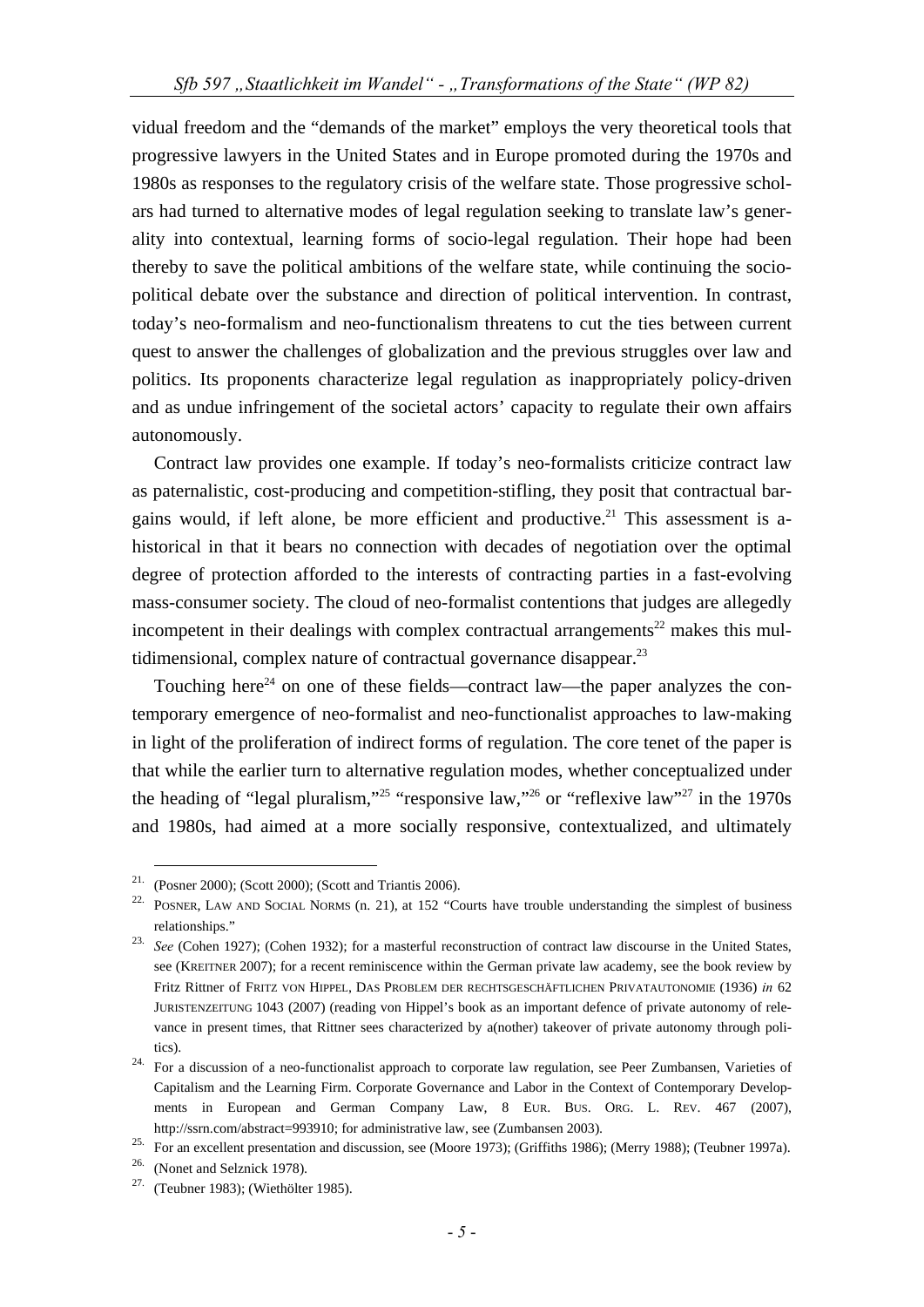*learning* mode of legal intervention, the contemporary revival of functionalist jurisprudence embraces a limitation model of legal regulation, the rationale of which is captured by references to "efficiency" and "market demands." By treating market demands and private interests as self-explanatory givens and by shifting the burden for "intervention" into market activities to policy-makers and judges, the current turn to private ordering effectively takes politics out of the equation.<sup>28</sup> With that, the neo-formalist and neofunctionalist critique of the welfare state's ambitious programs of legal regulation ignores the degree to which the welfare state itself always represented only one of many different possible institutional evolutionary steps in market regulation and in an ongoing societal debate over the best form of governing society.<sup>29</sup> To be sure, by not integrating the emergence, justification and contestation of the welfare state into the present promotion of individual rights against governmental paternalism, neo-formalists and neofunctionalists isolate their assertions about market-ordering from a wider political debate in which institutions such as the rule of law, the social or welfare state, private autonomy, property rights and democracy should rightly be seen not as means by themselves, but as mere institutional milestones and labels in a continuing normative evolution of social ordering.<sup>30</sup>

## **B. Formalism and Functionalism: Then and Now**

The battle between law and politics is nothing new; it marks the legal debates throughout the twentieth century. In continental Europe, mainly Germany and France, this narrative sequences a development of the relation between law and the state from the *Rule of Law*31 through an *Interventionist*, <sup>32</sup> *Social state*33 through to the *welfare state*<sup>34</sup> before depicting a growing tension between transformations of the state into an *Enabling*, or *Moderating state*<sup>35</sup> on the one hand, and new concepts of society (*Risk*,<sup>36</sup> *Knowledge*,<sup>37</sup> *Information*,<sup>38</sup> *Network Society*<sup>39</sup>) on the other. In England, the debate was predominantly focused on preserving a formal core of  $law<sup>40</sup>$  against its moralization or politici-

 <sup>28.</sup> *See, e.g.*, (Trebilcock 1993).

<sup>29. (</sup>Luhmann 1990a).

<sup>30. (</sup>Reich 1964); (Reich 1990a); (Kreitner 2005); (Zumbansen 2007).

<sup>31. (</sup>Grimm 1991).

<sup>32. (</sup>Stolleis 1989).

<sup>33. (</sup>Majone 1993).

<sup>&</sup>lt;sup>34.</sup> (Ewald 1986); (Luhmann 1990a).

<sup>&</sup>lt;sup>35.</sup> (Schuppert 1999); for a discussion of this sequence of descriptions of the state, see (Zumbansen 2003).  $\frac{36.}{18}$  (Beck 1992).

<sup>37. (</sup>Burke 2000).

<sup>38. (</sup>Ladeur 2002).

<sup>39. (</sup>Castells 1996).

 $40.$  (Hart 1958).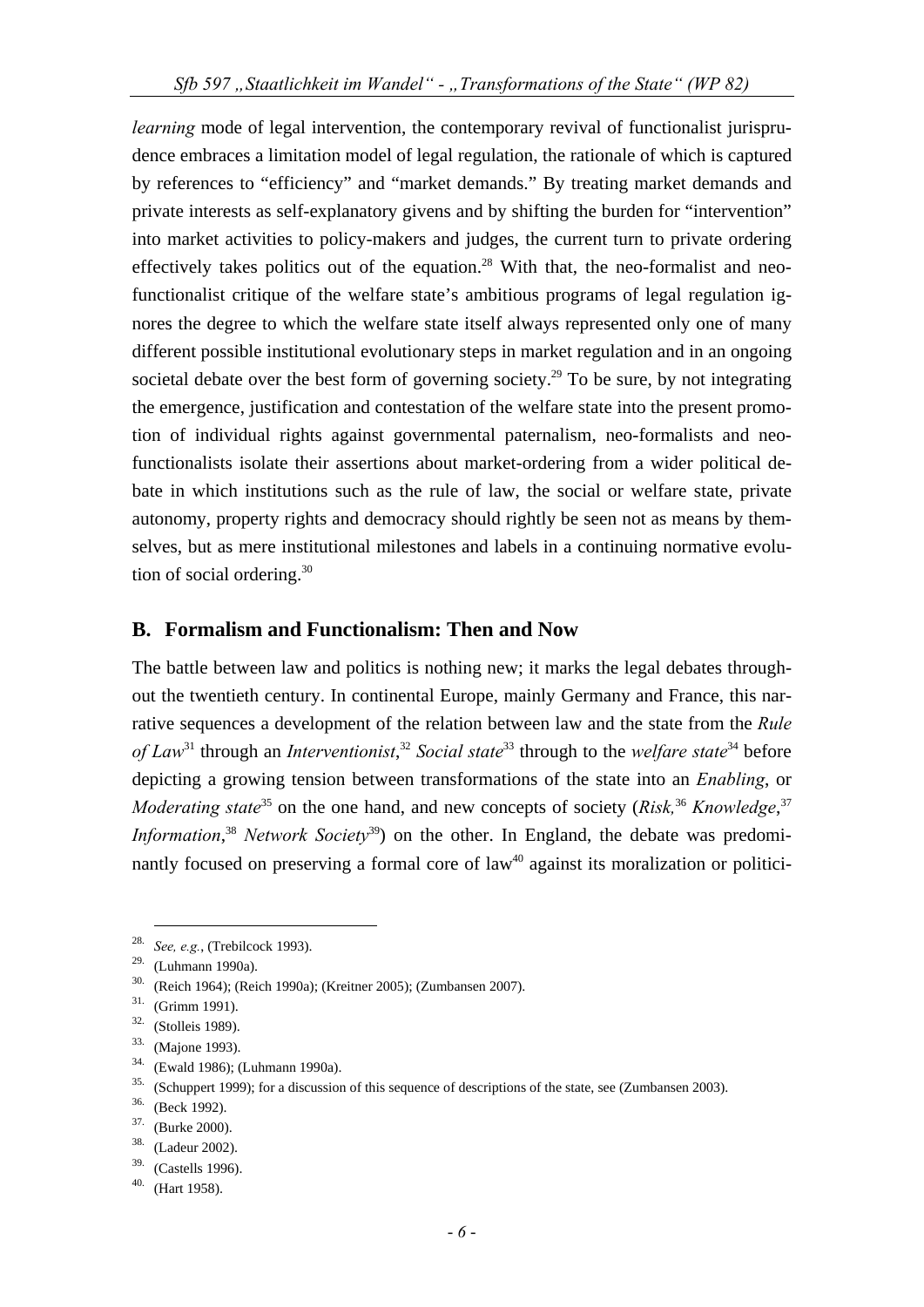zation.<sup>41</sup> By contrast, in the United States, the narrative still traces the content, validity and promises of the "Realist"<sup>42</sup> (later the "Social") challenge to nineteenth century "classical legal thought"<sup>43</sup> that eventually led to a fierce struggle over "rights"<sup>44</sup> and to the frustrated reaction in the form of extra-legal activism.<sup>45</sup> Next occurs the powerful rise of law and economics<sup>46</sup> and the contestation by legal pluralism and critical legal studies,<sup>47</sup> later opening up into a babel of voices of multiple, competing and conflicting societal interests.<sup>48</sup> The battle over law and politics gains its concrete contours within a specific socio-economic, cultural, and political context.<sup>49</sup> The relevance of comparing different contexts has recently been noted by scholars, who have taken it upon themselves to depict larger trends and trajectories in the development of legal thought, writing from both a historical and comparative perspective.<sup>50</sup> The importance of such barometric and comparative assessments lies in their tentative and explorative nature. Given the tremendous unruliness of doctrinal categories and of social science models and categories with which we have been trying to identify the core of law in an age of governance, $51$  it is of great merit to push for a historical, comparative and interdisciplinary research program, precisely because we are at an important moment for the reassessment of the role of law.

Neo-formalism and neo-functionalism as the angles from which to assess the current regulatory landscape shed a brighter light on the role of law within the continuing politics of privatization. By focusing on neo-formalism and neo-functionalism, one gains a clearer view of how arguments of "necessity," of "objectivity" and "naturalness" prepare the ground for a functionalist interpretation and application of legal norms in contexts that are clearly characterized by fundamental shifts from public to private regulation.<sup>52</sup> The presently renewed attack on contract adjudication and governmental "intervention" wrongly depicts a market existing without a government at the very outset.<sup>53</sup>

<sup>&</sup>lt;sup>41.</sup> (Hart 1977).<br><sup>42.</sup> Compare (Singer 1988) with (Leiter 1997); see (Fuller 1958); (Dworkin 1975).

<sup>&</sup>lt;sup>43.</sup> (Pound 1908); but see later the reorientation of Dean Pound in (Pound 1931), and the reply by (Llewellyn 1931).  $^{44}$ . (Mensch 1981).

<sup>45. (</sup>Lobel 2007).

<sup>46. (</sup>Calabresi 1970); (Posner 1973); for a "semi-outsider's" history, see Anita Bernstein, *Whatever happened to Law* 

*and Economics?*, 64 Md. L. Rev. 303 (2005).<br><sup>47.</sup> (Galanter 1974); (Griffiths 1986); (Arthurs 1988).<br><sup>48.</sup> For an excellent overview, see Günter Frankenberg, *Down by Law: Irony, Seriousness, and Reason*, 83 Nw. U. L. REV. 360 (1988), and (Kennedy 2006).

<sup>49. (</sup>Hutchinson 1995) "Judges, policy-makers, economists, lawyers, and citizens are forever situated in a socioeconomic context that influences them as they strive to influence it." *Id.*

<sup>50.</sup> *See* (Berman 2005); (Michaels and Jansen 2007). 51. (Wiethölter 1986b); (Wiethölter 1986a). 52. (Aman Jr. 1997).

<sup>53.</sup> *See* (Knight 1924). "The system as a whole is dependent on an outside organization, an authoritarian state, made up also of ignorant and frail human beings, to provide a setting in which it can operate at all." *Id.*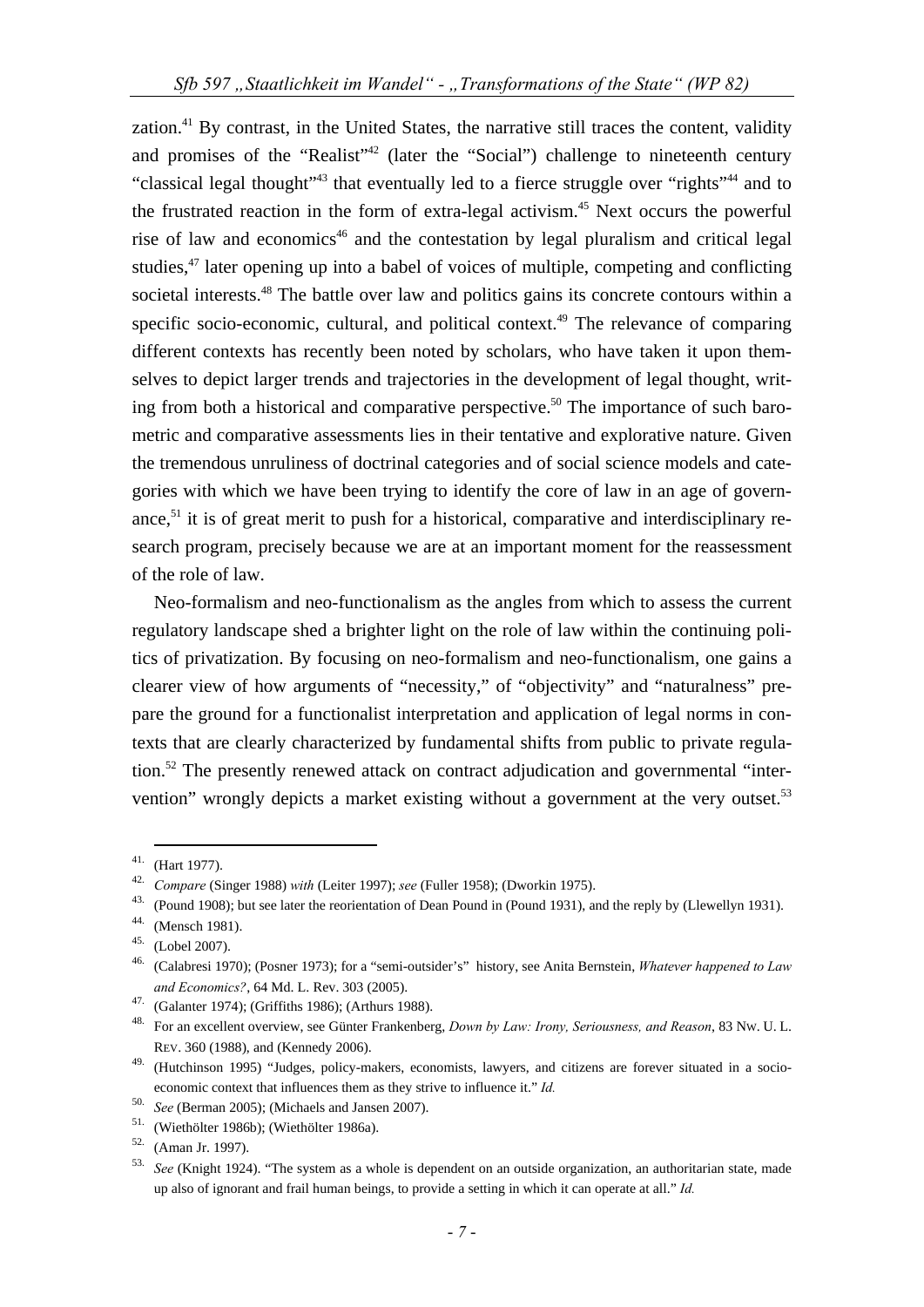This depiction of the market and the state as separate worlds enters into a troubling alliance with policy recommendations, which promote the privatization of public services and are often fuelled by arguments of efficiency and cost reduction.<sup>54</sup> Whether or not, and in which forms, private actors assume formerly public regulatory functions, is not simply a sociological issue. It represents the outcome of political choices and of other socio-economic developments, unfolding at both the national and transnational level.<sup>55</sup> The allegedly available "fresh start" for societal self-regulation without state interference stands in stark contrast to the observation already made decades ago - that when market actors are enabled and empowered to exercise their private autonomy they are exercising this freedom based on a public choice.<sup>56</sup>

The law of contract, then, through judges, sheriffs, or marshals puts the sovereign power of the state at the disposal of one party to be exercised over the other party. [. . .] The law of contract may be viewed as a subsidiary branch of public law, as a body of rules according to which the sovereign power of the state will be exercised as between the parties to a more or less voluntary transaction.<sup>57</sup>

As contractual governance has come, since the 1970s and 1980s, to form an evermore important part of large-scale privatization and delegation politics,<sup>58</sup> policies of privatizing formerly public services and competences by delegating power to lower levels are often implemented without a comprehensive normative assessment of the merits and goals of such delegation.<sup>59</sup> But, the empowerment of market actors often results from a complex combination of historically evolved patterns of individualism, $60$  decentralized government<sup>61</sup> and regulatory competition.<sup>62</sup> The promise of private autonomy and individual freedom, which is being carved out within this context can only be un-

 <sup>54.</sup> For a critique, see (Aman Jr. 2001).

<sup>55.</sup> This led Philip Jessup to his capturing three dramas about constellations within and beyond the nation state that involve parallel questions of democracy and participation. *See* (JESSUP 1956). 56. (Cohen 1927).

<sup>57. (</sup>Cohen 1932).

<sup>58. (</sup>Harden 1992); (Freeman 2000): ". . .the contract becomes a framework and a set of default rules that will help direct future gap filling."

<sup>59. (</sup>Willis 1935). "(. . .) power to make regulations and questions of principle should not, in general, be granted to a department; for a department, not being responsible to the electorate for its policy, is unlikely to give sufficient consideration to the question whether or not the regulations are sufficiently in accordance with public opinion to command general obedience." *Id.*

<sup>60.</sup> *See,* (Tawney 1920). *See also* (Knight 1924). "Human beings are not 'individuals', to begin with; a large majority of them are not even legally competent to contract. The values of life are not, in the main, reducible to satisfactions obtained from the consumption of exchangeable goods and services." *Id. See also* (Kreitner 2007). "Late nineteenth-century contract law took shape in the conflicts that were the culmination of this process of imagining the individual subject. That vision of contract, and that imagination of the subject, in turn govern the way Americans think about contract even today." *Id.* (Frug 1983) (describing the "market" as a "battleground where opposing forces can fight over the kind of policeman assigned to oversee the bureaucracy.").<br><sup>61.</sup> *See* (Frug 1980).<br><sup>62.</sup> (Tiebout 1956).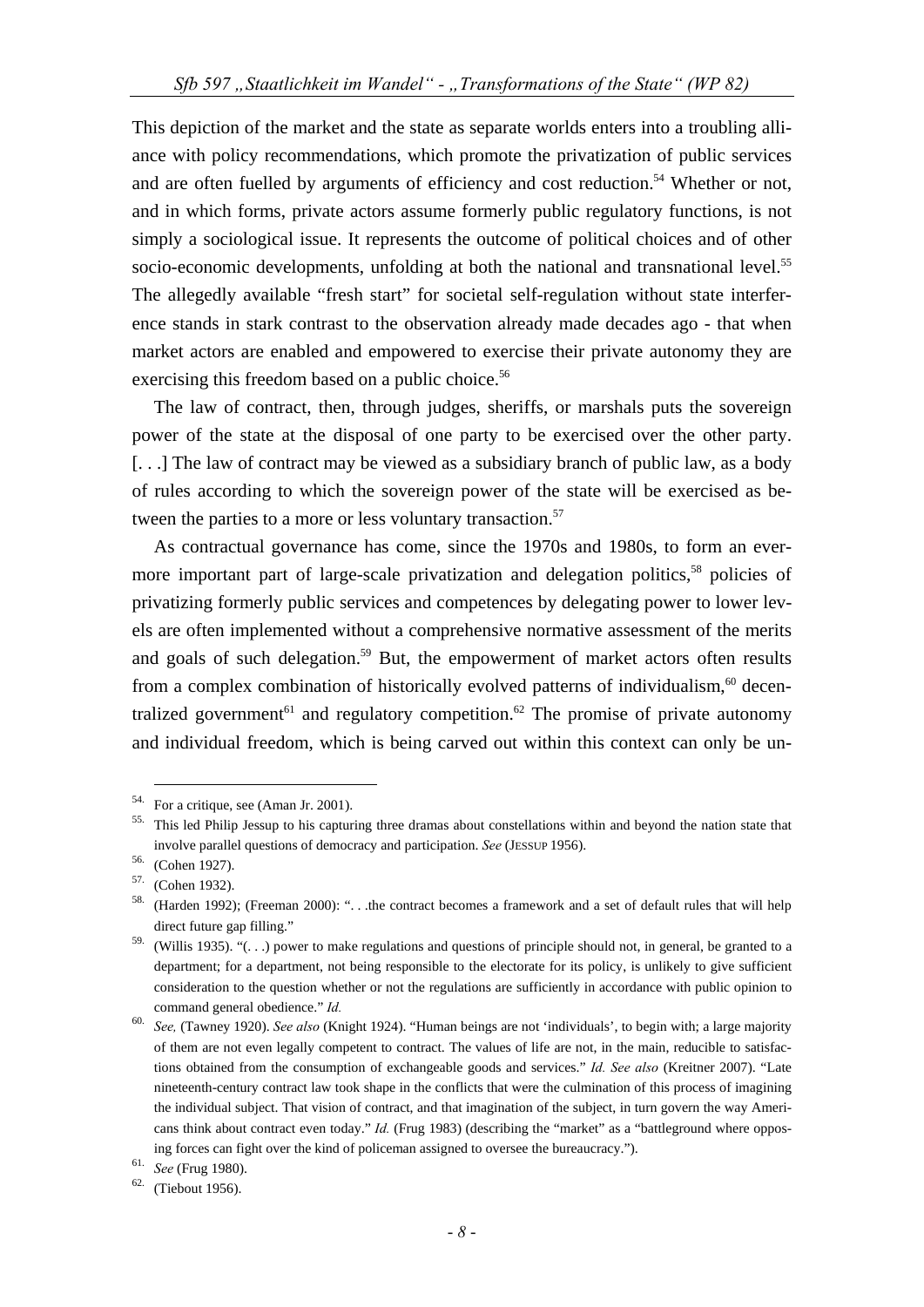derstood against the background of this historically grown and continuously evolving polycontextural architecture.63 In other words, private autonomy neither arises from nor exists in a normative or structural vacuum.

### *1. Promises of Formalist Law*

Ever since Max Weber described legal evolution as occurring on a trajectory from religious (charismatic) through traditional to rational, formal authority, $64$  legal scholars have been conceptualizing new challenges to legal regulation against this evolutionary background.<sup>65</sup> It is particularly the historical, socio-economic context of Weber's writing that proves so important for today's assessment of his contribution. Weber's discussion of formal law occurred precisely at a time when law's allegedly *formal* qualities had come under close scrutiny from an arising political legal theory that targeted the role of judges in "applying the law"<sup>66</sup> by resorting to a heaven of pure legal concepts.<sup>67</sup> Weber's analysis of formal law was complemented by keen observations of the institutional changes that characterized the new relations between state and market, changes that in their complexity had become the focus of emerging sociological thought and  $conceptualization<sup>68</sup>$  and which soon prompted more explorations of turn-of-thecentury's industrialization and the emerging hegemony of the market.<sup>69</sup>

Formal, in contrast to substantive rationality, would claim that the law is "inherently certain and predictable."70 Formalism, enshrined for example in the proposition of the "rule of law," could be directed against arbitrary power.<sup>71</sup> Taken as such, it would mean to resist a "social agenda"<sup>72</sup> and "judicial activism"<sup>73</sup> in the name of the letter of the

 <sup>63. (</sup>Verkuil 2007); Gunther Teubner, *State Policies in Private Law? A Comment on Hanoch Dagan, The Limited Autonomy of Private Law* 56 AM. J. COMP. L. 835 (2008) "[T]he public/private distinction is an oversimplified account of contemporary society. [. . .] Contemporary social practices can no longer be analyzed by a single binary distinction, neither in the social sciences nor in the law; the fragmentation of society into a multitude of social segments requires a multitude of perspectives of self-description." *Id.* 

<sup>64. (</sup>Weber 1967).

<sup>65.</sup> See*,* for example, the masterful depiction by (Trubek 1972a); for another brilliant, recent reconstruction, see (Kennedy 2004). 66. (Holmes 1897).

<sup>67. (</sup>Cohen 1935).

<sup>68.</sup> *See* Emile Durkheim's preface to the second edition of his THE DIVISION OF LABOR IN SOCIETY [1893] (W.D. Halls, transl., 1984), where he depicts a society consisting only of individuals as a "veritable sociological monstrosity," which he sees transformed by a "progressive weaken[ing]" of territorial or communal ties and the rise of mediating entities. *Id*. at *liv*. 69. (Polanyi 1944).

<sup>70. (</sup>Kennedy 1973).

<sup>71. (</sup>Hutchinson and Monahan 1987). "At times, the Rule of Law has been used to legitimize and galvanize a challenge to entrenched power; at others, the ruling elite has relied upon it to sanction its power and resistance to would-be usurpers." *Id.* 

<sup>72.</sup> For a brilliant analysis, see (Mattei and Nicola 2006).

<sup>73.</sup> For a critique, see (Kennedy 1997); *see* (Kennedy 1987).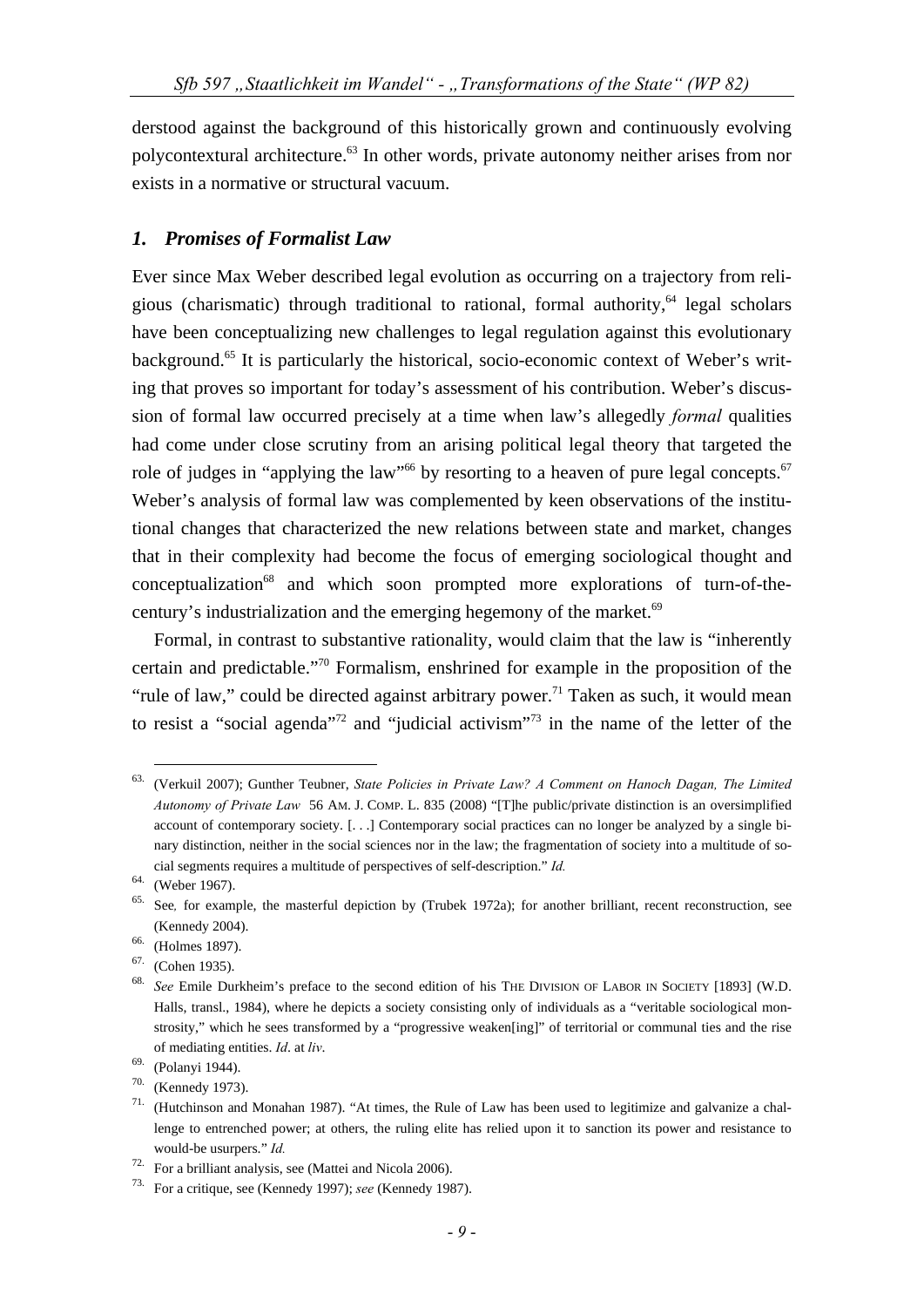law.<sup>74</sup> Formalism would come to stand at the center of the magical, yet fragile, construction of a "rule of law", presupposing the law's capacity to negotiate and thereby to translate, according to defined procedural rules, the different contestations and political manifestations of diverging interests in society into a reliable and predictable catalogue of "state action."75 Yet, as the functions of government continued to expand, such translatory practice<sup>76</sup> would always carry with it the danger that law would lose its center, its foothold and autonomy.<sup>77</sup> As formalism claimed that the law could be understood from within, primarily by extrapolating a logical structure of a confined set of norms from a small set of higher-order<sup>78</sup> principles, the need to recognize one or the other substantive bases for the edifice of formal law became just too apparent. Lawyers, writing at a time of extreme socio-economic and legal crisis, saw clearly that the association of a system of law with a particular system of political government posed dramatic challenges for any understanding of law in and of itself.<sup>79</sup> Elaborations of the functions of the state in the context of a rapidly rising industrial society, accompanied by societal hardship and political contestation, exposed legal formalism to a sweeping challenge in the name of different values and interests. The more the state and its emanations through legislative, administrative and judicial acts would change, the more this would have a fundamental impact on law itself. $80$  With formal law turning functional, the covers of formalism's foundations were irrevocably drawn away.<sup>81</sup>

See (Leiter 1999), at 1145-46, enumerating the following three criteria of formalism: "(1) law is rationally determinate, (2) judging is mechanical, [...] (3) legal reasoning is *autonomous*, since the class of legal reasons suffices to justify a unique outcome; no recourse to non-legal reasons is required." *See also* (Sunstein 1999). "Formalism therefore entails an interpretive method that relies on the text of the relevant law and that excludes or minimizes extratextual sources of law." *Id.* 

<sup>75. (</sup>Kennedy 1973).

<sup>76.</sup> For a comprehensive discussion of the concept of translation in this context, see JAMES BOYD WHITE, JUSTICE AS TRANSLATION (1990). 77. (Hart 1977).

<sup>78.</sup> *See* (Weinrib 1988). "The rationality, immanence, and normativity that characterize [formalism] are not disjointed attributes contingently combined, but mutually connected aspects of a single complex." *Id. See also id.* at 1012-13 for an enumeration of the elements of his definition of formalism. In the same vein, defending formalism against the critique of being non-political, is (Schauer 1988): "I do not argue that formalism is always good or that legal systems ought often or even ever be formalistic. Nevertheless, I do want to urge a rethinking of the contemporary aversion to formalism. For even if what can be said for formalism is not in the end persuasive, the is-

sues should be before us for inspection, rather than blocked by a discourse of epithets."<br> *See, e.g.*, (Duguit 1917).<br>
<sup>80.</sup> (Duguit 1925), XI. "Toute etude scientifique du droit n'a-t-elle pas nécessairement pour objet l institutions juridiques? Étudier les transformations du droit public, n'est-ce pas étudier tout simplement le droit public? Assurément." *Id.* 

<sup>81. (</sup>Loughlin 2005).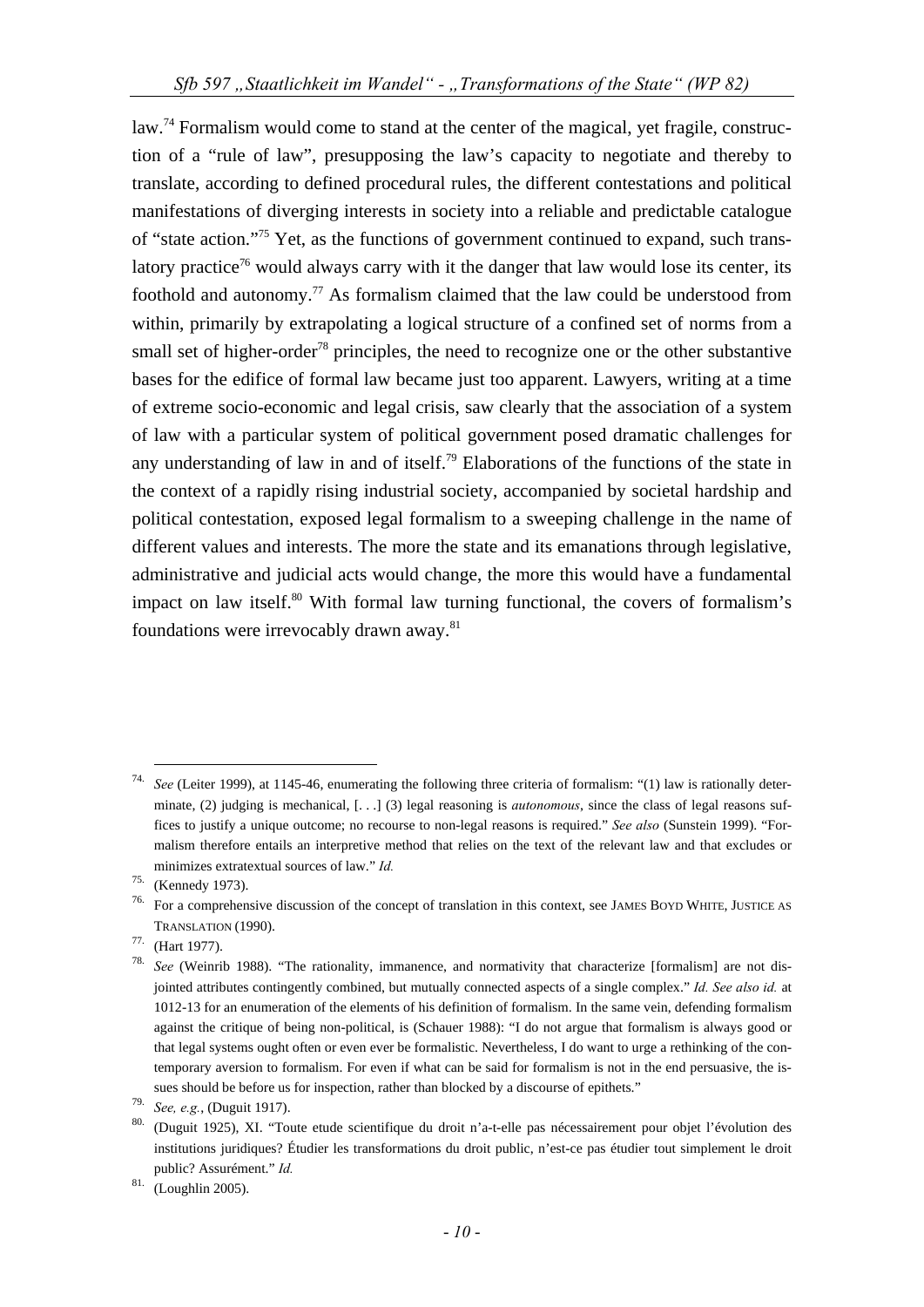#### *2. Aspirations of Functionalism*

*"Therefore the idea of the social man is the only possible starting point of juridical doctrine."82*

Functionalism could be merely the (younger) sibling of formalism, its necessary complementary and correcting feature. Formalist law would have to be functional in order to survive challenges arising from societal differentiation, political contestation, secularization and economic growth. As such, functionalism may also be understood as an outright challenge to the formalist claim to self-restriction. Functionalism would then be a fitting formula for law's ability to survive, mainly by remaining adaptable and responsive. Functionalism in law describes the way in which the flexibilization and modernization of formal law, in reaction to an increasingly complex social environment, made up of competing interests, claims and contestations, takes place if law is to retain a steering function in the trials of society. Functionalism, thus understood, therefore designates the degree to which the law answers to requirements, customs, and necessities emerging from social practice or crystallizing out of public policy deliberations. The important feature here is that a functionalist approach in any legal area, from administrative to contract to corporate law, is based on the premise that regulation is in fact possible. What functionalism itself does not answer is who the author of regulation should be.

Where functionalism understands law as a means to achieve particular social, political or economic ends,<sup>83</sup> this could speak in favor of governmental "intervention" or against it, either stressing the 'embeddedness' of individual freedom or underlining the merits of unfettered private autonomy.<sup>84</sup> The institutional consequences as well as the normative underpinnings of functionalism are not, at first, so easy to see. The functionalism that responded to legal formalism's abstract sovereignty over a deeply divided, violently emerging market society embraced the idea that generally there was, or could be, a societal consensus on the desirability of the goals pursued. Given that law was to navigate in deeply troubled waters, it was also clear that conflicts would inevitably arise with regard to the concrete strategies and instruments to pursue those goals. $85$  Not surprisingly, legal and social theory scholars spilled considerable amounts of ink over the

 <sup>82. (</sup>Duguit 1917).

<sup>83. (</sup>Pound 1910). This is only one of several possible concepts of functionalism; *see* Ralf Michaels, T*he Functional Method of Comparative Law*, *in* THE OXFORD HANDBOOK OF COMPARATIVE LAW 339, 343 *et seq.*, especially 351

<sup>(</sup>Mathias Reimann & Reinhard Zimmermann eds., 2007). 84. (Dicey 1905). "Legislative utilitarianism is nothing else than systematized individualism, and individualism has always found its natural home in England." *Id.* That, however, Dicey found to be endangered by and in need of protection against: "democratic despotism." *Id*. at 304-05. "The legislative tendency was the constant extension and improvement of the mechanism of government." *Id.*

<sup>85. (</sup>Cohen 1935) (highlighting that critics of legal formalism, "legal magic and word jugglery" were struggling to reach a consensus of what the next step after the rejection of formalism should be).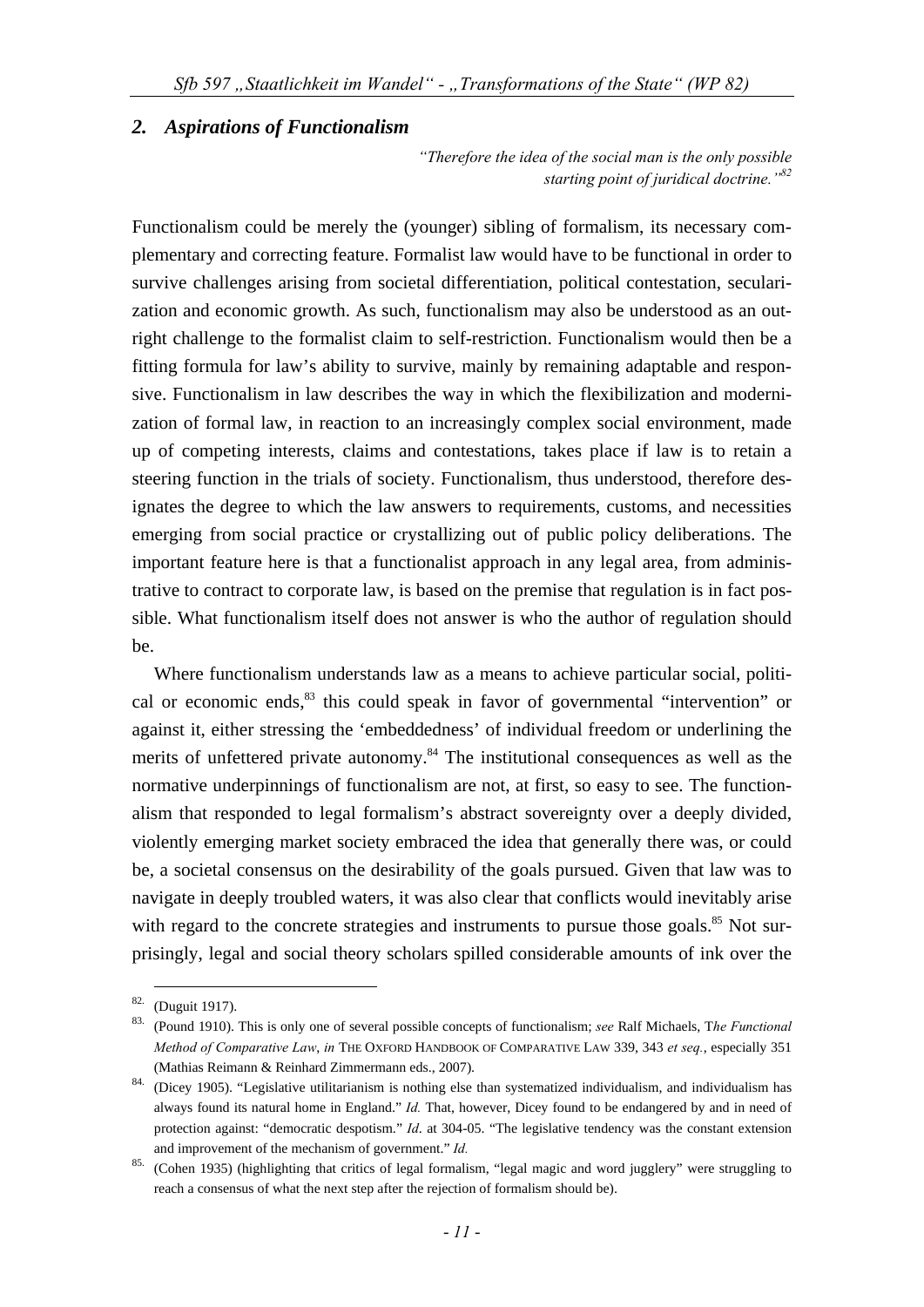optimal conceptualization of an adequate regulatory approach to a fast-changing society, characterized by the increasing emergence of conflict zones and conflicting social interests.<sup>86</sup> Scholars of contract law<sup>87</sup> began to explore the constitutionalizing potential of private law to inform models of "private government," unfailingly recognizing the political nature of private law regulation.<sup>88</sup> Corporate Law scholars and economists explored the troubling position of the 'modern corporation' between private and public law, between investors' private property interests and the larger societal interests in the sustained economic performance of the corporation.<sup>89</sup> Echoing corporate lawyers' trouble with delineating the optimal forms of regulating business, administrative law scholars found themselves between the firing lines of the state and the market in a fastevolving mixed economy of intersecting private and public actors.<sup>90</sup> In the United States as in Western Europe, administrative lawyers were soon awakening to their highly politicized role in operating a constitutional polity through the stormy seas of pre-war, interwar and post-war economies and ideological contestations of democratic government.<sup>91</sup> Central to all these scholarly endeavors was the role of scientific progress and the role of experts in finding the best legal solution.<sup>92</sup> A major challenge for legal functionalism, largely unmet, was the degree to which a government that was activist, responding to crises and delivering public services, could succeed in promoting democratic representation in the elaboration and execution of its ambitious policies.<sup>93</sup> Paving the way for the early twenty-first century's arrival of neo-functionalism, the technocratic functionalism of the expanding twentieth century welfare state had widened, not bridged, the gap between the state and its citizens in complex, differentiated, multicultural and transnational societies.

*[A]s the ideals of the Functional Society came only to be partly realized in the twentieth-century welfare state, the functionalist style in public law tended to preserve itself more as a disposition than as the exposition of an alternative social philosophy. And once this happened, the more positivistic aspects of func-*

<sup>86. (</sup>Hale 1923); (Cohen 1932); JEROME FRANK, LAW AND THE MODERN MIND (1930); KARL LLEWELLYN, THE BRAMBLE BUSH [1930] (1952). 87. (Llewellyn 1930).

<sup>88. (</sup>Llewellyn 1934).

<sup>&</sup>lt;sup>89.</sup> (Berle and Means 1932); for a concise assessment of Berle and Means' historical contribution and their subsequent appropriation for a shareholder primacy justification of corporate (de-)regulation, see (Tsuk 2005); *see also* (Bratton and Wachter 2007).

<sup>90.</sup> *See only* (Landis 1938).

<sup>&</sup>lt;sup>91.</sup> Harold Laski, *The Pluralistic State*, 28 PHIL. REV. 562 (1919); JAMES T. KLOPPENBERG, UNCERTAIN VICTORY: SOCIAL DEMOCRACY IN EUROPEAN AND AMERICAN THOUGHT 1870-1920 (1986); (Rodgers 1998); (Stolleis 2004).

<sup>92.</sup> *See only* (Holmes 1897), and (Landis 1938).

<sup>93. (</sup>Loughlin 2005).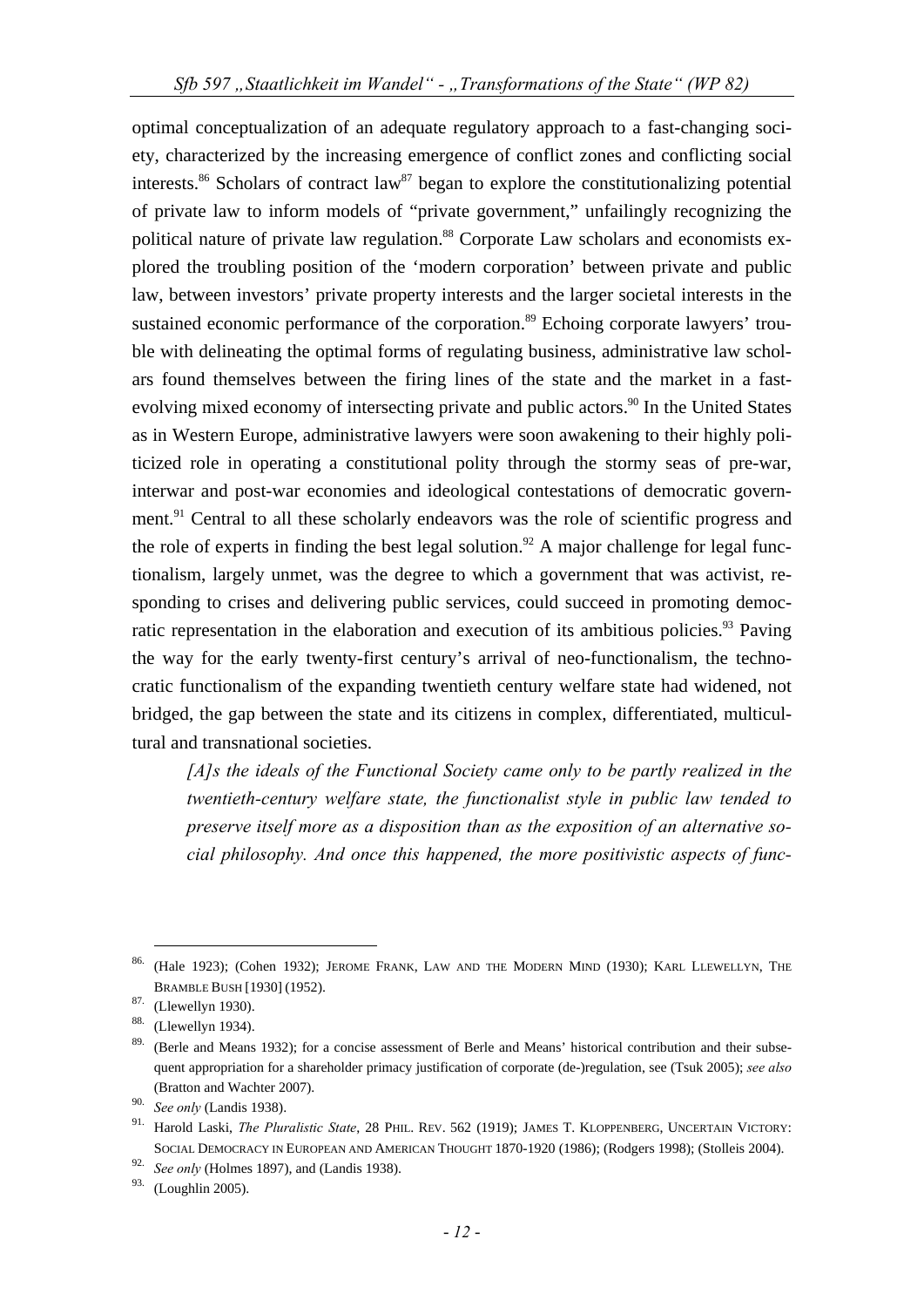*tionalism (power vs. power) gained the upper hand, and the underlying idealist dimensions were suppressed.94*

Carl Schmitt and Ernst Forsthoff, in German constitutional and administrative law, are the most eloquent representatives for this turn of functionalism.<sup>95</sup>

## **III. THE CHALLENGES OF SOCIO-ECONOMIC REGULATION IN THE TWENTIETH CENTURY**

As the debates over the politics of legal regulation continued,  $96$  later developments, depicted by labels such as globalization, global economic competition and deterritorialization, $97$  dramatically accentuated the normative assumptions underlying the seemingly neutral ideals of expert rule and scientific government. As political governments around the world sought to address regulatory challenges arising from cross-border developments, the hitherto pursued public programs of social policy came to be seen as resting on increasingly shaky ground. As globalization began to unfold within the fragile architecture of domestic legal and political systems, the challenges to both the regulatory concepts and instruments of the social engineers and the political hopes in the selfordering capacities of a democratic society became frighteningly clear. As the time horizon, against which scholars and policy makers would commit their inquiry to the project of "making basic changes [. . .] necessary if we are to maintain the productive capability of the market economy while assuring our capacity to maintain a productive and healthy environment,"98 was rapidly shrinking, functionalism took on an ever more *reactive and responsive* mode of adaptation. The mounting pressures on political governments to master the socio-economic and legal challenges arising from a fast-globalizing world of increasingly interdependent trade relations were amplified by deep-running societal concerns with questions of political participation, representation and redistribution. Thirty years after the end of World War II, Western industrialized nations found themselves under immense pressure to translate high-flying political agendas into workable regulatory instruments, which were increasingly met with apathy, alienation and implementation obstacles.<sup>99</sup>

The challenges of globalization to domestic state-originating welfare programs—that had in their growth during the twentieth century involved dramatic increases in redistribution, juridification and infrastructure provision—had a very domestic face. In fact, the

 <sup>94.</sup> *Id*. at 402.

<sup>95. (</sup>Schmitt 1988); (Forsthoff 2000).

<sup>96.</sup> *See, e.g.,* (Macneil 1978); (Macneil 1980); (Berle 1954); (Nader, Green and Seligman 1974); (Bell 1999); (Stewart 1981).<br><sup>97.</sup> (Sassen 2003): (Michaels 2004).

<sup>&</sup>lt;sup>98.</sup> (Stewart 1981).

<sup>99.</sup> Jürgen Habermas, Legitimation Crisis (1975).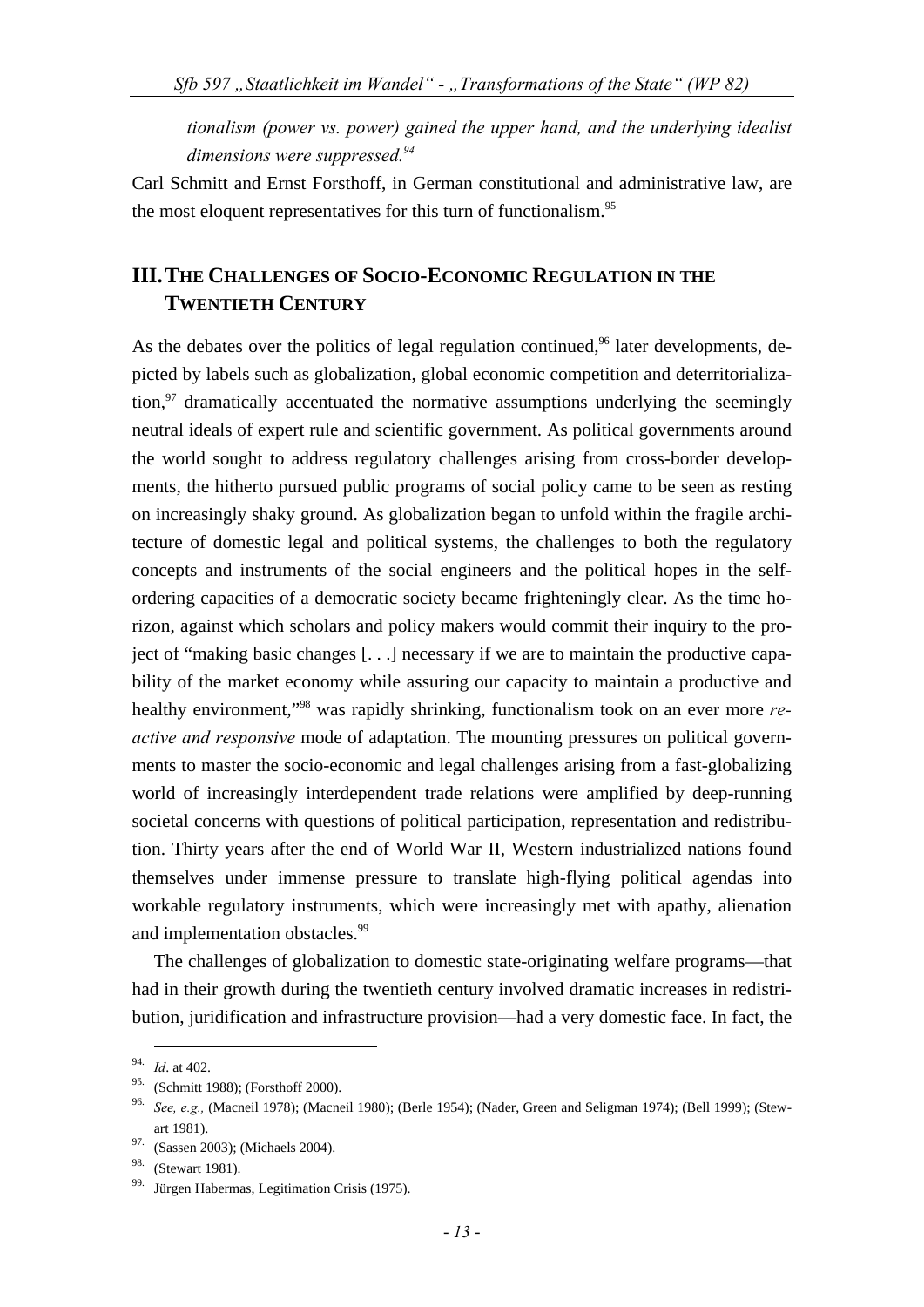arising critique of the welfare state's negative effects on societal self-regulation operated with little reference to "globalization." As the next section will show, the rise of welfare state critique and the emergence of alternative modes of legal regulation had its origins within the particular regulatory histories of expanding forms of state intervention. Globalization, in turn, further accentuated and fueled a transformation of public governance that was already beginning to unfold from within the cores of western welfare states.

## **A. The Emergence of Responsive/Reflexive Law**

The disillusionment both with the propagation of "rights" as a means to address social inequality and with the allegedly "neutral" principles underlying legal process and adju $dication<sup>100</sup> eventually prepared the grounds for a growing discount with law as a sound$ instrument of social change.<sup>101</sup> In response, scholars on both sides of the Atlantic began to relativize law's sovereignty. Feeling the weight of overly zealous and inadequate forms of "juridification"102 and facing the costs of a structurally and normatively exhausted welfare state,<sup>103</sup> law's autonomy began to be seen as relative. Scholars saw law as one among several modes of political regulation, certainly not as the only or even the most promising one. Some rejoiced, because they had already long been hostile to the state's continued attempts to regulate economic relations.<sup>104</sup> Others, however, reacted to the continued expansion of rationalist, bureaucratic regulation into the 'life-world' with grave concerns over the viability of informal, culturally grounded understandings as the basis for societal self-regulation and cohesion. $105$ 

#### *1. Responsive Law*

In a small volume, published in 1978, Philippe Nonet and Philip Selznick carved out a political theory of legal regulation, in the center of which they placed the concept of "responsive law."106 They aptly characterized the contemporary U.S. society as torn by competing views on an ideal social order and placed the search for law at the center of this larger battle: "Whatever the labels, and whatever the ideological affinities, these

<sup>&</sup>lt;sup>100</sup>. (Wechsler 1959).<br><sup>101</sup>. (Lobel 2007) (describing the emergence of extra-legal activism in response to the disillusionment with "rights").<br><sup>102</sup>. (Teubner 1987).<br><sup>103.</sup> (Habermas 1989).<br><sup>104.</sup> See the remarkable 197 "If few people in the Western world now want to remake society from the bottom according to some ideal blueprint, a great many still believe in measures, which though not designed completely to remodel the economy, <sup>i</sup>n

their aggregate effect may well unintentionally produce this result."<br><sup>105.</sup> Jürgen Habermas, Theorie des kommunikativen Handelns, vol. 2 (1982) [Theory of Communicative Ac<sup>t</sup>ion, vol. 2: Lifeworld and System: A Critique of Functionalist Reason (1985)]. 106. (Nonet and Selznick 1978).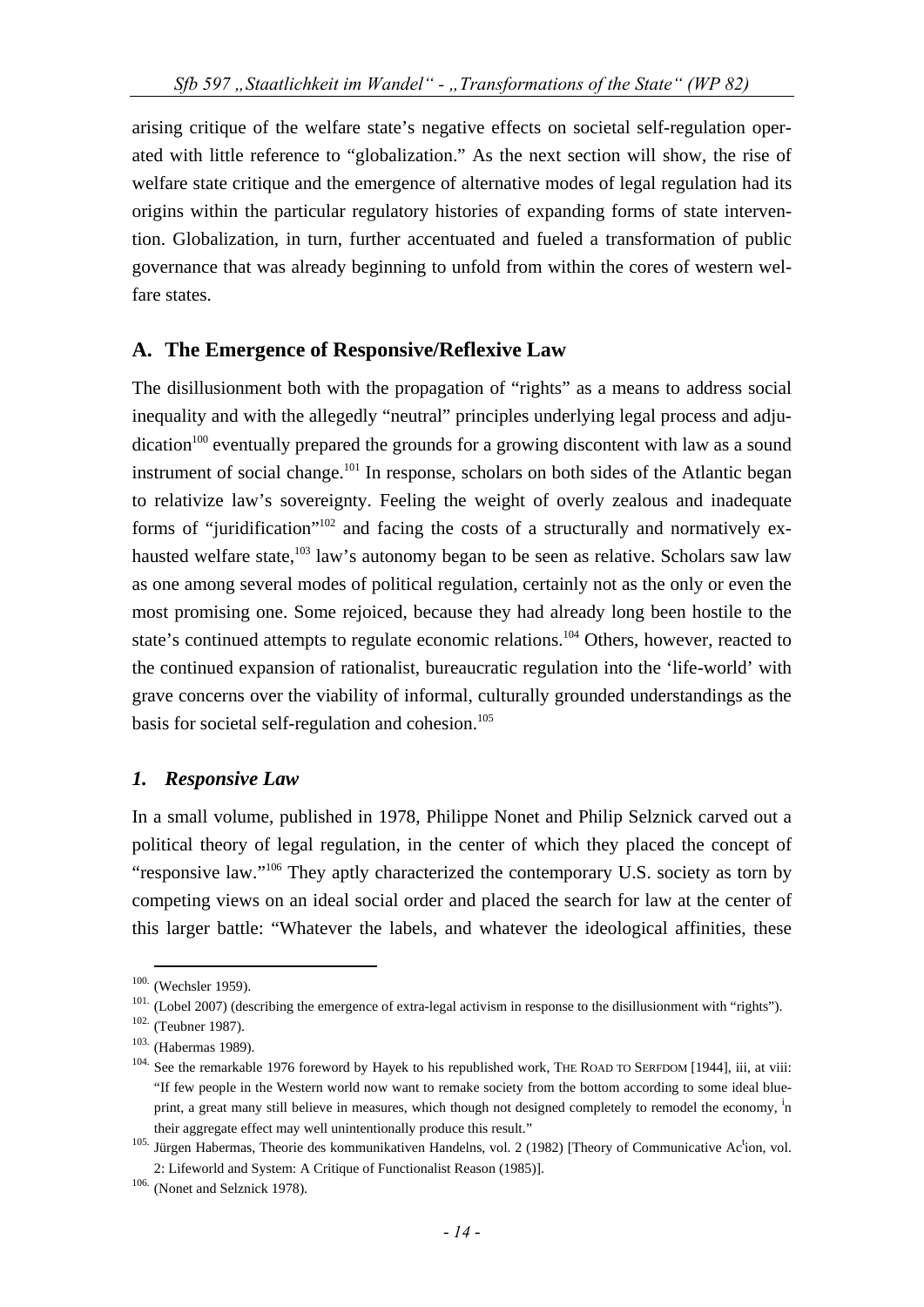perspectives are being tested today as legal institutions adapt to changing attitudes and expectations, to social cleavage and disaffection."107 Building on Weber's depiction of the rational quality of modern law, Nonet and Selznick recognized the increasing differentiation of law into specialized areas of social ordering. As Weber had seen the system of law to be depending in large part on the emergence of a professional body of legal experts, Nonet and Selznick identified how expert rule would promote a separation of law and politics and, increasingly, a "narrow conception of the role of law."108 As this model of law removed legal regulation and regulators "from the ambit of political controversy and conflict,"109 "strains, opportunities, and expectations" continued to arise that would lead to a conflict-laden re-approximation of law and politics.<sup>110</sup> The paradox of rational government lay in the fact that the more legal experts asserted the objective nature of their actions, the more these actions met with critique and resistance. Responsive law, then, would emerge against the background of a long-standing skepticism towards the autonomy and rationality of law.<sup>111</sup> Front and center to a post-autonomous, responsive model of law would be a form of legal regulation that "perceives social pressures as sources of knowledge and opportunities for self-correction."<sup>112</sup> Responsive law's self-liberation from formalism, however, moved a now explicitly "purposive law"  $(d{\rm angerously})$  close to policy.<sup>113</sup> The resulting difficulties would prove immense:

When accountability is to more general ends, dedication to rules is no longer enough to shield officials from criticism. But to generalize responsibilities is to run the risk of diluting them. General ends tend to be impotent, that is, so abstract and vague that they offer neither guidance in decision nor clear standards of evaluation.<sup>114</sup>

Read against the promises of formalism studied above, the functionalist aspirations of responsive law put law and lawyers under immense pressure. Responding to the insulation of technocratic legal rule from societal negotiations of values and interests asking the law to "foster civility" through an "ethic of responsibility,"115 responsive law must apparently rely on a problematic inner core in order not to be fully consumed by societal forces. This core is formed in a combination of process (participation) and substance (civility). At the time of their writing, Nonet and Selznick proved perfectly attuned to the particular challenges arising from complex governance modes in a system of multilayered and interdependent social organizations. Their promotion of "post-bureaucratic

<sup>&</sup>lt;sup>107.</sup> *Id.* at 7.<br><sup>108.</sup> *Id.* at 59.<br><sup>109.</sup> *Id.* at 70.

<sup>&</sup>lt;sup>110.</sup> *Id.* at 71. *Id.* at 71. <sup>111.</sup> *Id.* at 73; "The quest for responsive law had been a continuing preoccupation of modern legal theory." *Id.* <sup>112</sup>. *Id.* at 77.

<sup>113.</sup> *Id.* at 82-83.<br><sup>114.</sup> *Id.* at 83.<br><sup>115.</sup> *Id.* at 90-91.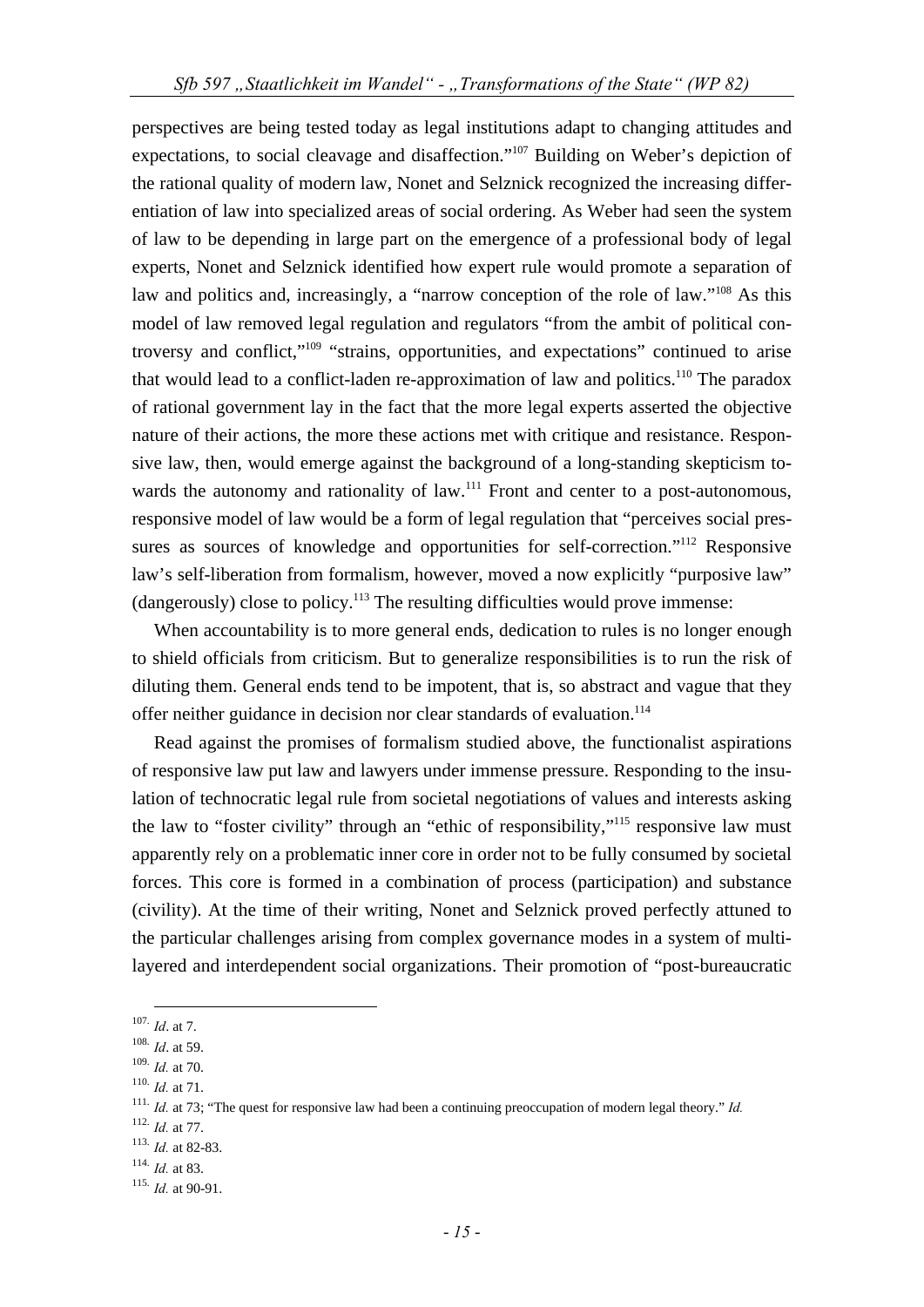organization"116 reflected their valuable interdisciplinary search into the emerging complexities of the knowledge society.117 Both the procedural and the substantive sides of the reflexive law recipe to address regulatory challenges in a divided society, however, prove to be extremely ambitious, perhaps too ambitious. Towards the end of their book, the authors don't hold back: "Responsive law presupposes a society that has the political capacity to face its problems, establish its priorities, and make the necessary commitments."118 Here the bias of the program becomes strikingly apparent. Against the background of the trajectory of legal development from the nineteenth to the twentieth century, the authors put forward a model of substantive legal regulation that pays a high price to bridge the gap between law and politics, between government and society. Recognizing that any reincarnation of top-down regulation, regardless of the normative justification that is offered, would further widen the legitimacy gap in times of regulatory complexity and political apathy, Nonet and Selznick suggest that citizens ought to take law into their own hands in order to reach consensus as to the direction of social order. This, however, results in a powerful redirection of law to its formalist mode, operating in a heaven of pure legal concepts.<sup>119</sup> How else ought we to understand the authors' expressed hope that society come together and identify "its problems," "its priorities," and "its commitments"? The reason for the growing regulatory challenges to modern law was and continues to be the rising complexity of society. To address a multiplicity of values, interests and rationalities with a dedication to democratic governance ultimately to result in consensus, idealizes the forces of cohesion in a society that is actually deeply complex and fragmented. Therein lies, to be sure, the great danger for law, for political, in particular democratic theory and for any grand-scale social theory. Therein lays, however, at the same time, great hope to better identify the potential of law to play a distinct role in the complex array of voices and forces.

## *2. Reflexive Law*

Meanwhile, legal theoreticians in Western Europe posited a re-conceptualization of regulatory law by emphasizing the necessity of law's reflexivity, its capacity to respond to the changing conditions of regulatory implementation<sup>120</sup> and the proceduralization of law.<sup>121</sup> Reflexive law promoted the opening of the law to the different, varied and com-

<sup>&</sup>lt;sup>116.</sup> *Id.* at 99, with reference to Chester Barnard and Peter Drucker.<br><sup>117.</sup> *Id.* at 100. "Participatory decision making as a source of knowledge, a vehicle of communication, and a <sup>f</sup>oundation for consent." *Id.* 

<sup>&</sup>lt;sup>118.</sup> *Id.* at 113.<br><sup>119.</sup> (Cohen 1935).

<sup>&</sup>lt;sup>120.</sup> (Teubner 1983); (Ladeur 1983); (Wiethölter 1986a). <sup>121.</sup> (Wiethölter 1985).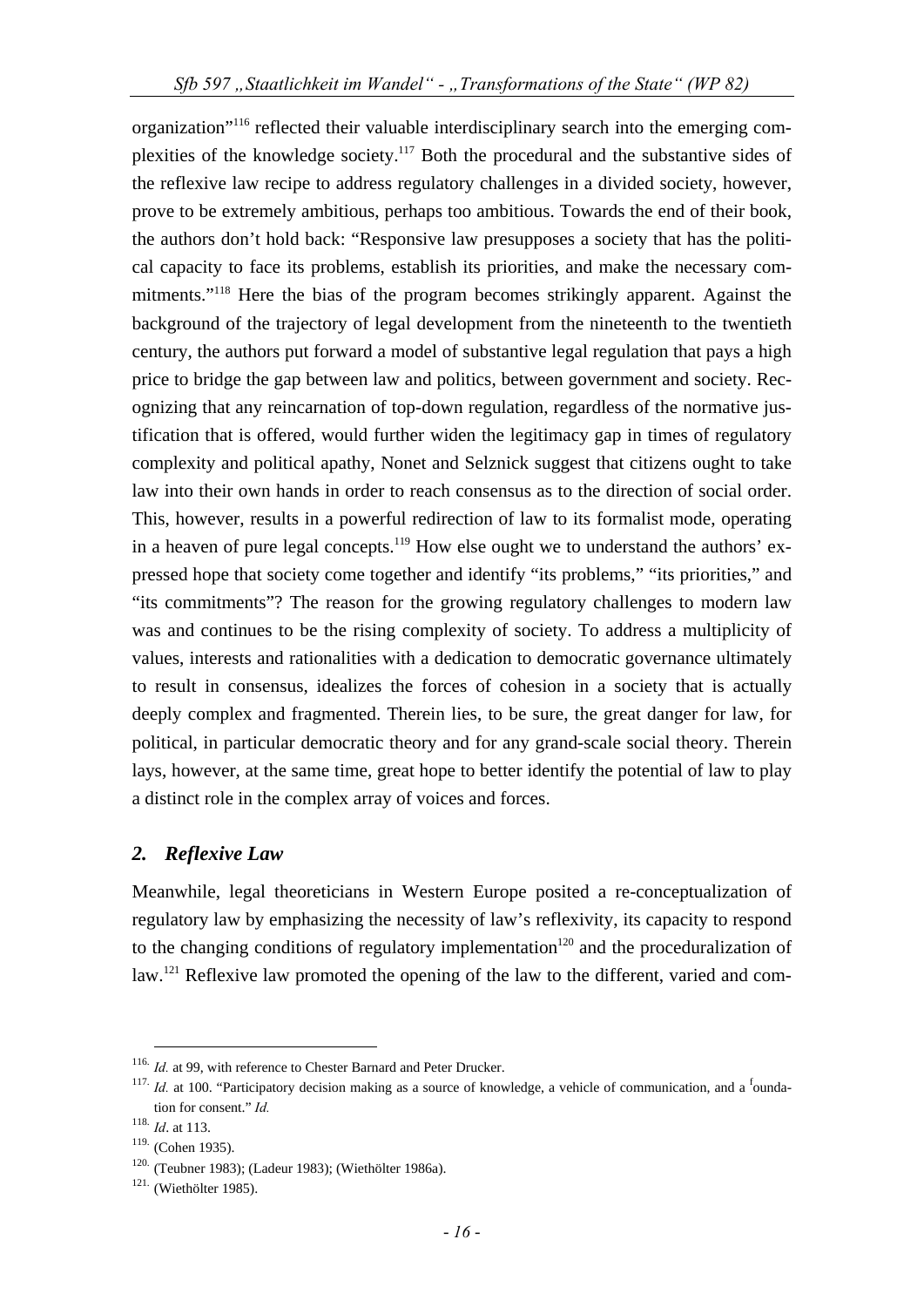peting rationalities of a society highly differentiated along functional lines.<sup>122</sup> As the project of reflexive law became formulated in the context of an exhausted welfare state's regulatory capacities, the nature of law's involvement in societal processes was still at the heart of a critical inquiry into the role, function and status of law.<sup>123</sup> With reflexive law emerging out of the eggshells of a fast-decaying welfare state, it was conceived in light of a long generation of negative and positive civil rights, of a strong interconnection between deliberation over social policy on the one hand and of the crossfertilization of administrative and constitutional law on the other.

To be sure, the rise of reflexive law did not occur without contestation. Reactions, many of them negative, were swift and far-reaching. Niklas Luhmann observed that, if the concept of reflexive law implicitly or explicitly defended law's claim to "comprehensive regulation,"<sup>124</sup> reflexive law unduly and somewhat prematurely relativized the concept of system autonomy in a functionally differentiated society.<sup>125</sup> Others felt that positing law as an "autopoietic," i.e., autonomous, self-referentially reproducing, social system<sup>126</sup> constituted a betrayal of law's emancipatory political powers as a force of social transformation.<sup>127</sup> Arguing from the perspective of democratic theory,<sup>128</sup> the turn of law onto itself as autopoietic law was seen as bolstering wide-spread privatization and deregulation, which in turn would diminish the emancipatory forces of law.<sup>129</sup> Another critique took issue with reflexive law's connection to the concept of autopoietic law, which described law as operationally closed (self-reproducing) and cognitively open (towards its environment),130 and markedly pointed out the specific challenges for political (legal) theory arising from this description.<sup>131</sup>

Reflexive law theorists, in response, acknowledged the merits of a critique of legal formalism and its potential to look beyond the letter of the law. But, other than the Le-

<sup>&</sup>lt;sup>122.</sup> (Teubner 1983); (Luhmann 1992).<br><sup>123.</sup> (Teubner 1984); (Scheuerman 2000); "Like substantive law, it is guided by the aim of subjecting social and economic activities to broader regulatory purposes. Yet it hopes to do so without dictating specific outcomes and thereby contributing to the rigidity and <sup>i</sup>neffectiveness of some existing forms of regulatory law." *Id.* 

<sup>124. (</sup>Teubner 1993).<br><sup>125.</sup> Niklas Luhmann, *Some Problems with Reflexive Law, in* STATE, LAW AND ECONOMY AS AUTOPOIETIC SYSTEMS

<sup>389-412 (</sup>Gunther Teubner & Alberto Febbrajo eds., 1992).<br><sup>126.</sup> See (Teubner 1993).<br><sup>127.</sup> (Blankenburg 1984); (Rottleuthner 1989).<br><sup>127.</sup> (Maus 1986) (highlighting the dangers for regulatory capture of reflexive law when general and indeterminate).

 $129$ . This critique paralleled and echoed in many of its political it not its theoretical aspirations developments in  ${}^{\text{th}}$ e United States: (Galanter 1974); (Frug 1983) (highlighting the importance and great variances of context that in-

fluence the modes of bureaucratic organization).<br><sup>130.</sup> (Luhmann 1988b); (Luhmann 1989); "Formulations such as the statement that there are connections 'between' law and society' (which presupposes that law is something outside of society) especially must be avoided." *Id.*

<sup>131. (</sup>Nocke 1986) (arguing that autopoietic law resembles mid-nineteenth century concept-jurisprudence – *Be*griffsjurisprudenz - <sup>t</sup>hat already Rudolf von Ihering and Felix Cohen had considered as out-of-sync with societal differentiation). *See* (Cohen 1935).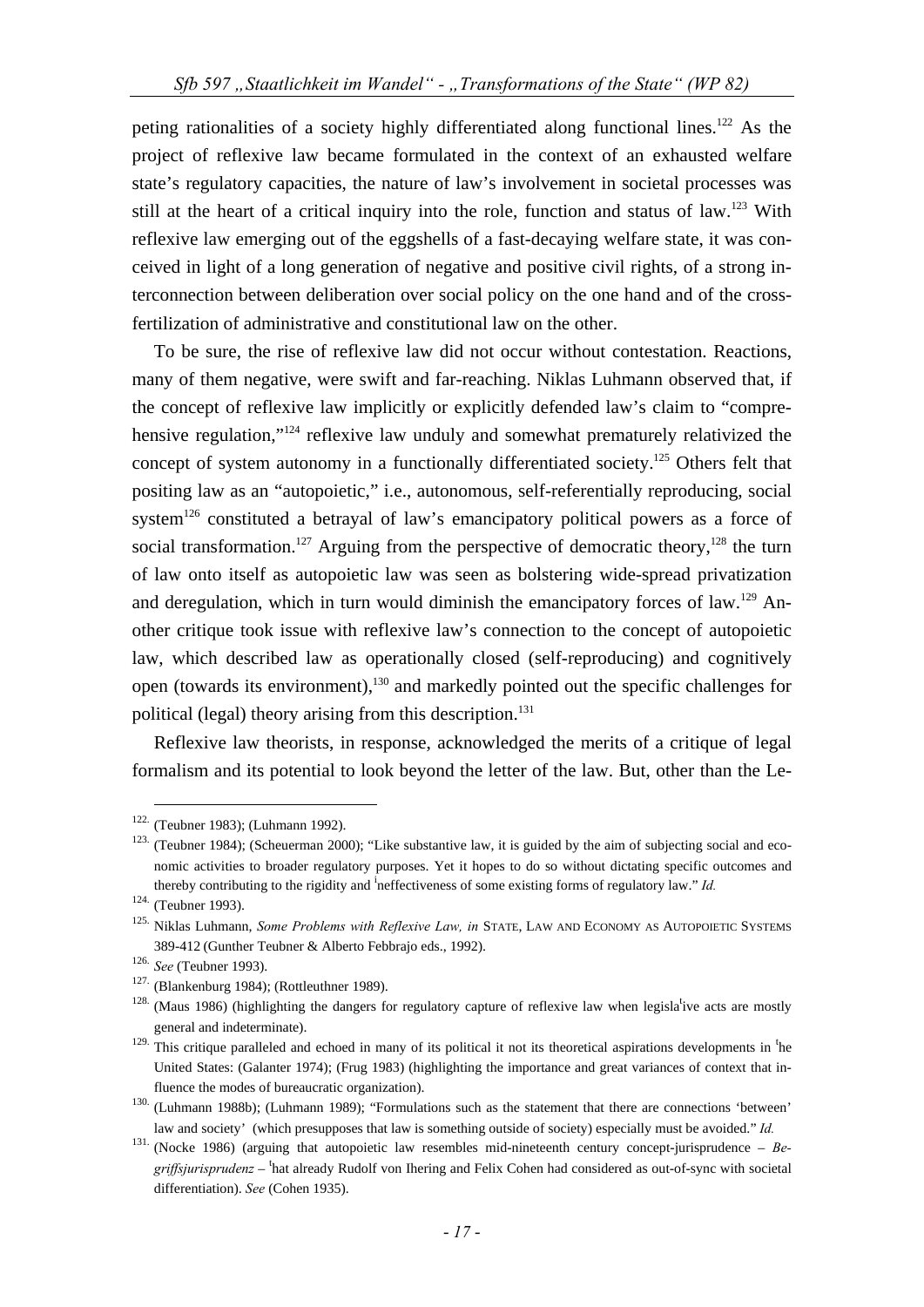gal Realists, proponents of reflexive law sought to reach beyond an understanding of law that would describe its function in the resolution of conflicts between "right" and "left," $^{132}$  or between market regulation and freedom of contract. $^{133}$  The theory of autopoietic law, which lay at the basis of the concept of reflexive law, posited the selfreferential nature of the societal subsystems, including  $law<sup>134</sup>$ . This led to an understanding of society as a social system made up of subsystems of particularly structured modes of communications. Each subsystem, then, would form the environment for another system, leading to a diversified communication of societal (system) rationalities.<sup>135</sup> The reflexive law theorists rejected a bi-polar view regarding re-distributive outcomes or progressive versus conservative political agendas. Instead, they suggested that although the law was placed at a unique place from which it would constantly receive manifold communications, influences and pressures from different parts of society, its evolution depended on its ability to maintain this intricate relationship to its environment.<sup>136</sup> Its self-reproduction depended on its constant exposure to the forces of society, while reconstructing these signals in its own language or code. Instead of promoting the idea of an a-political law, the concept of reflexive law radicalized and expanded the older critique of legal formalism and made law receptive to the full spectrum of societal rationalities.

On the other side of the Atlantic, the American development became determined by an intricate and challenging combination of activist rejections of law as an instrument of the status-quo upholding power on the one hand and the differentiation of procedural rights on the other. The work of Charles A. Reich, $^{137}$  Marc Galanter, $^{138}$  David Trubek, $^{139}$ Duncan Kennedy,<sup>140</sup> Gerald Frug,<sup>141</sup> and Richard Stewart<sup>142</sup> can be seen as illustrative of this complex combination of societal activism and conscious embrace of legal regula-

<sup>&</sup>lt;sup>132.</sup> Teubner's response: "Self-organization is at odds with the traditional political co-ordinates of the simple <sup>l</sup>eft-right model." (Teubner 1993) 64-65 (1993). *But see* (Nocke 1986). "Hier wird keine vorschnelle 'Ideo<sup>l</sup>ogiekritik' mehr geübt – schon der Begriff nimmt sich in der verchromten Sprachwelt der Systemtheorie aus wie eine ehrwürdige Antiquität, die von den hier Tätigen freilich eher wie eine peinliche Hinterlassenschaft gemieden wird. Hier will keiner mehr irgend jemandem ans Leder." *Id.* <sup>133.</sup> (Kennedy 1976); (Horwitz 1974).

<sup>&</sup>lt;sup>134.</sup> (Luhmann 1989).<br><sup>135.</sup> (Teubner 1993) 64-65 (1993).<br><sup>136.</sup> (Teubner and Willke 1984) (describing reflexion as a process of self-regulation through which a social system thematizes and adjusts its own identity in the awareness of other social systems operating in its environment in order to provide a useful environment for these other social systems). <sup>137.</sup> (Reich 1964). <sup>138.</sup> (Galanter 1974).

 $139$ . (Trubek 1972b). "Since the implicit, a priori conclusions about the role of law are no longer valid, we must turn  $t_0$ specific efforts to understand the relationships among the legal, social, economic, and political orders." *Id.* 

<sup>140. (</sup>Kennedy 1976); (Kennedy 1982).<br>
<sup>141</sup>. (Frug 1983).<br>
<sup>142.</sup> (Stewart 1975).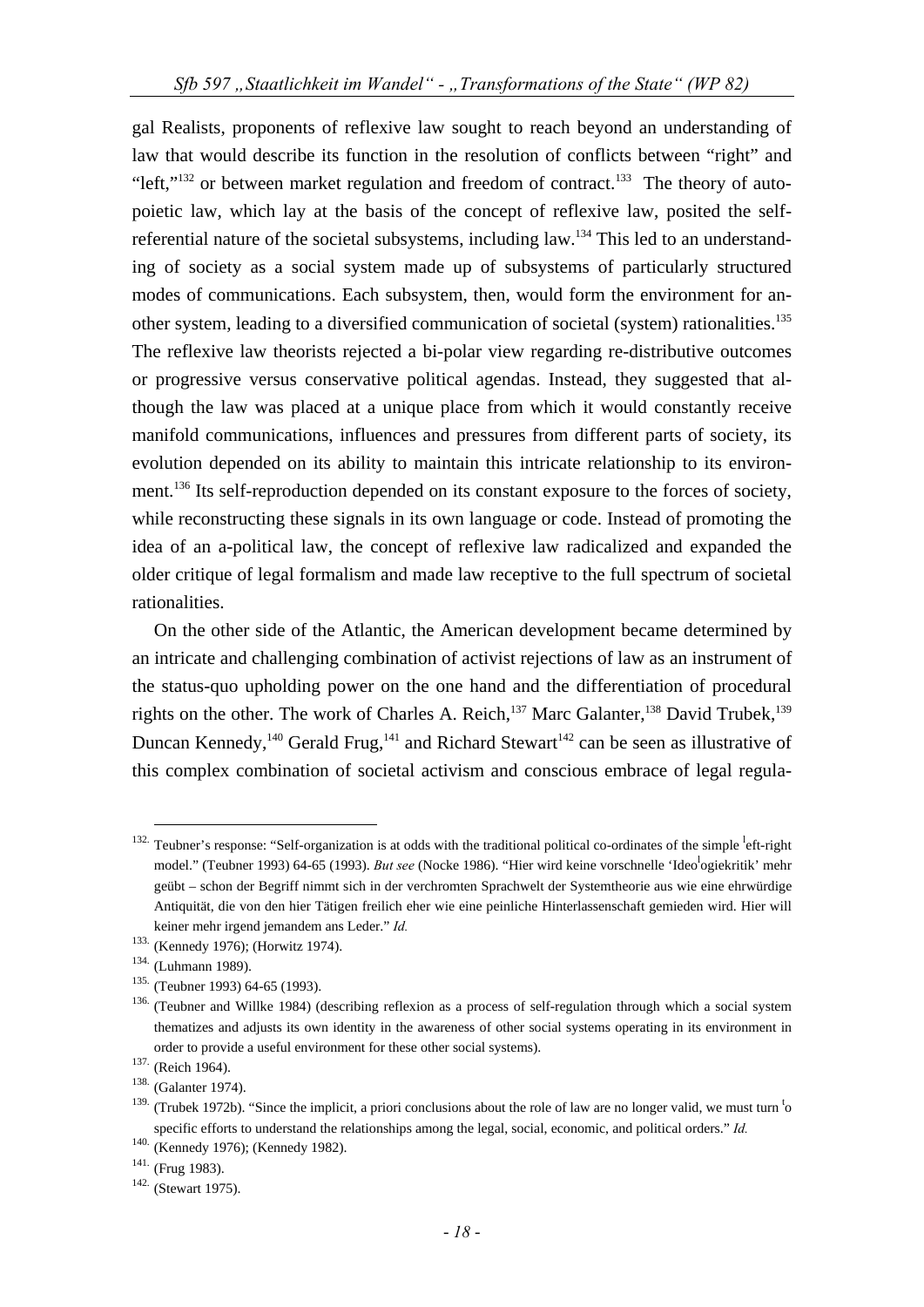tion. The continued elaboration<sup>143</sup> and contestation of these approaches<sup>144</sup> eventually prepared the field for assessments of law and regulatory governance,<sup>145</sup> which address the serious challenges of identifying the politics in a transnational regulatory environment,<sup>146</sup> shaped by both public and private law,<sup>147</sup> official and unofficial, soft and hard norms.<sup>148</sup>

As demonstrated, concepts of "responsive" or "reflexive" law had emerged at the intersection between a turn *to* or *away from* law as a means of social regulation. Both responsive and reflexive law had sought a way out of the dilemmas which had been identified by both progressive and conservative critics of regulation and "juridification."149 In light of the growing awareness that legal regulation would have to deal simultaneously with an increasingly complex society riddled with conflicting interests and identities on the one hand, and with a dramatically expanding scope of governmental regulation of areas of society previously seen as remote, self-reliant and "private" on the other, legal theory had to conceptualize a new model of law adequate to this challenge. Responsive/reflexive law offered just that. In an ingenious and very ambitious way, responsive/reflexive legal theorists suggested an understanding of legal regulation as a process that could not be initiated from a central, elevated place of sovereignty in terms of power and knowledge. Instead, law would have to be understood as inherently caught up in the conflict-ridden processes of a functionally differentiated society.<sup>150</sup> Despite the difference in degree to which scholars in the respective camps were willing to accept the sociological description of a post-bureaucratic society<sup>151</sup> or a functionally differentiated society,<sup>152</sup> responsive/reflexive law theorists posited that law would have to be tentative, experimental, and learning. Such a conception had far-reaching consequences for a conceptualization and application of law in an environment that had become increasingly complex since the early days of the rise of the interventionist state.<sup>153</sup>

<sup>&</sup>lt;sup>143.</sup> (Stewart 1985); (Reich 1990a).<br><sup>144</sup>. (Reich 1990b).<br><sup>145</sup>. At the forefront is the emergence of "global administrative law": (Krisch, Kingsbury and Stewart 2005).<br><sup>146.</sup> (Aman Jr. 2001).<br><sup>147.</sup> For administrative

corporate and labor, see (Zumbansen 2006b).<br><sup>148.</sup> For a comprehensive overview of the landscape, see (Lobel 2004).<br><sup>149.</sup> See (Teubner 1987).

<sup>&</sup>lt;sup>150.</sup> (Luhmann 1989).<br><sup>151.</sup> (Nonet and Selznick 1978).<br><sup>152.</sup> (Luhmann 1988b); (Teubner 1983).<br><sup>152.</sup> For an account of the U.S. American debate and, in particular, of the legacy of James Landis, see (Horwitz 1992); for an account of the German development, see (Stolleis 2004) 35-44, 198-234 (2004). For a succinct and rather troubling analysis of present-day efforts, particularly <sup>t</sup>hose undertaken by a number of U.S. Supreme Court Justices, to reinstate the autonomy of administrative expertise against outside political pressure from the White House, see (Freeman and Vermeule 2007).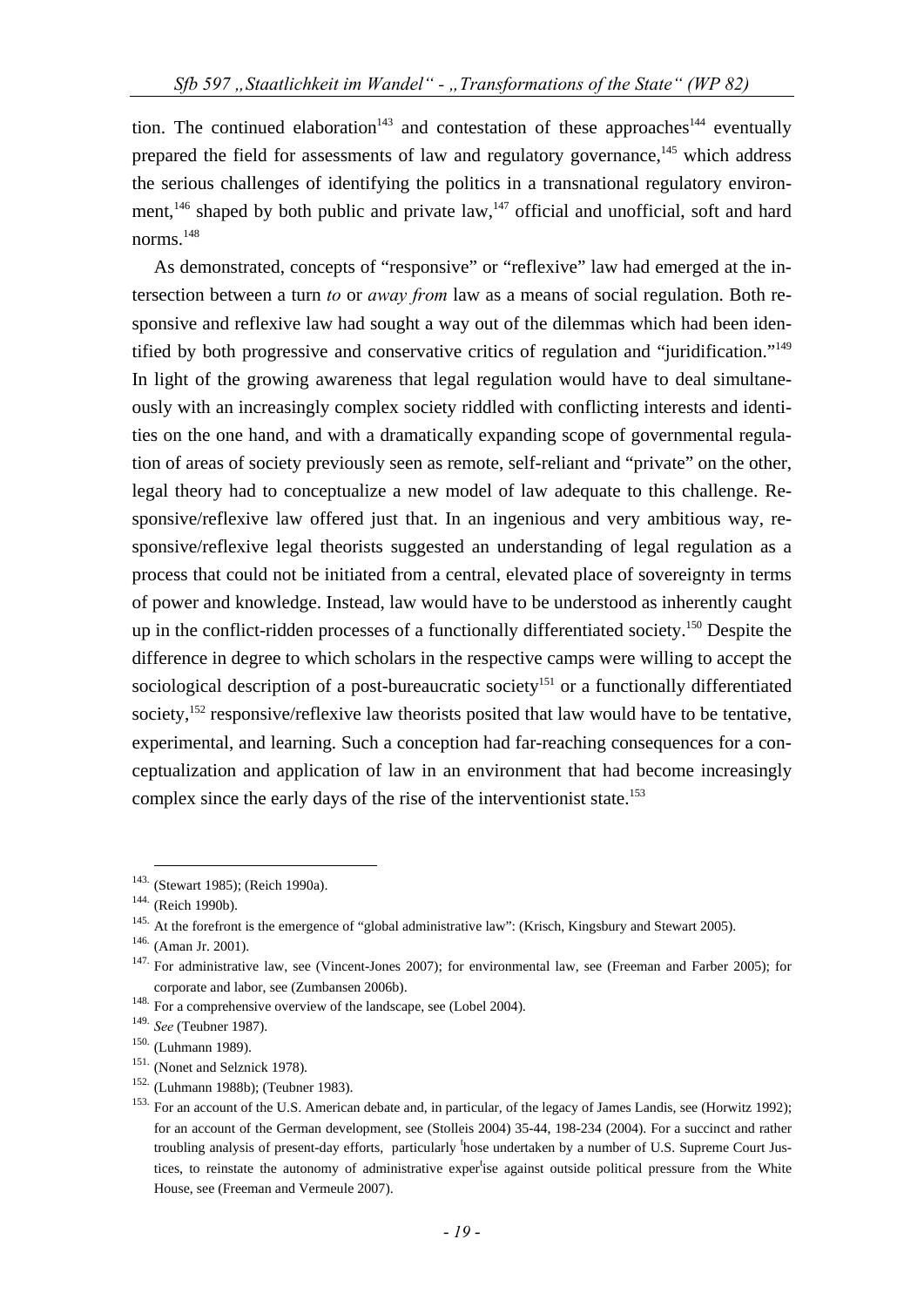The striking characteristic of responsive/reflexive law was that it did not confine itself to the suggestion of subjecting all legal decision-making to sophisticated processes of deliberation and negotiation. The proceduralization of  $law<sup>154</sup>$  did not stop at the formal level, where it certainly led to a far-reaching reliance on procedure as a means to strengthen the law's sensitivity to "voice" over "exit."155 What would instead become central to the concept of reflexive law was its intricate (and contested) connection between formal and substantive aspects of legal regulation.<sup>156</sup> While the formal aspects concerned the opening up of the legal decision-making process to a process of societal deliberations ("voice"), the substantive side of reflexive law could not have been conceived in a more radical fashion. Giving up any hope to ground a viable legal judgment on principle based on rational consideration, on faith, or on specific political views, reflexive law theorists argued that the responses of law to a specific context would inevitably emerge as a result of never-ending processes of specialized rationality collisions.<sup>157</sup>

In this way, reflexive law took seriously the longstanding contention of law's perennial indeterminacy,158 but it went further than that. While the critique of legal formalism as an ideology and a mask to cover up political motives and economic rationalities<sup>159</sup> asserted the possibility of identifying a specific political concept or regulatory idea, which could be taken as the basis of a legal decision (the "social" or "material" challenge to formal law),<sup>160</sup> reflexive law came to reject such mono-causalities of, say, politics, or the economy, as explaining legal decision-making. Once it was found impossible to determine the content of the law without uncovering the values, ideas and interests that had found their way into a norm, it became clear that the law, being operationally closed and cognitively open, had to be seen as standing in a very particular relationship with those social spheres, which are themselves determined by rationalities other than those that governed law and legal thinking. It is here that the reflexive law theorists moved beyond the critique of the indeterminacy of law developed by the legal realists and critical legal studies and radicalized the idea of law's indeterminacy to reconstruct law as one rationality among others in society. As a result, society itself ceased to be conceivable as a unified, overseeable and identifiable entity against which it is possible

<sup>&</sup>lt;sup>154.</sup> See (Wiethölter 1986a).<br><sup>155.</sup> See for the concepts of exit and voice, (Hirschman 1970).<br><sup>156.</sup> (Wiethölter 1986a).<br><sup>156.</sup> (Wiethölter 1986a).<br><sup>157.</sup> Gunther Teubner, *State Policies in Private Law? A Comment on Han* Ms. 2 "[T]he distinction of state/society which translates into law as public law vs. private law [...] will have to be substituted by a multiplicity of social perspectives which need to be simultaneously reflected in the <sup>l</sup>aw." *Id.* 

<sup>158. (</sup>Kennedy 1976); (Kennedy 2002).

<sup>159. (</sup>Hale 1923); (Kennedy 1982). 160. *See* (Teubner 1984).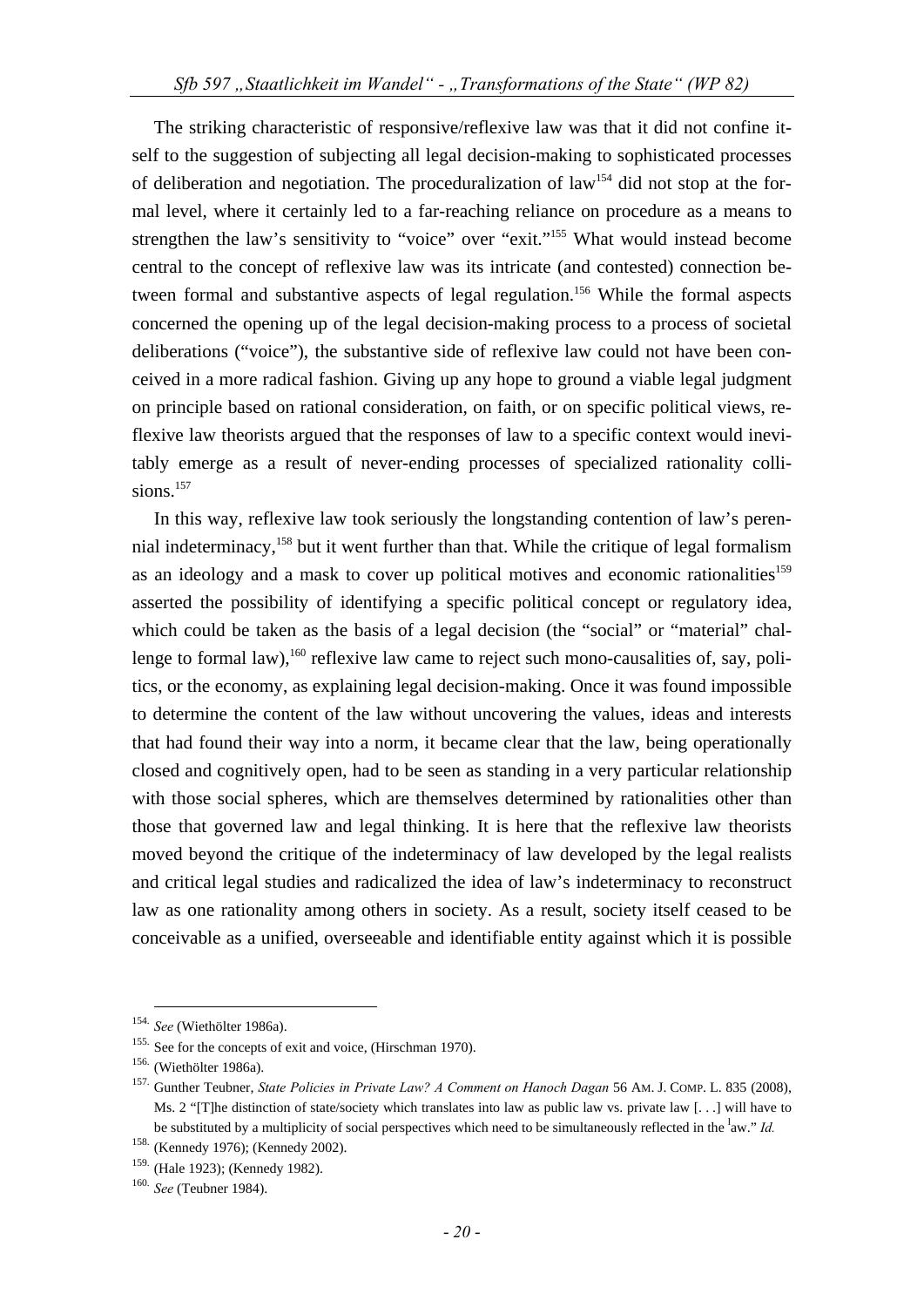to uncover the ideological basis of law.161 Such a model of society makes it impossible for lawyers to identify *one* single, decisive motive behind a legal argument. Instead, the task of lawyers would be to recognize the many ways in which the law is in fact *responsive to* and *reflexive of* the many different societal rationalities, which the law was charged to "translate" or to "reformulate" into its own language, using the legal code.<sup>162</sup> Law, in this understanding, is to be conceived as both distinct—when considering its own rationality and ways of "thinking" and "speaking"—and simultaneously immersed in society's ongoing process of differentiation, conflict and experimentation. "A reflexive orientation does not ask whether there are social problems to which the law must be responsive. Instead it seeks to identify opportunity structures that allow legal regulation to cope with social problems without, at the same time, irreversibly destroying patterns of social life."163

#### **B. Faces in the Mirror**

*"One can reject the imperialist claims of the criterion of efficiency and at the same time use economic knowledge in order to understand what happens when the logic of legal structures and that of economic structures impinge on each other."164*

It is important to keep this background in mind, when assessing contemporary developments. Today's combination of neo-formalism and neo-functionalism occurs "after the welfare state" and in denial of it. It portrays law's primary role as serving society's needs to govern itself and thereby blinds us to the historically grown embeddedness of private ordering in a sophisticated legal-pluralist framework. What today's functionalism suggests is a smooth ride in social self-regulation from which the law should, for the most part, be excluded or at least be kept at a distance. It thereby obscures the deeply conflictual and hybrid nature of legal regulation of which scholars throughout the twentieth century had always been so conscious. Whereas historically formalism and functionalism related to each other by way of conceptual and political contestation, it seems today that both formalism and functionalism have joined ideologically in that both present law as a politically neutralized tool of expert management. This turns the earlier, historical turn of lawyers to science and expertise<sup>165</sup> on its head. The neutralization of law has consequences: on the one hand, law is expected today to function in its

<sup>&</sup>lt;sup>161.</sup> (Luhmann 1982).<br><sup>162.</sup> (Teubner 1993). "The system reconstructs its own opera<sup>t</sup>ions in such a way as to inform its future development in a system-specific way." *Id.* 

<sup>&</sup>lt;sup>164.</sup> (Teubner 1993). <sup>165.</sup> (Landis 1938); (Willis 1935).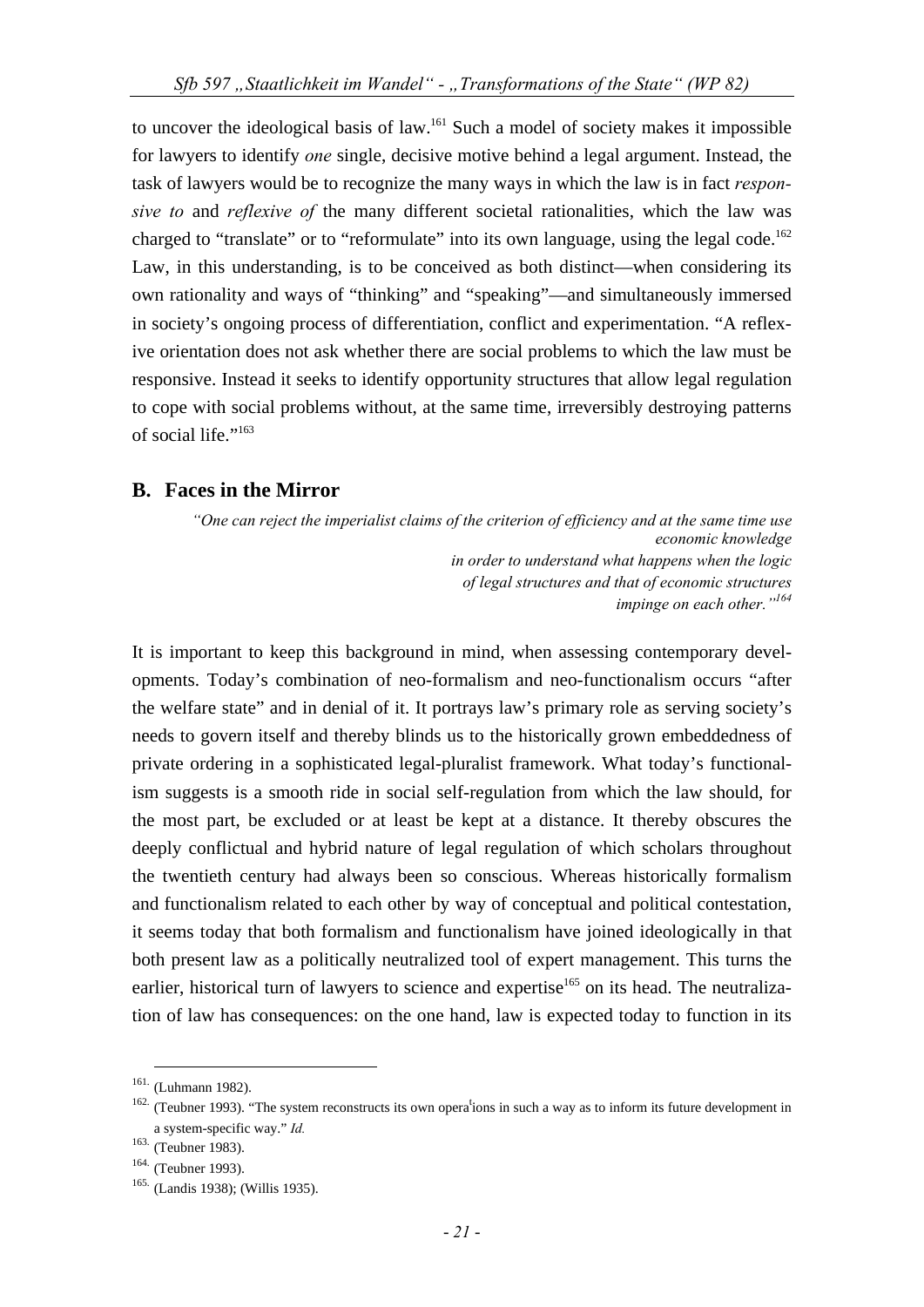traditional mode where "true" legal expertise is required, for example in the protection of property interests through the formal application of allegedly "clear" legal norms.<sup>166</sup> On the other hand, law should be reflexive, meaning facilitative, indirectly intervening, empowering, where external expertise—mostly of "market," but also of the "scientific" kind—is believed to be better equipped to facilitate social ordering. This combination is ideological because both of these fields of expertise are considered a-political, when in fact in all these references to "law," the "market," and "experts," the choice takes place within political, economic and other normative frameworks. Neo-formalism and neofunctionalism transform formalism and functionalism respectively. Formalism is no longer seen as aspiring to, or supported by, a specific or general logical coherence; instead, it becomes a fighting word against what is now deemed to be legal "intervention" into otherwise more efficient processes of social self-governance. Functionalism is no longer associated with the aspiration to achieve a specific goal and with the political debate out of which a consensus in support of that goal eventually arose; instead, all legal intervention is to take place or to be withheld in accord with, and in response to, the "needs" of a functional group. It is the particular context, the political climate and capacity to promote certain views that shapes the communication of such needs.

The current revival of both formalism and functionalism occurs according to a regulatory agenda and political outlook entirely different from that of the late nineteenth and early twentieth centuries. Two developments are of relevance here: one concerns the delay with which the changed social environment was methodologically assessed by administrative and, certainly, by constitutional law scholars.<sup>167</sup> The other one arises from the unresolved status of the political relevance of the rule of law or, in other words, the *role* of law in regulation. The urgency of questioning what lies behind this misalignment is further manifested by the manner in which progressive agendas are today again clashing with claims to technical expertise. What we see colliding are claims of bureaucratic discretion with those of judicial and democratic review and control as well as claims of individual autonomy with concerns over paternalistic public governance by the state.<sup>168</sup> The recurrence of the same oppositional patterns, which already characterized administrative law debates over one-hundred years ago,<sup>169</sup> prompts the question what the differences might be between the discussions then and those taking place now. What occupies the space between the rise of the Providential State of the

<sup>&</sup>lt;sup>166.</sup> (Posner 1998a).<br><sup>167.</sup> (Forsthoff 1966), at 191; (Stolleis 2004). "Administration had recourse to private law on a previously unheard-of scale and pushed into areas of the private sector, where it was confronted by all the implications of competition law, labour law, and tax law. The spectrum of administrative law doctrine shifted accordingly. But these changes did not have the political drama of a newly created constitution; instead they mani<sup>f</sup>ested themselves more as slow shifts whose significance was usually only recognized in retrospect." *Id.* 

<sup>168. (</sup>Bridgeman 2008).

<sup>169.</sup> *See,* (Willis 1935).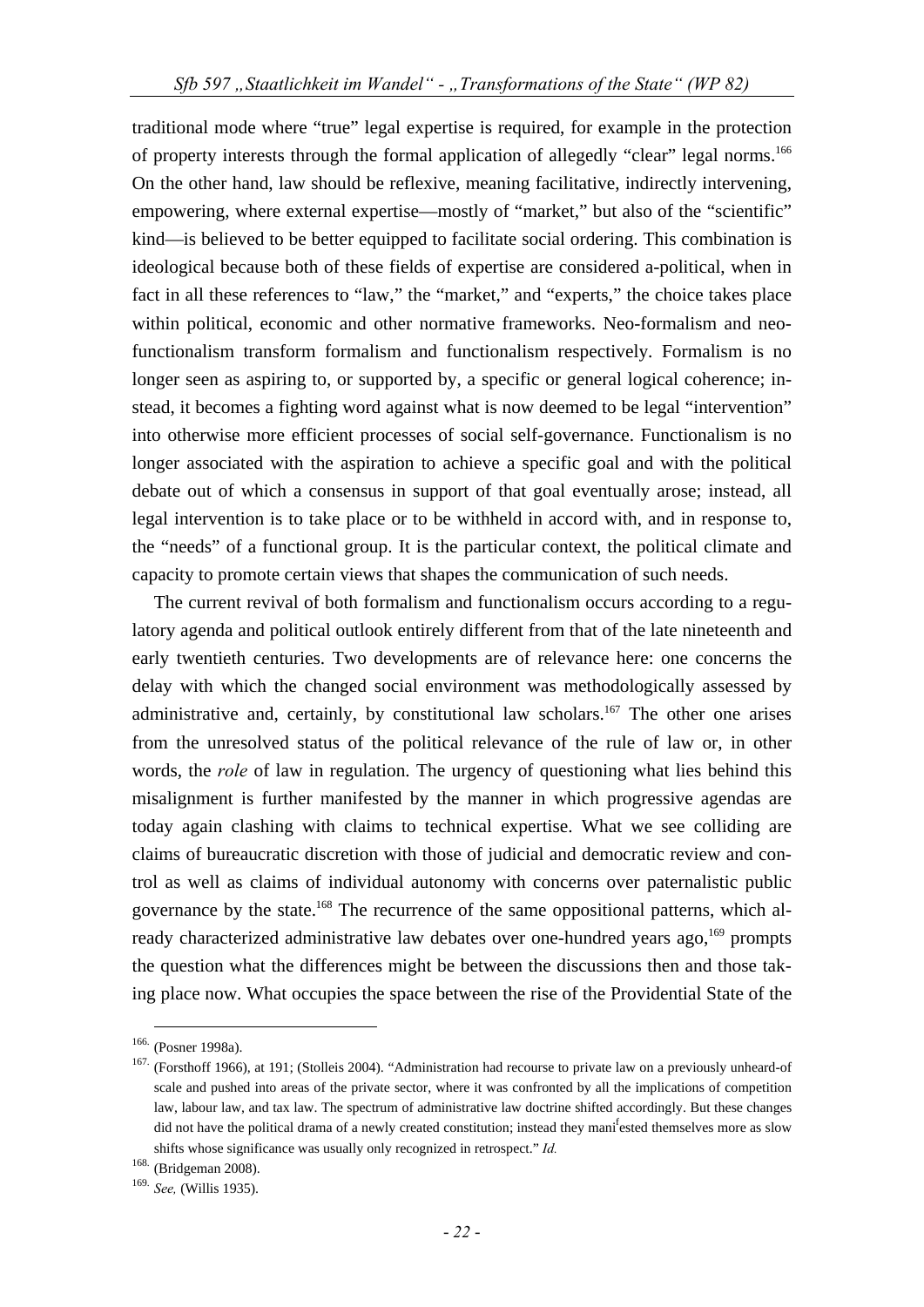early twentieth century<sup>170</sup> and the Enabling State of the early twenty-first? This unanswered question drives the powerful revival of formalism and functionalism in current regulatory theory and practice.<sup>171</sup>

#### *1. The Turn to Market*

*"If the future already lay in history's wallet, the social-political task was to call its impending forms into being."*<sup>172</sup>

Across the divides of disciplinary subfields, a growing number of scholars are promoting the return to a strictly limited role of the law in favor of a market-based regime of self-regulation. The neo-formalists and neo-functionalists confess to a troubling loss of faith in adjudication<sup>173</sup> in the name of an approach to legal regulation that is allegedly more responsive to market demands and less prone to the much-contested attempts at social engineering by judges.<sup>174</sup> The renewed hostility towards judges is nourished by decades of policy-driven, substantivist judicial interpretation of legal rules.<sup>175</sup> The invocation of formalism now serves to tame, stifle and silence a judiciary, which is seen as "activist" and overzealous.<sup>176</sup>

The lack of sophistication of this analysis is striking. If it were really true that there can be an effective rule making and rule application, but that it should not be placed in the hands of overzealous judges, we could indeed be prompted to take the anti-judiciary affect seriously. Instead, the attack on judges becomes an attack on the law itself, which the neo-formalist reduces to a spiritless, technical body of rules, allegedly made by men and best placed in the hands of men—not of judges. This move against the judiciary and the law seeks to obscure the fundamental quality of rules, which are, in the moment that they are applied through a commonly established institutional set-up, always already "pieces in a larger compromise of interests" and as such not amenable to ad-hoc changes, whether in the name of "justice" or any other "spirit."<sup>177</sup>

To be sure, the problem that motivates the critique of adjudication is not whether it is judges, parliaments or administrative agencies that are making rules. It is the idea that law is a part of a larger normative framework, the actual realization of which has been, mostly for historically contingent reasons,<sup>178</sup> placed within a particular institutional,

<sup>&</sup>lt;sup>170.</sup> (Ewald 1986).<br>
<sup>171.</sup> (Rittich 2005).<br>
<sup>172.</sup> (Rodgers 1998) 399 (1998).<br>
<sup>173</sup>. See, on the one hand, (Rittich 2003), and on the other, (Posner 2005).<br>
<sup>174.</sup> (Scott 2000); (Scott 2004b).<br>
<sup>174.</sup> (Kennedy 1982); ( *tics: An Essay from Canada*, 24 J. LEGAL STUD. 275-93 (2004).<br><sup>177.</sup> (Kennedy 1973).<br><sup>178.</sup> (Luhmann 1990b).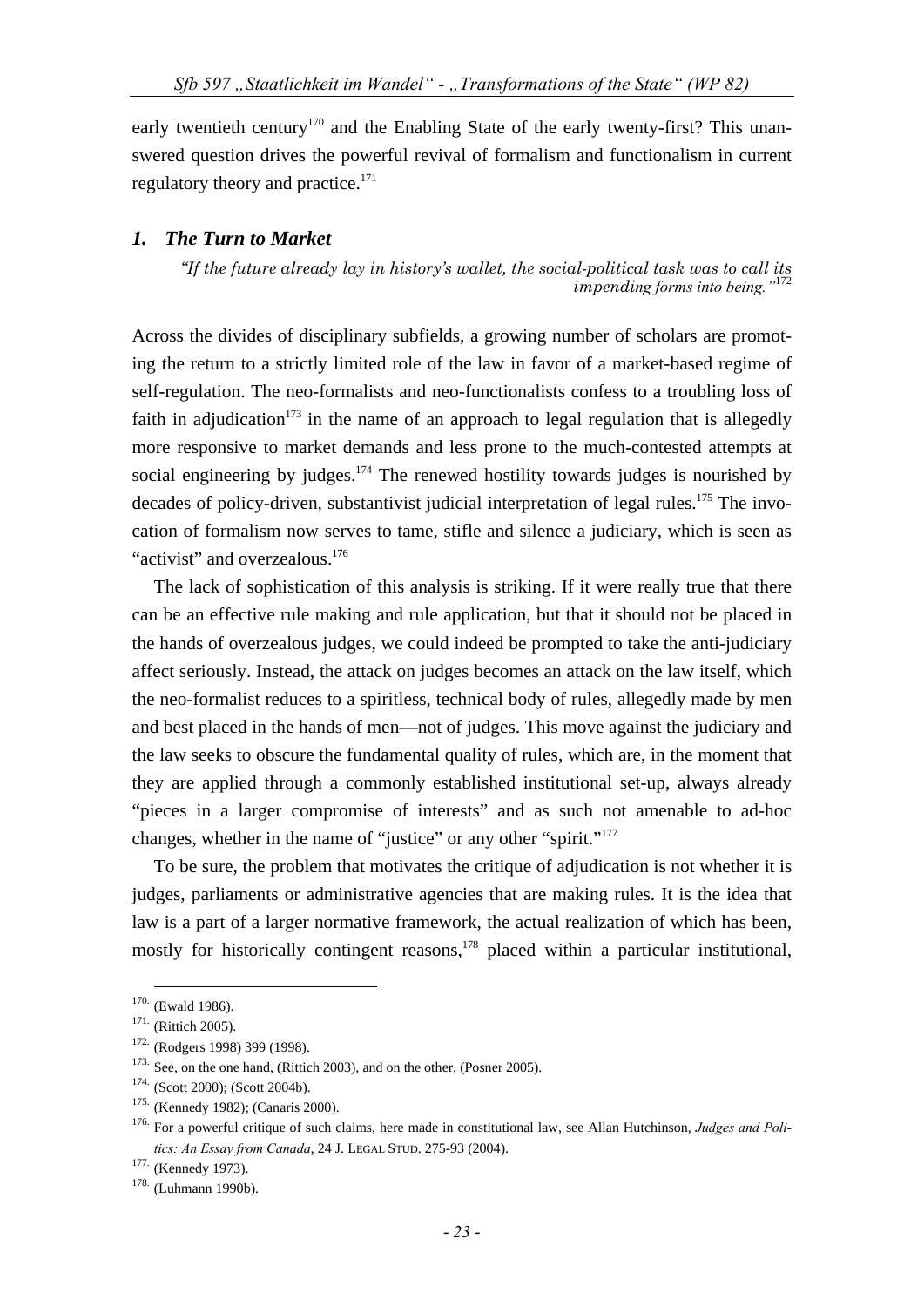complex political, socio-economic framework that is particularly troubling to the neoformalists and neo-functionalists. It is for this reason that appeals to legislative action over judicial activism or, say the work of expert committees,<sup>179</sup> are mere smoke and mirrors. Even if the legislator demanded of the judge to act "formally," it would still be the case that the judge must ask exactly the same question about this rule as about any other that comes to him (or her) from the legislature. Its enactment represented a compromise of interests based on some set of quite possibly conflicting expectations about how its application would affect the future distribution of satisfactions.<sup>180</sup>

This new confidence in a formalist understanding of law is accompanied by a powerful and highly influential defense of functionalist approaches to legal regulation. Judges and, for that matter, lawmakers, should "interfere" with societal processes of selforganization only where there is a legitimate basis for such intervention, which means that they should usually abstain. The critique of the role of judges is thus intimately tied to a radical critique of the state and of law as both an institution and instrument of social change. Whereas at the height of the turn-of-the-century Interventionist and emerging welfare state functionalism would encompass the administration's use of law as an instrument of social change, often pushed forward against the resistance of a conservatively staffed judiciary,<sup>181</sup> today's neo-functionalism seeks to domesticate both the state and the judiciary by emphasizing state institutions' incompetence to properly order society. Instead, the neo-functionalist emphasizes society's quasi-natural powers to selfregulate its affairs, without undue and ill-fitting intervention by public authorities.

#### *2. Conceptual Paths*

Conceptually, form and function have always been two sides of the same coin. The appeal of formalism to coherence, authority and unity stands in an ambiguous relation to the aspiration of functionalism to substantive goals, ends-means correlations<sup>182</sup> and institutional instrumentalization. But the modesty of one—formalism—is the hubris of the other—functionalism. The functionalist's submission of legal instruments to substantive goals had to reckon with the normative grounds of formal guarantees, rights, and procedures. Recognizing that the grounds of legal unity and legal instrumentalism are inherently caught in a paradoxical relation, $183$  formalists and functionalists saw how they were inextricably intertwined so that one approach could never exist without the other.

<sup>179. (</sup>Kirchhof 2001).<br><sup>180.</sup> (Kennedy 1973).<br><sup>181.</sup> (Landis 1938).<br><sup>182.</sup> Max Weber, *The Nature of Social Action*, *in* WEBER. SELECTIONS IN TRANSLATION 7-32 (W.G. Runciman ed., E. Matthews transl., 1978). 183. (Luhmann 1988a); (Teubner 2006); (Zumbansen 2006a).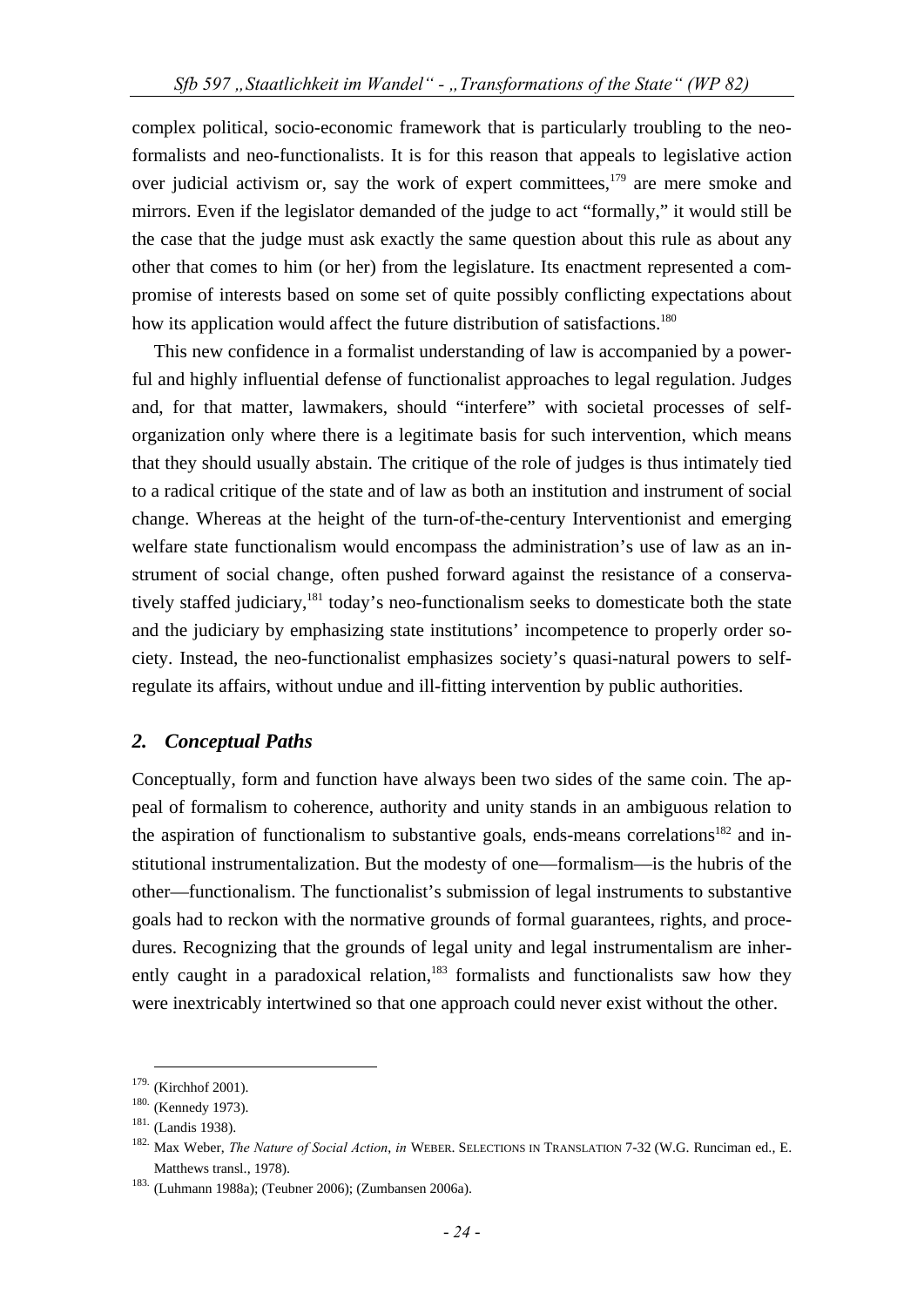Against the background of rich historical and conceptual studies, comparative legal scholarship has only slowly begun to explore the parallels, disjunctures and overlaps between public and private regulatory law here and there. After conflict of laws scholars had already posited the need to embed their assessments in a deeper comparative understanding of the existing public/private regulatory cultures in different countries in the  $1970s$ ,<sup>184</sup> impulses today are coming from administrative law scholars on the one hand<sup>185</sup> and constitutionalization scholars on the other.<sup>186</sup> As these inquiries continue, one can unsurprisingly—recognize a distinct renaissance of visions of social order without formal law elements lying at their base.<sup>187</sup> While not intended, this "new legal pluralism," as pointed out by its discontents, $188$  runs the risk of sailing hard on the winds of neoliberal, deregulatory politics.<sup>189</sup>

It is against this background that we may gain a deeper, contextualized, understanding of the present dominance of functionalism in many fields of law and policy on both sides of the Atlantic. Certainly after 1989, there has been an ever more widely held view that we are witnessing a global convergence of modes of thinking about economic regulation and state governance. The "end of history," so famously declared by Fukuyama in 1992,<sup>190</sup> eventually eclipsed the account by Michel Albert, who even in light of strong trends of convergence, differences between capitalist regimes would remain strong.<sup>191</sup> The pervasive power of the end of history thesis in law has put promoters of differentiated, historically informed assessments of the role of law as an instrument of social change on the defensive, while allowing for ubiquitous references to the law and the "rule of law" to occur in even the most complex regulatory contexts. $192$ 

#### *3. Déjà Vu? The Discursive Return of Reflexive Law*

The current operation of formalist/functionalist concepts in legal regulation builds on regulatory experiences that unfolded in the last few decades and that are without direct parallels to the first waves of formalist thinking at the turn of the nineteenth/twentieth centuries. It is an important feature of the current legal regulatory discourse that its participants are arguing against the background of a complicated and sobering set of ex-

<sup>&</sup>lt;sup>184.</sup> (Joerges 1972); (Wiethölter 1977).<br><sup>185.</sup> (Harlow 1999); (Harlow 2006); (Stillman II 2003); (Bevir and Rhodes 2003); (Elgie 2003); (Jann 2003).<br><sup>186.</sup> *See, e.g.,* (Walker 2002)<br><sup>187.</sup> (Berman 2005); (Merry 1992; P

<sup>&</sup>lt;sup>189.</sup> (Rittich 2005); (Arthurs 2005).

<sup>190. (</sup>Fukuyama 1992).

<sup>191. (</sup>Albert 1991) [Engl. 1993] ; Michel Albert, *The Future of Continental Socio-Economic Models*, MPIfG Working Paper 97/6, June 1997, *available at* http://www.mpi-fg-koeln.mpg.de/pu/workpap/wp97-6/wp97-6.html (last visited May 2, 2008).

<sup>&</sup>lt;sup>192.</sup> (Kennedy 2003).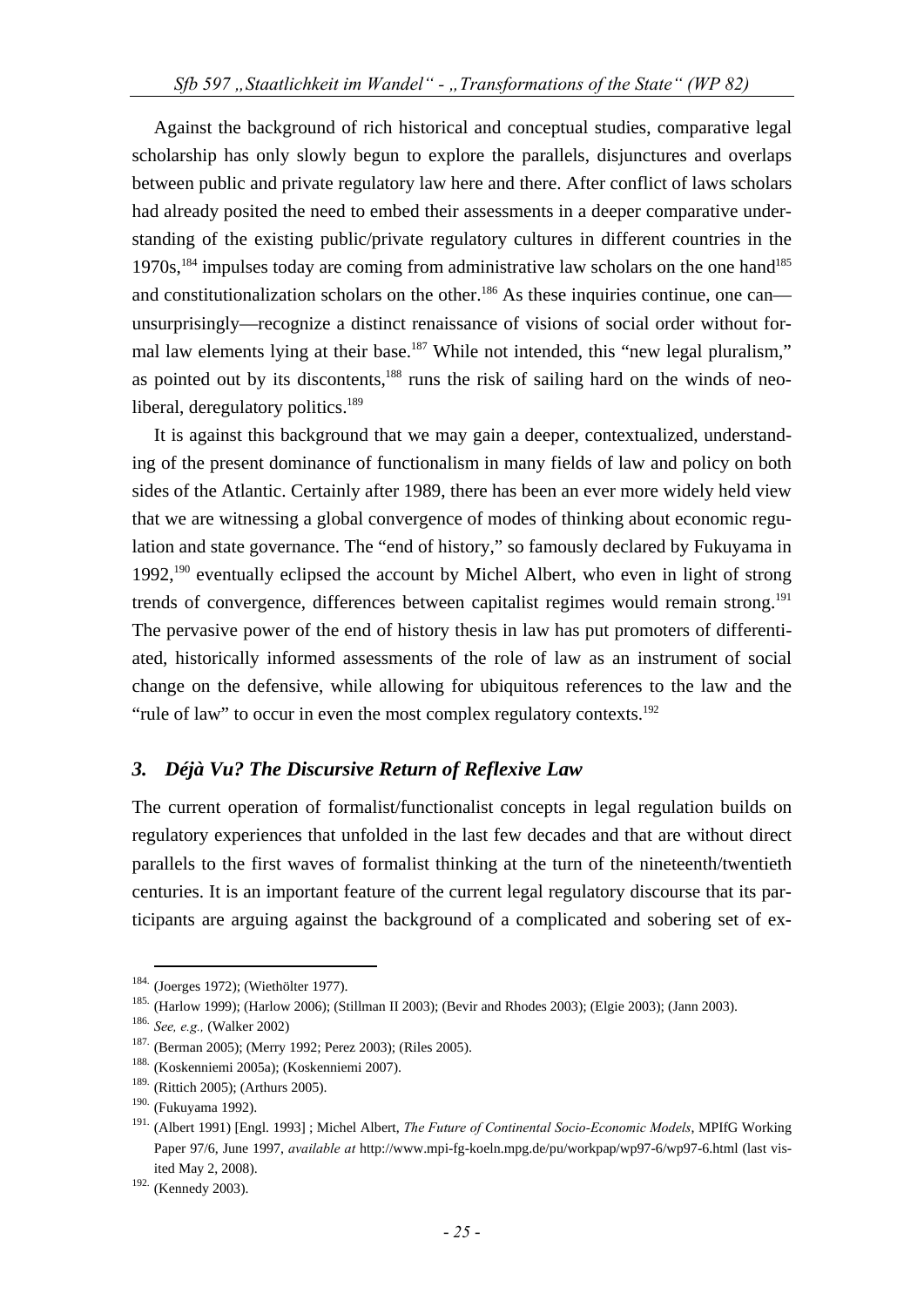periences with law.<sup>193</sup> From the impossibility of preventing outrageous crime<sup>194</sup> to law's exhaustion throughout the ambitious progressive political attempts to consolidate "rights" as core assets in a liberal society, $195$  law has come to be conceptualized as playing a highly ambivalent role in a deregulatory, privatized environment.<sup>196</sup> The long-term consequences of the recent, admittedly moderate, experimentations with finding a 'third way' between socialism and capitalism are still matters of speculation.<sup>197</sup> Meanwhile, the law has become a problematic, at best ambivalent, and often seemingly unreliable player in the discursive set of contemporary politics.<sup>198</sup> Law's memory becomes increasingly short-lived, and high stakes of political contestation, such as the fight over consumer protection rights, $199$  are eventually leveled and comfortably integrated into mainstream legal discourse. It becomes ever more difficult to trace, let alone to teach, the reality of conflict over rights even in recent history.<sup>200</sup> Because of the hegemony of economic thinking in law,<sup>201</sup> law is caught in polarizing debates over efficiency vs. planning, private vs. public ordering, self-government vs. command/control, etc. Still, contemporary discussions about the merits and limits of privatization should always be taken as reflections on a long-standing struggle over social emancipation and contested forms of political government. Contractual governance is in the center of contemporary privatization and post-privatization discourses.<sup>202</sup>

## **IV. CONTRACT VERSUS CONTRACT LAW: THE FALSE PROMISE OF SOCIAL NORMS**

The remainder of this paper is dedicated to a brief discussion of how formalist/functionalist legal thinking has become crucial in a central area of contemporary regulatory debate. The neo-formalist and neo-functionalist turn of contractual governance reveals how variations of responsive/reflexive law have further accentuated the detachment of contract regulation from a larger political contestation of the goals of

 <sup>193.</sup> See already the famous debate between (Hart 1958), and (Fuller 1958); *see also* (Bazyler 2001).

<sup>194. (</sup>Power 2003).

<sup>195. (</sup>Trubek and Galanter 1974).

<sup>196. (</sup>Teubner 1999).

<sup>&</sup>lt;sup>197.</sup> (Giddens 1999); (Giddens 2006).

<sup>198. (</sup>Habermas 2003).

<sup>&</sup>lt;sup>199.</sup> See (Ramsay 1991); (Ramsay 1993); (Maurer 2007).<br><sup>200.</sup> (Howells and Wilhelmsson 2003).<br><sup>201.</sup> *See, generally,* (Laval 2007). ". . . la science économique se constitue comme discours de connaissance positive d'une réalité qui a ses propres lois et ne veut plus dépendre d'autres considerations de la morale et de la politique, rejetées comme étrangères au champ économique." *Id.* (Hutchinson 1995) "For all the hard work of the consumer lobby, the increasing domination of *homo economicus* is illustrated by the fact that public discourse has become hostage to economics and has begun <sup>t</sup>o dance to, instead of call, the economic tune . . ." *Id.* 

<sup>202. (</sup>Teubner 1999).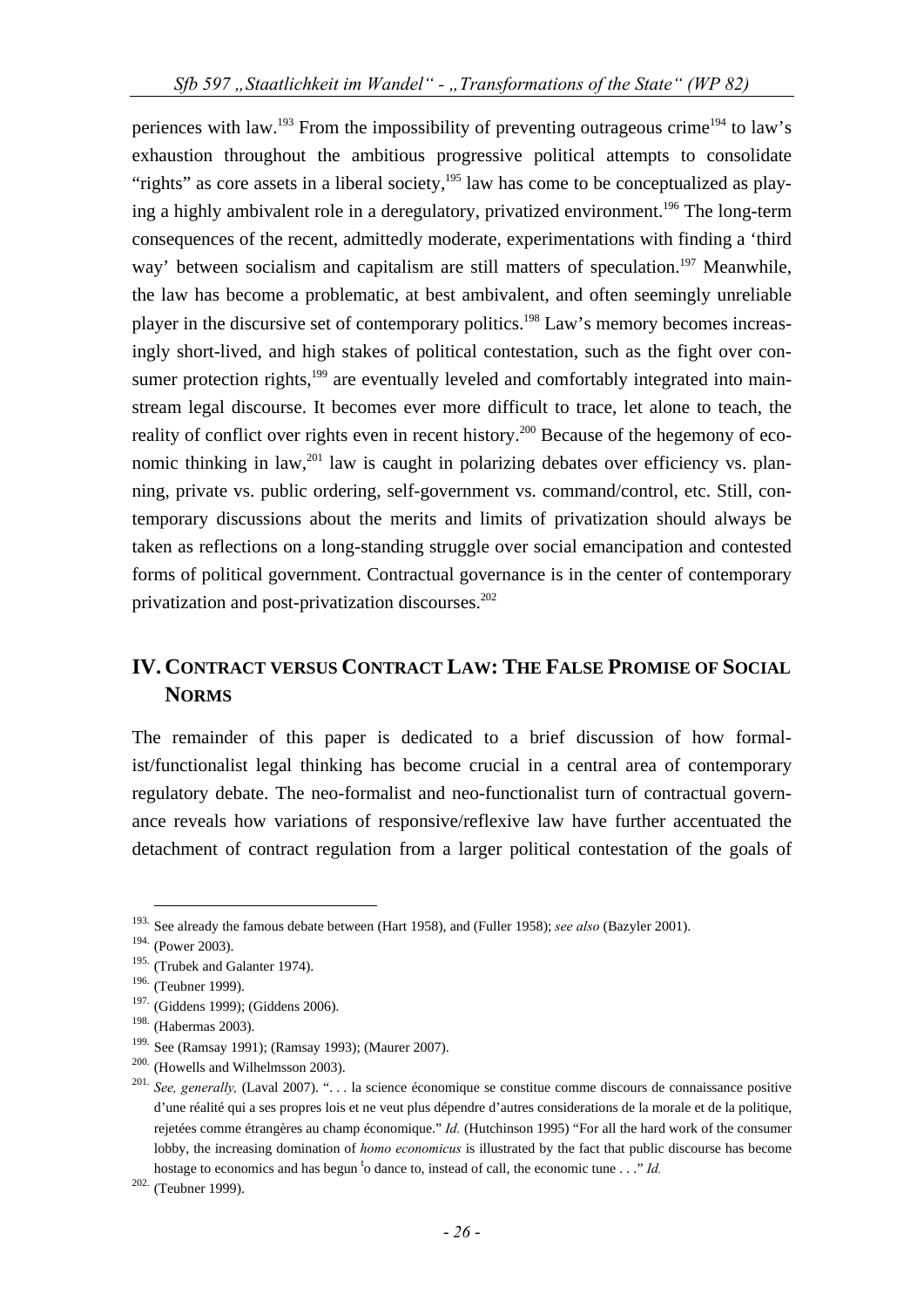contractual governance. Yet, the response cannot simply be to aim at a re-politicization of contract law. Against the theoretical background of a functionally differentiated society, it is more adequate to understand contract law as a troubled site of intense regulatory experimentation and innovation. Contract law is a central example of "law after the welfare state," because it represents a regulatory regime that is constituted and shaped by an ambiguous relationship between "state" and "society" in the institutional evolution from the Rule of law to the welfare state. In the neo-formalist and neo-functionalist reading, however, contractual governance is offered as a formidable solution to the paradox of formalist/functionalist law, which it manages in turn to eclipse in its entirety.

## **A. Social Norms versus Law?**

The present contestation of contract adjudication and the promotion of social norms as offering a more efficient regulatory framework than governance by contract  $law^{203}$  is a representation *par excellence* of private law "after the welfare state." This invocation of social self-regulation, which is primarily fuelled by a deep skepticism about the political regulation of commercial relations, is further accentuated in the context of an increasingly de-territorialized sphere of economic interaction.<sup>204</sup> To be sure, the reference to the transnational nature of commercial activity serves as a ground for turning against contract adjudication also on the domestic level. Another lesson of the twentieth century regulatory experience with reflexive law is—deliberately—cast aside: in order to fully understand the dynamics of regulatory politics on a larger scale, we need to carefully trace the contextual conditions under which we make legal arguments. In the reductionist form in which 'traditionalists' are contrasted with "transnationalists"205 it is to be feared that the fight for recognition of the latter results in the undoing of the emancipation of the former.

In turn, the maneuvering room for courts adjudicating derailed contractual arrangements is shrinking as social norms are seen as providing a comparatively more efficient and cost-reducing regulatory tool.<sup>206</sup> The legal system recedes into the background from where contract parties merely perceive it as a threat, not as fundamentally structuring the arrangements to begin with. This approach to social norms breaks not only with the analysis of the political basis of both contractual arrangements and the market; $^{207}$  it also aims to disentangle contractual governance from the socio-economic, formal/informal context in which actors make choices. This marks the social norms theorists' deliberate

<sup>&</sup>lt;sup>203.</sup> *See* (Posner 2000).<br><sup>204</sup>. (Zumbansen 2002a).<br><sup>205.</sup> (Berger 1999), ch. 1.<br><sup>206.</sup> (Posner 2000).<br><sup>207.</sup> (Cohen 1932); (Dawson 1947).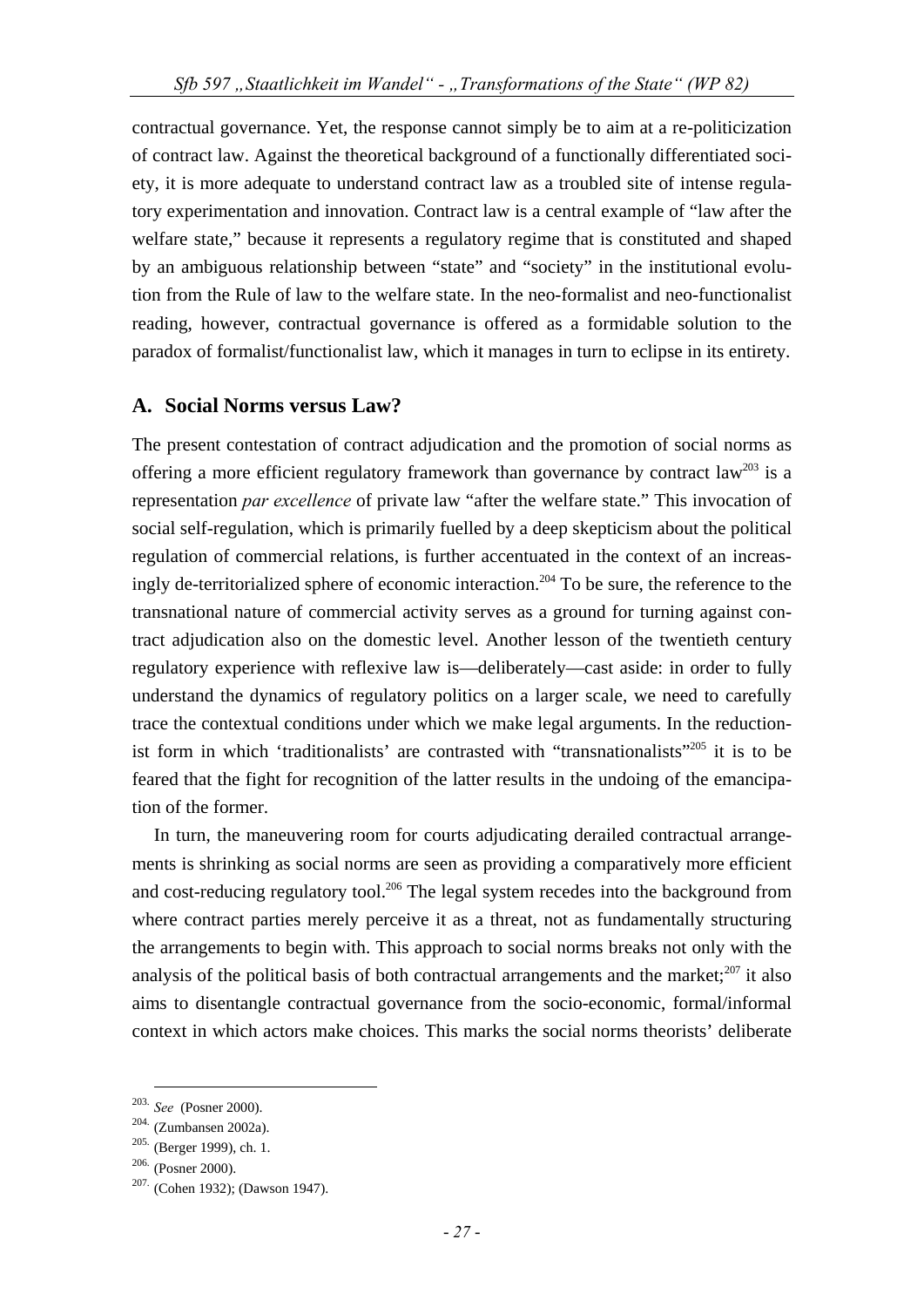departure from work on relational contract and "private government"208 that had grown out of the legal realist critique of classical legal contract theory.<sup>209</sup> Earlier work by progressive lawyers had identified the growing difficulties of situating modern contractual governance in either the public (law) or private (law) realm, recognizing that both were two sides of the same coin of contractual governance.<sup>210</sup> In contrast, social norms scholars from law and economics (L&E) seek to redraw the demarcation lines between the market and the state. Their interest in social norms is not in the basis of norm-making as part of a larger exploration of sites of social will-formation, but instead reflects their intention to insulate phenomena of contemporary regulatory governance from more comprehensive assessments of the contexts in which governance modes are emerging.

#### **B. Economics versus Justice**

*"A post-industrial society must discover ways to decentralize not only commodity production, but also significant ways of lawmaking."*<sup>211</sup>

The recent "discovery" of social norms by L&E scholars<sup>212</sup> occurs in striking insulation not only from a longstanding and intense scholarly debate, $^{213}$  but also from a tremendously rich and troubled historical evolution of regulatory politics in the area of contract law. With little historical interest in such accounts, the L&E interest in norms is biased towards a particular, efficiency-oriented understanding of norms and regulation in present-day contestations of allegedly excessive state intervention. This approach, however, closes all doors on a more nuanced understanding of the forever fragile relationship between social norms and the legal form, one that stood at the centre of landmark work in the sociology of law.<sup>214</sup> It in fact makes a mockery of long-standing insights

<sup>&</sup>lt;sup>208.</sup> (Macaulay 1963); (Macneil 1985).<br><sup>209.</sup> (Llewellyn 1930); (Llewellyn 1934).

<sup>&</sup>lt;sup>210.</sup> (Salamon 2001): *see alreadv* (Harlow 1980): "The intervention of a static "public/private" classification can only hinder this development by blinding us to obvious parallels and encouraging uneven growth."<br>
<sup>211.</sup> (Cooter 1993).<br>
<sup>212</sup> In particular see, (Posner 2000); (Posner 1998b); see the critique by (Ellickson 1998).<br>
<sup>213</sup> For a

<sup>1987); (</sup>Teubner 1997b).<br><sup>214.</sup> (Gurvitch 1947), 41: "The social reality of law is neither an immediate datum of intuition nor a content of sense perception, but is rather a construct of reason, moreover, detached from social reality as a total phenomenon." Later, Gurvitch, offers this definition:

Law represents an attempt to realize in a given social environment the idea of justice (that is, a preliminary and essentially variable reconciliation of conflicting spiritual values embodied in a social structure), through multilateral imperative-attributive regulation based on a determined link between claims and duties; this regulation derives its validity from the normative facts which give a social guarantee of its effectiveness and can in certain cases execute its requirements by precise and external constraint, but does not necessarily presuppose it. *Id.* at 47.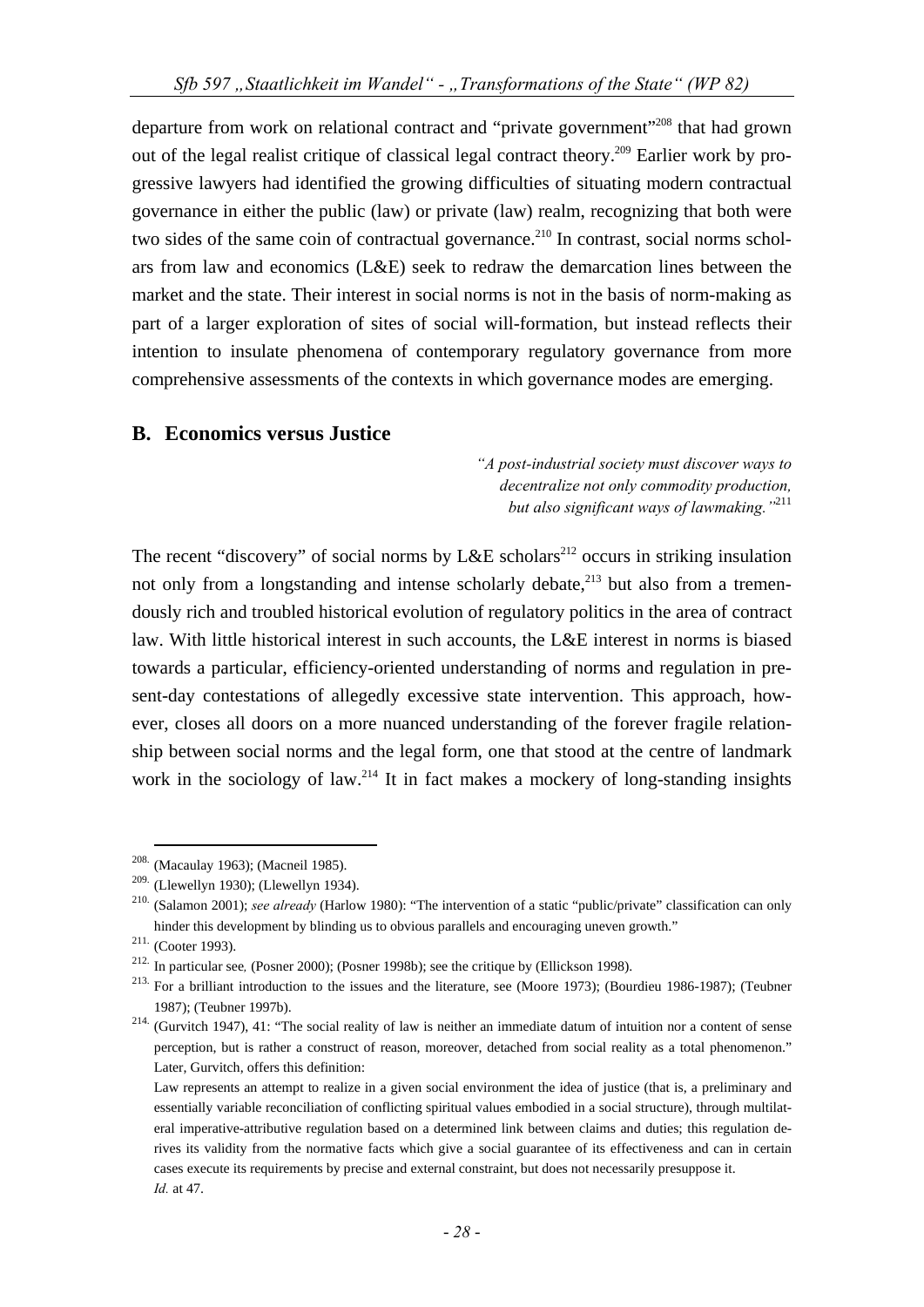into the artificial nature of all legal propositions.<sup>215</sup> Instead of perceiving social norms as "living law" and as a platform for a more comprehensive exploration of present-day regulatory proposals against the background of the evolutionary trajectory of welfare and post-welfare state "regulatory cultures,"<sup>216</sup> today's neo-formalists and neofunctionalists' attack on law is more than a mere plea to recognize the (self-)regulatory capacity of social norms. It is, rather, the rejection of a critical assessment of how norms are being translated into law, how legal formation takes place in the context of highly differentiated and, thus, always contested spheres of social activity. What really lies behind the plea for social norms over law is not a genuine interest in norm-formation but a disregard for processes of negotiation and contestation. This explains the hesitant reception of legal sociology and the even greater reluctance towards legal pluralism in the otherwise wholehearted proclamation of the primacy of norms over law. While sociological and legal pluralist research on norms has for a long time failed to exert significant influence on norm-theory, perhaps because of the area's preoccupation with groups as "operative agents" and L&E scholars' respective focus on "methodological individualism,"<sup>217</sup> there are a few signs for change.<sup>218</sup> Clearly, the demand for a fuller appreciation of sociological and legal pluralist work in the ongoing exploration of the law after the welfare state is enormous, and one can reasonably expect that the sophistication of the research in increasingly combining domestic perspectives with careful studies of emerging transnational regulatory patterns will eventually influence the present work on norms.

The current introspection is important in the context of this paper not only because it illustrates the contentious relationship between formal and informal law, an understanding of which is central to present studies of contemporary law making developments in different areas of law.<sup>219</sup> The new interest in norms also underlines the precarious status of legal regulation per se. In an increasingly transnational regulatory environment, contractual governance—traditionally torn between contentions of contract's political na-

 <sup>215. (</sup>Ehrlich 1962), 486: "The reason why the dominant school of legal science so greatly prefers the legal proposition to all other legal phenomena as an object of investigation is that it <sup>t</sup>acitly assumes that the whole law is to be

found in the legal propositions."<br>
<sup>216.</sup> See (Meidinger 1986); (Scott 2007), *available at* http://ssrn.com/abstract=1003824.<br>
<sup>217.</sup> Ellickson, *supra* note 212, at 542; *see also* (Cooter 1993), at 426. "Of course, soci improvement over abstract economic theory." *Id.* 

<sup>&</sup>lt;sup>218.</sup> See the references in Ellickson, and notes 22-24. *Supra* note 217. at 543, (noting that towards the mid-1990s, norms had become the "hottest topic in the legal academy"); *see also* the Symposium on "Norms and Corporate Law," published in the 1996 volume of the U. PA.. L. Rev.; *see also* the contributions in (Appelbaum, Felstiner and Gessner 2001)

<sup>219.</sup> *See, e.g.,* (Snyder 2003); (Deakin 2002); (Calliess 2002), *available at* http://papers.ssrn.com/sol3/papers.cfm? abstract\_id=531063; (Zumbansen 2002b); (Zumbansen 2006b).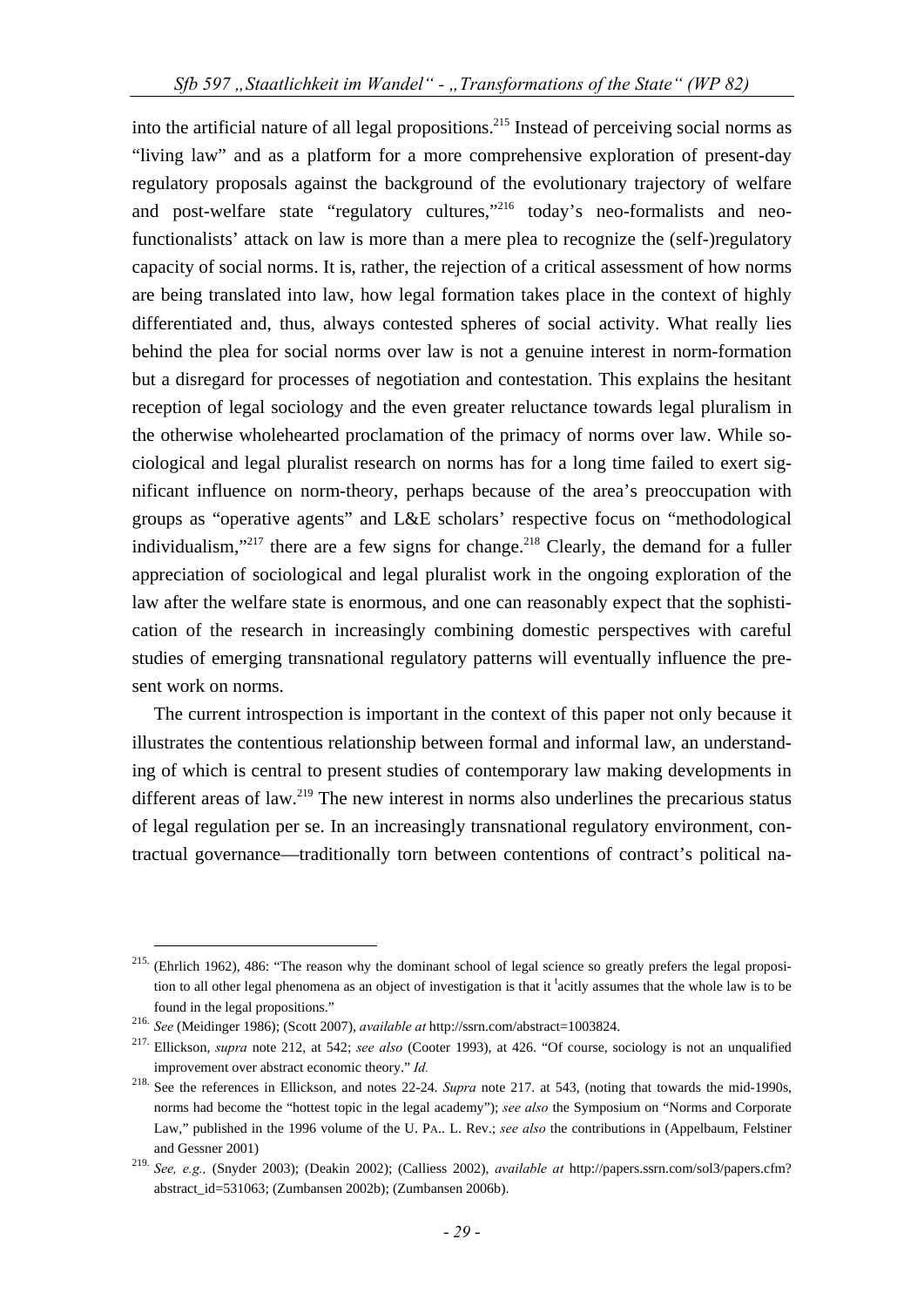ture and private autonomy—unfolds in a polycontextural sphere which renders any attempt to safely anchor contract law in this or that social theory, largely futile.<sup>220</sup>

#### **V. CONCLUSION**

This paper has traced the rising prominence of formalism and functionalism in diverse areas of "post-welfare state" legal regulation as un-ironic recurrences of the twentieth century's quest for law. Today, formalist, functionalist, responsive, reflexive and autopoietic law is everywhere. Lawyers can snatch up everything and make it their own—a matter of conversation, the subject of a lawsuit or an essential element of a social utopia, seen now through a lawyer's eyes. But the real conceptual contribution of autopoietic law to the previously revisited historical narrative of formalist/functionalist law is one that is, strikingly, at the center of contemporary assessments of institutional development.<sup>221</sup> The concept of autopoietic law helps to carve out the particularity of the legal operation in distinction to any other form of societal communication, be it politics, religion, art or economics. Law's particularity relies on its self-referentiality, its being thrown back onto its own mode of operation, its self-referential reproduction of its system's content and form through its code, unique to law and at the basis of any aspiration to unity and cohesion.222 The radicality of the concept is becomes apparent when we contrast the historical with the conceptual sketch. Whereas the former would "*find"* law to be, at least since Western modernity, invariably tied up with different emanations of the state, $^{223}$  autopoietic law detaches law from its—historically contingent—institutional affiliation, but understands law in its raw exposure to its social environment. In that sense, law in fact is everywhere, and it has no choice. The law's presence in societal conflict is brought into even sharper relief when we see that its institutional constellation with the state is only one among endless possibilities of law's exposure *to* and its role *in* society. Autopoietic law, then, radicalizes the particularity of law's operation by emphasizing its self-referential code-driven quality on the one hand while laying bare law's openness, diffusion, vulnerability and fragility in societal processes on the other.

This gives an entirely new meaning to the formalism/functionalism narrative that we have seen to be central to law's trajectory in the twentieth century. Autopoietic law emphasizes how both the positivist and critical descriptions of formalism underestimate the closure of law's self-referential reproduction, which only operates through law-internal terminology. While the legal positivist pays a high price for law's inner coherence,  $2^{24}$ 

<sup>&</sup>lt;sup>220.</sup> For a comprehensive discussion, see (Calliess and Zumbansen *forthcoming*).<br><sup>221.</sup> (North 1990); (David 1994).<br><sup>222</sup>. (Luhmann 1988b).<br><sup>223.</sup> (Jansen and Michaels 2007).<br><sup>224</sup>. By positing a *Grundnorm* at the basi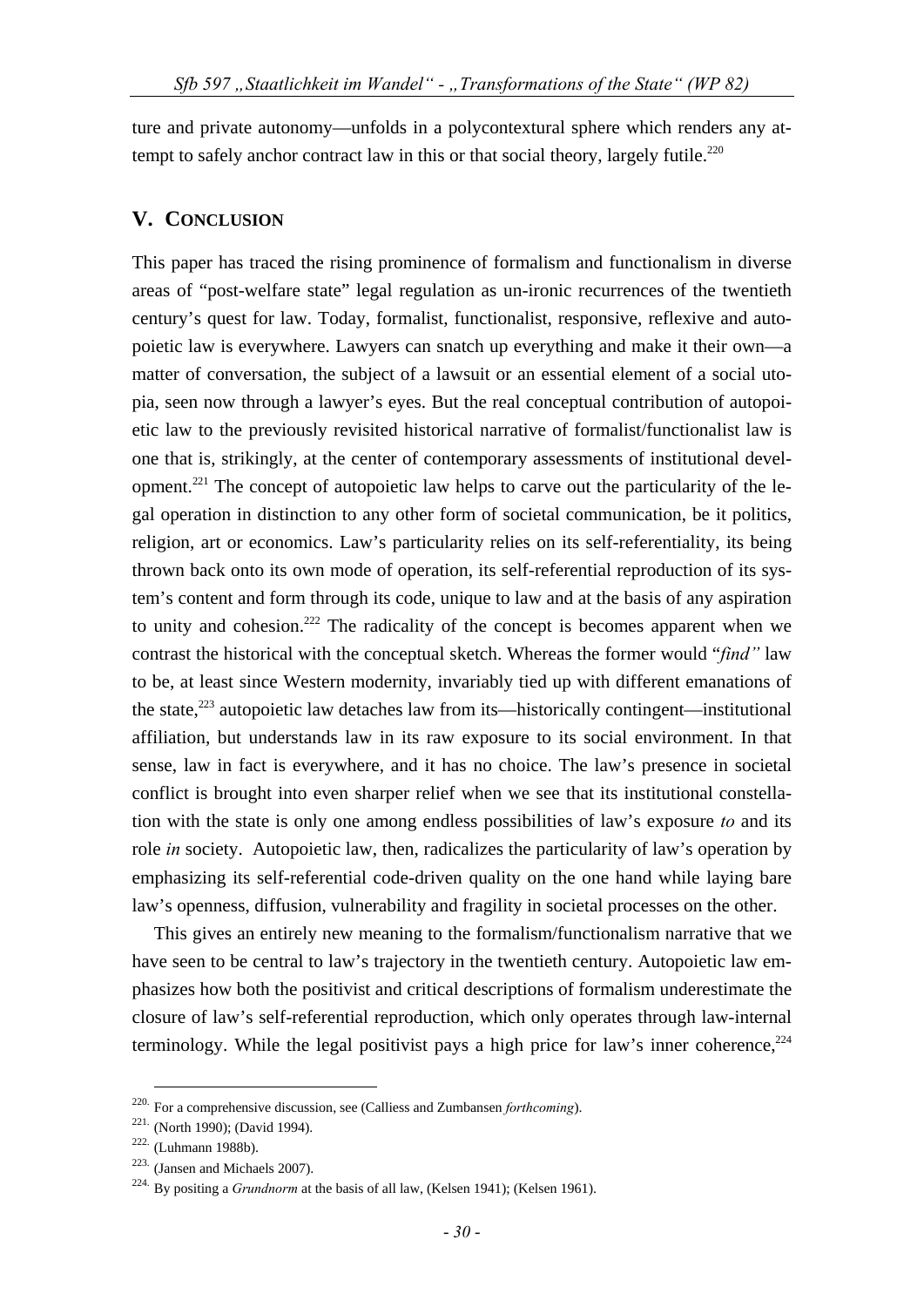the critical legal scholar risks losing law as form by decrying it as camouflage for different emanations of power. In turn, autopoietic law radicalizes the functionalist's instrumentalization of law as a means of social engineering by leaving the driver's seat empty. Rejecting the idea that law, from any single "outside" point, could determine the outcome of social conflicts, autopoietic law stresses the way in which law is a mere, yet highly particular, form of communication. Building on the concept of a functionally differentiated society, the law can no longer be seen as performing a particularly determinative or representative function with regard to economic, political or other interests but itself can only perform a legal function. Instead of being removed from society, law is part of it, everywhere exposed to and in communication with it.

#### **REFERENCES**

Albert, Michel (1991) *Capitalisme contre Capitalisme*, Paris: Editions du Seuil.

- Aman Jr., Alfred C. (1997) 'Administrative Law for a New Century', in Michael Taggart (ed.) *The Province of Administrative Law*, Oxford/Portland, OR: Hart Publishing, 90-107.
- Aman Jr., Alfred C. (2001) 'The Limits of Globalization and the Future of Administrative Law: From Government to Governance', *Ind. J. Glob. Leg. Stud.* 8, 379-400.
- Amstutz, Marc (2008) 'Global (Non-)Law: The Perspective of Evolutionary Jurisprudence', *German L.J.* 9(4), 465-76.
- Appelbaum, Richard P., William F. Felstiner and Volkmar Gessner (eds.) (2001) *Rules and Networks. The Legal Culture of Global Business Transactions*, Oxford/Portland, OR: Hart Publishing.
- Arthurs, Harry W. (1988) *Without the Law: Administrative Justice and Legal Pluralism in Nineteenth Century England*, Toronto: University of Toronto Press.
- Arthurs, Harry W. (2005) 'The Administrative State Goes to Market (and Cries 'Wee, Wee, Wee' All the Way Home)', *U. Toronto L. J.* 55(3), 797-831.
- Bazyler, Michael (2001) 'WWW.SWISSBANKCLAIMS.COM: The Legality and Morality of the Holocaust-Era Settlement with the Swiss Banks', *Fordham Int'l L. J.* 25, 64-106.
- Beck, Ulrich (1992) 'From Industrial Society to Risk Society: Questions of Survival, Social Structure and Ecological Enlightenment', *Theory, Culture & Society* 9, 97-123.
- Beckert, Jens (2007) 'The Great Transformation of Embeddedness. Karl Polanyi and the New Economic Sociology', *Max-Planck-Institut für Gesellschaftsforschung/Max-Planck-Institute for the Study of Societies, MPIfG Discussion Paper 07/1*.
- Bell, Daniel (1999) *The Coming of Post-Industrial Society. A Venture in Social Forecasting [1973]*, New York: Basic Books.
- Berger, Klaus Peter (1999) *The Creeping Codification of the Lex Mercatoria*, The Hague: Kluwer Law International.
- Berle, Adolf A. (1954) *The 20th Century Capitalist Revolution*, New York: Harcourt, Brace & World.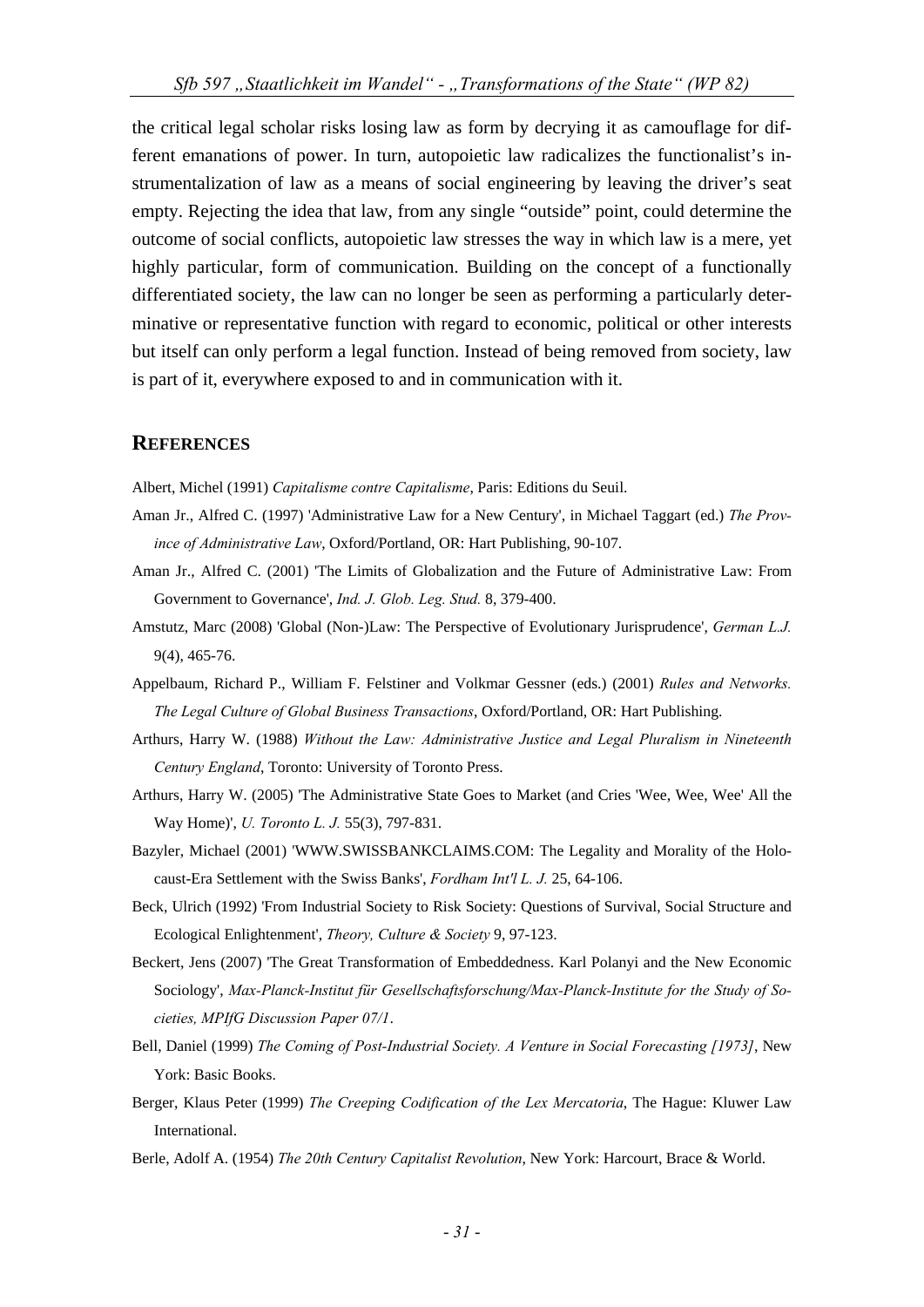- Berle, Adolf A. and Gardiner C. Means (1932) *The Modern Corporation and Private Property*, Brunswick, NJ/London, England.
- Berman, Paul Schiff (2005) 'From International Law to Law and Globalization', *Columbia Journal of Transnational Law* 43, 485-556.
- Bernstein, Anita (2007) 'On Nourishing the Curriculum with a transnational law lagniappe, New York Law School. Public Law and Legal Theory Research Paper Series 06/07' (Online: http://ssrn.com/abstract=987347, last access.
- Bevir, Mark and R.A.W. Rhodes (2003) 'Searching for Civil Society: Changing Patterns of Governance in Britain', *Public Administration* 81(1), 41-62.
- Blankenburg, Erhard (1984) 'The Poverty of Evolutionism: a critique of Teubner's case for 'reflexive law'', *Law & Society Rev.* 18, 273-89.
- Bourdieu, Pierre (1986-1987) 'The Force of Law: Toward a Sociology of the Juridical Field', *Hastings Law Journal* 38, 814-53.
- Bratton, William W. and Michael L. Wachter (2007) *Shareholder Primacy's Corporatist Origins: Adolf Berle and The Modern Corporation, available at http://ssrn.com/abstract=1021273*.
- Bridgeman, Curtis (2008) 'Why Contracts Scholars Should Read Legal Philosophy: Positivism, Formalism, and the Specification of Rules in Contract Law', *Cardozo L. Rev.*, *forthcoming*, available at http://ssrn.com/abstract=1030634.
- Burke, Peter (2000) *A Social History of Knowledge: From Gutenberg to Diderot*, London: Blackwell.
- Calabresi, Guido (1970) *The Cost of Accidents. A Legal and Economic Analysis*, New Haven: Yale University Press.
- Calliess, Gralf-Peter (2002) 'Reflexive Transnational Law. The Privatisation of Civil Law and the Civilisation of Private Law', *Zeitschrift für Rechtssoziologie* 23, 185-216.
- Calliess, Gralf-Peter and Peer Zumbansen (2008) 'Law, the State and Evolutionary Theory: Introduction', *German L.J.* 9(4), 389-96.
- Calliess, Gralf-Peter and Peer Zumbansen (*forthcoming*) *Rough Consensus and Running Code: A Theory of Transnational Private Law*.
- Canaris, Claus-Wilhelm (2000) 'Wandlungen des Schuldvertragsrechts Tendenzen zu seiner "Materialisierung"', *Archiv der civilistischen Praxis (AcP)*, 273-364.
- Castells, Manuel (1996) *The Rise of the Network Society, The Information Age: Economy, Society and Culture, Vol. I. (2nd ed., 2000)*, Cambridge, MA; Oxford, UK: Blackwell.
- Cohen, Felix (1935) 'Transcendental Nonsense and the Functional Approach', *Columbia Law Review* 35, 809-49.
- Cohen, Morris R. (1927) 'Property and Sovereignty', *Cornell L. Q.* 13, 8-30.
- Cohen, Morris R. (1932) 'The Basis of Contract', *Harv. L. Rev.* 46(4), 553-92.
- Cooter, Robert D. (1993) 'Against Legal Centrism. Review of Robert C. Ellickson, Order Without Law. How Neighbors Settle Disputes', *Cal. L. Rev.* 81(January), 417-29.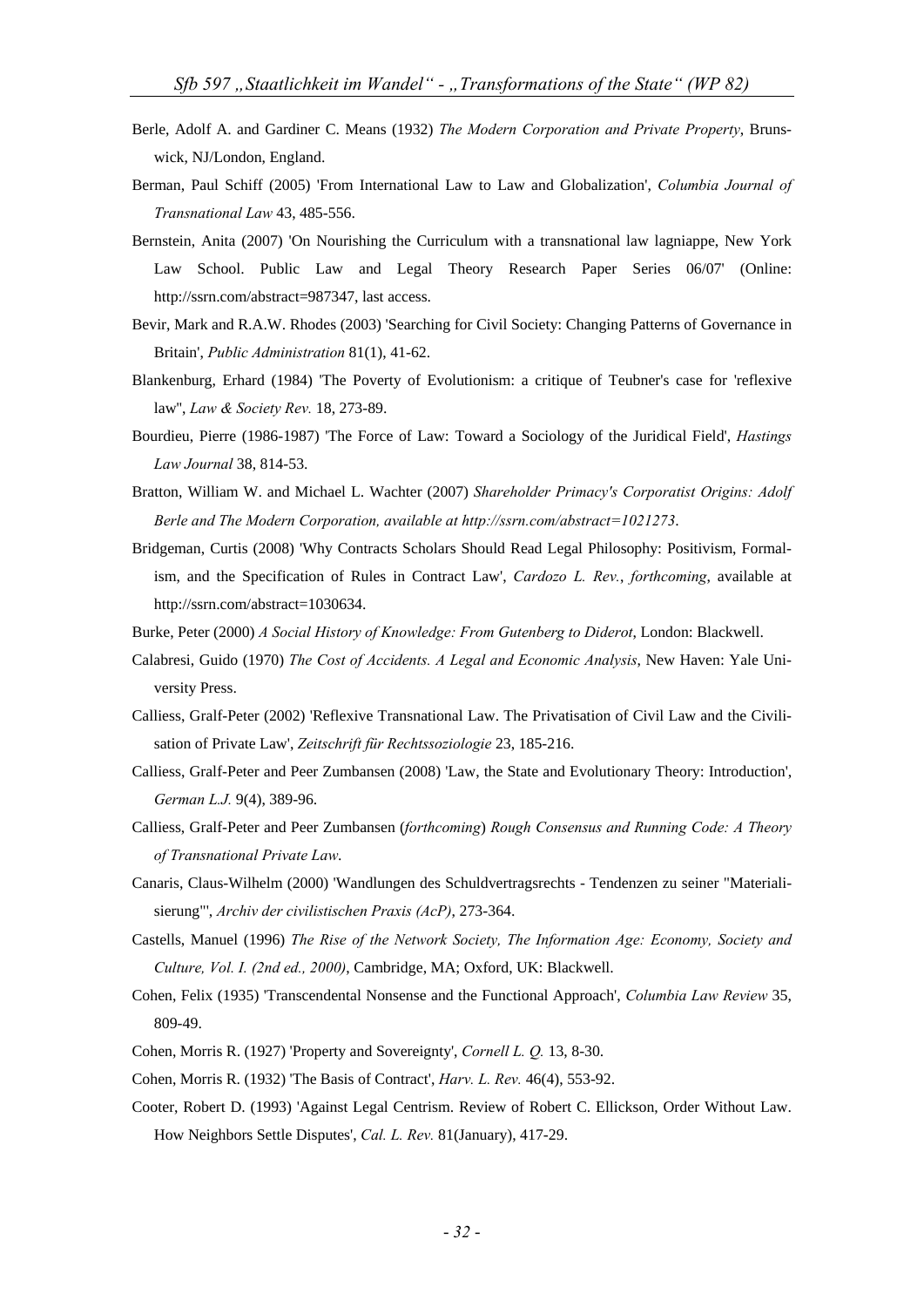- David, Paul A. (1994) 'Why Are Institutions the 'Carriers of History'?: Path Dependence and the Evolution of Conventions, Organizations and Institutions', *Structural Change and Economic Dynamics* 5, 205-20.
- David, Paul A. (2000) 'Path Dependence and varieties of learning in the evolution of technological practice', in John Ziman (ed.) *Technological Innovation as an Evolutionary Process*, Cambridge: Cambridge University Press, 118-33.
- Dawson, John P. (1947) 'Economic Duress An Essay in Perspective', *Mich. L. Rev.* 45(3), 253-90.
- de Soto, Hernando (2000) *The Mystery of Capital. Why Capitalism Triumphs in the West and Fails Everywhere Else*, New York: Basic Books.
- Deakin, Simon (2002) 'The Many Futures of the Contract of Employment', in Joanne Conaghan, Richard Michael Fischl andKarl Klare (eds.) *Labour Law in an Era of Globalization. Transformative Practices & Possibilities*, London/New York: Oxford University Press, 177-96.
- Dicey, A.V. (1905) *Lectures on the Relation between Law & Public Opinion in England during the Nineteenth Century*, New York: Macmillan and Co.
- Dorf, Michael C. and Charles F. Sabel (1998) 'A Constitution of Democratic Experimentalism', *Colum. L. Rev.* 98, 267-473.
- Duguit, Léon (1917) 'The Law and the State', *Harv. L. Rev.* 31(1), 1-26.
- Duguit, Léon (1925) *Les transformations du droit public [1913], troisième tirage*, Paris: Librairie Armand Collin.
- Dworkin, Ronald (1975) 'Hard Cases', *Harv. L. Rev.* 88, 1057.
- Ehrlich, Eugen (1962) *Fundamental Principles of the Sociology of Law (orig. published in German as Grundlegung der Soziologie des Rechts, 1913)*, New York: Russell & Russell.
- Elgie, Robert (2003) 'Governance Traditions and Narratives in Public Sector Reform in Contemporary France', *Public Administration* 81(1), 141-62.
- Ellickson, Robert C. (1998) 'Law and Economics Discovers Social Norms', *J. Leg. Stud.* 27(June), 537-65.
- Ewald, Francois (1986) *L'Etat providence*, Paris.
- Fitzpatrick, Peter (2004) 'Terminal Legality? Human Rights and Critical Being', in Peter Fitzpatrick and Patricia Tuitt (eds.) *Critical Beings. Law, Nation and the Global Subject*, Aldershot: Ashgate, 119-36.
- Fitzpatrick, Peter and Patricia Tuitt (eds.) (2004) *Critical Beings. Law, Nation and the Global Subject*, Aldershot: Ashgate.
- Forsthoff, Ernst (1966) 'Daseinsvorsorge im Technischen Zeitalter ', in Universität Thessaloniki Rechtsund Wirtschaftswissenschaftliche Fakultät (ed.) *Festschrift für Elia Kyriopopolu*, 191-205.
- Forsthoff, Ernst (2000) 'The Administration as Provider of Services (transl. from Der Staat der Daseinsvorsorge, 1938)', in Arthur J. Jacobson and Bernhard Schlink (eds.) *Weimar. A Jurisprudence in Crisis*, Berkeley: University of California Press, 326-7.
- Freeman, Jody (2000) 'The Contracting State', *Fla. St. U.L. Rev* 28, 155-214.

Freeman, Jody and Daniel A. Farber (2005) 'Modular Environmental Regulation', *Duke L.J.* 54, 795-912.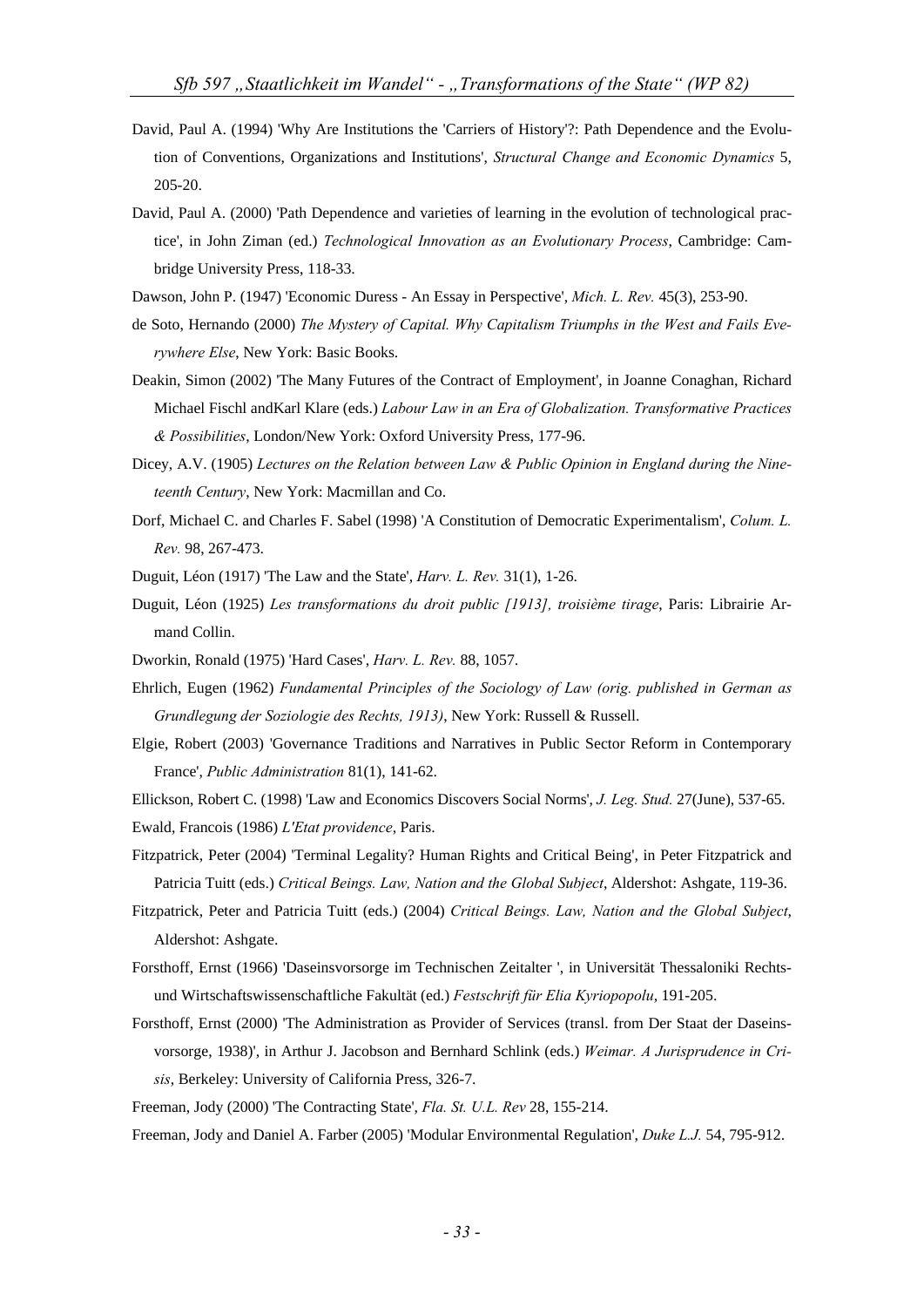Freeman, Jody and Adrian Vermeule (2007) 'Massachusetts v. EPA: From Politics to Expertise', *Harvard Working Paper Series*, available at SSRN: http://ssrn.com/abstract=1008906.

Frug, Gerald (1980) 'The City as a Legal Concept', *Harv. L. Rev.* 93, 1057-154.

Frug, Gerald (1983) 'The Ideology of Bureaucracy in American Law', *Harv. L. Rev.* 97, 1277-388.

Fukuyama, Francis (1992) *The end of history and the last man*, New York: Macmillan.

Fuller, Lon (1958) 'Fidelity to Law - A Reply to Professor Hart', *Harv. L. Rev.* 71, 629-72.

Galanter, Marc (1974) 'Why the 'Haves' Come Out Ahead: Speculations on the Limits of Legal Change', *Law & Society Rev.* 9(1), 95-160.

Giddens, Anthony (1999) *The Third Way: The Renewal of Social Democracy*, London: Polity.

- Giddens, Anthony (2006) *Europe in the Global Age*, London: Polity.
- Goldsmith, Jack and Eric Posner (2005) *The Limits of International Law*, Cambridge, MA/London, UK: Harvard University Press.
- Griffiths, John (1986) 'What is Legal Pluralism?' *Journal of Legal Pluralism and Unofficial Law* 24(1), 1- 55.
- Grimm, Dieter (1991) 'Der Wandel der Staatsaufgaben und die Krise des Rechtsstaats', in Dieter Grimm (ed.) *Wachsende Staatsaufgaben - Sinkende Steuerungsfähigkeit des Rechts*, Baden-Baden: Nomos, 291-306.
- Gurvitch, Georges (1947) *Sociology of Law (orig. published in French as Problèmes de la sociologie du droit)*, London: Routledge and Kegan Paul.
- Guzman, Andrew T. (2008) *How International Law Works. A Rational Choice Theory*, Oxford, UK: Oxford University Press.
- Guzman, Andrew T. and Timothy L. Meyer (2008) 'Customary International Law in the 21st Century', in Rebecca Bratspies and Russell Miller (eds.) *Progress in International Law*, The Hague: Martin Niejhouf.
- Habermas, Jürgen (1989) 'The New Obscurity: The Crisis of the Welfare State and the Exhaustion of Utopian Energies [1985]', in Jürgen Habermas (ed.) *The New Conservatism. Cultural Criticism and the Historians' Debate [ed. and transl. by Shierry Weber Nicholsen]*, Cambridge, MA: MIT Press, 48-70.

Habermas, Jürgen (2003) 'Interpreting the Fall of a Monument', *German L. J.* 4(7), 701-8.

- Hale, Robert L. (1923) 'Coercion and Distribution in a Supposedly Non-Coercive State', *Political Science Quarterly* 38(3), 470-94.
- Harden, Ian (1992) *The Contracting State*, Buckingham: Open University Press.
- Harlow, Carol (1980) '"Public" and "Private" Law: Definition without Distinction', *Modern Law Review* 43(3), 241-65.
- Harlow, Carol (1999) 'European Administrative Law and the Global Challenge', in Paul Craig and Gráinne de Búrca (eds.) *The Evolution of EU Law*, Oxford/New York: Oxford University Press, 261-85.
- Harlow, Carol (2006) 'Global Administrative Law: The Quest for Principles and Values', *Eur. J. Int'l L.* 17, 187-214.
- Hart, H.L.A. (1958) 'Positivism and the Separation of Law and Morals', *Harv. L. Rev.* 71, 593.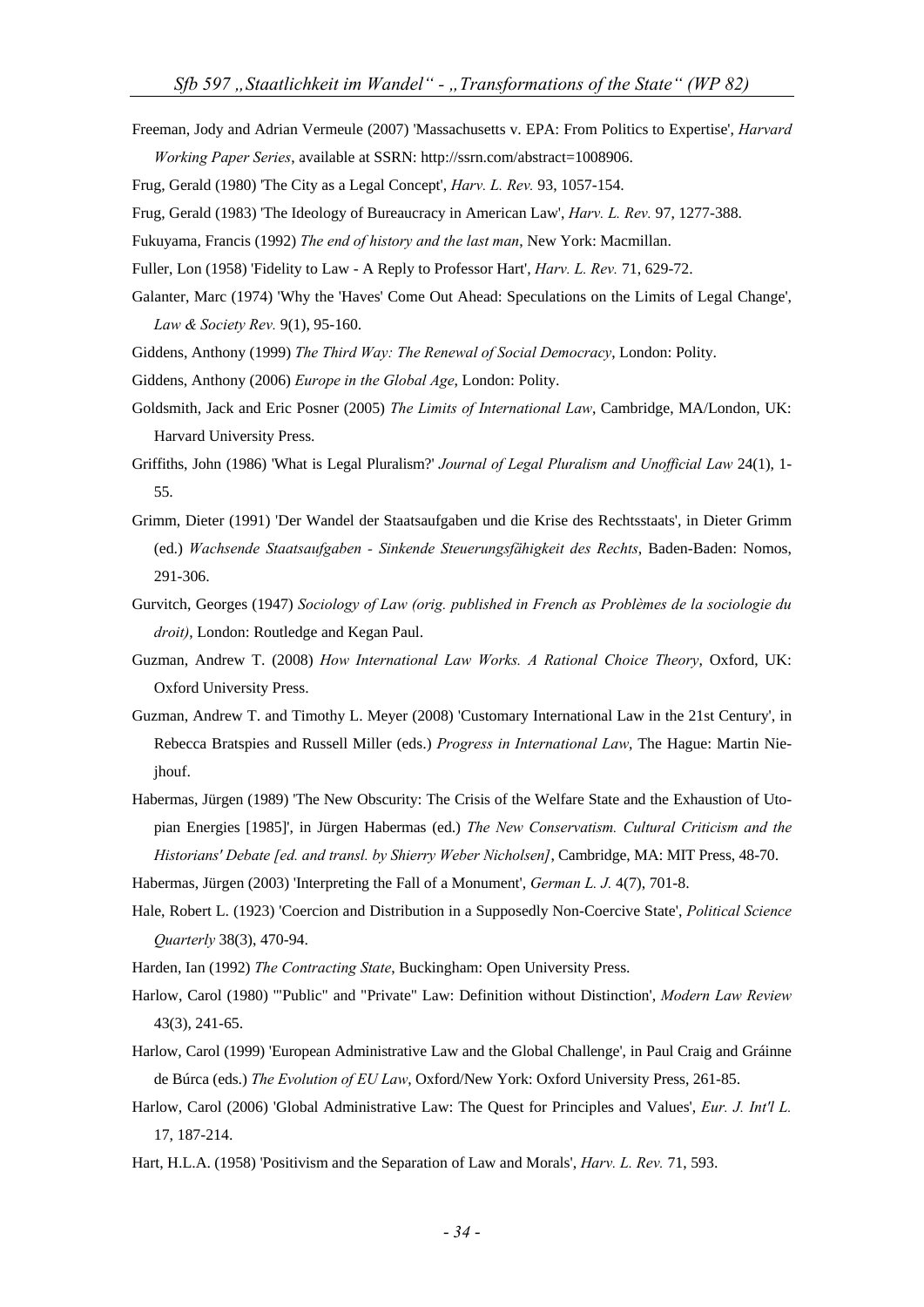- Hart, H.L.A. (1977) 'American Jurisprudence Through English Eyes: The Nightmare and the Noble Dream', *Georgia L. Rev.* 11, 969-89.
- Hassan, Robert (2003) *The Chronoscopic Society. Globalization, Time and Knowledge in the Network Economy*, New York et al.: Peter Lang.
- Held, David and Anthony McGrew (eds.) (2002) *Governing Globalization: Power, Authority and Global Governance*, Cambridge: Polity.
- Hirschman, Albert O. (1970) *Exit, Voice, and Loyalty. Responses to Decline in Firms, Organizations, and States*, Cambridge, MA: Harvard University Press.
- Holmes, Oliver Wendell Jr. (1897) 'The Path of the Law', *Harv. L. Rev.* 10, 457.
- Horwitz, Morton J. (1974) 'The Historical Foundations of Modern Contract Law', *Harv. L. Rev.* 87, 917-56.
- Horwitz, Morton J. (1992) *The Transformation of American Law 1870-1960*, Oxford/New York: Oxford University Press.
- Howells, Geraint and Thomas Wilhelmsson (2003) 'EC Consumer Law: Has it Come of Age?' *European Law Review* 28(3), 370-88.
- Hutchinson, Allan C. (1995) 'Michael and Me: A Postmodern Friendship', *Osgoode Hall L.J.* 33(2), 237-58.
- Hutchinson, Allan C. and Patrick Monahan (1987) 'Democracy and the Rule of Law', in Allan C. Hutchinson and Patrick Monahan (eds.) *The Rule of Law: Ideal or Ideology*, Toronto/Calgary/Vancouver: Carswell, 97-123.
- Jann, Werner (2003) 'State, Administration and Governance in Germany: Competing Traditions and Dominant Narratives', *Public Administration* 81(1), 95-118.
- Jansen, Nils and Ralf Michaels (2007) 'Private Law and the State. Comparative Perceptions and Historical Observations', *Rabels Zeitschrift für ausländisches und internationales Privatrecht [RabelsZ]* 71, 345- 97.
- Jessup, Philip C. (1956) *Transnational Law*, New Haven: Yale University Press.
- Joerges, Christian (1972) *Zum Funktionswandel des Kollisionsrechts. Die 'Governmental Interest Analysis' und die 'Krise des Internationalen Privatrechts'*, Berlin/Tübingen: Walter de Gruyter/Siebeck Mohr.
- Kelsen, Hans (1941) 'The Pure Theory of Law and Analytical Jurisprudence', *Harv. L. Rev.* 55, 44-70.
- Kelsen, Hans (1961) *General Theory of Law and State [1945] (Wedberg trans.)* New York: Russell & Russell.
- Kennedy, David (2003) 'Laws and Development', in John Hatchard and Amanda Perry-Kessaris (eds.) *Law and Development: Facing Complexity in the 21st Century*, London et al: Cavendish Publishing Limited, 17-26.
- Kennedy, Duncan (1973) 'Legal Formality', *J. Leg. Stud.* 2(June), 351-98.
- Kennedy, Duncan (1976) 'Form and Substance in Private Law Adjudication', *Harv. L. Rev.* 89, 1685-778.
- Kennedy, Duncan (1982) 'Distributive and Paternalist Motives in Contract and Tort Law, with Special Reference to Compulsory Terms and Unequal Bargaining Power', *Maryland L. Rev.* 41, 563.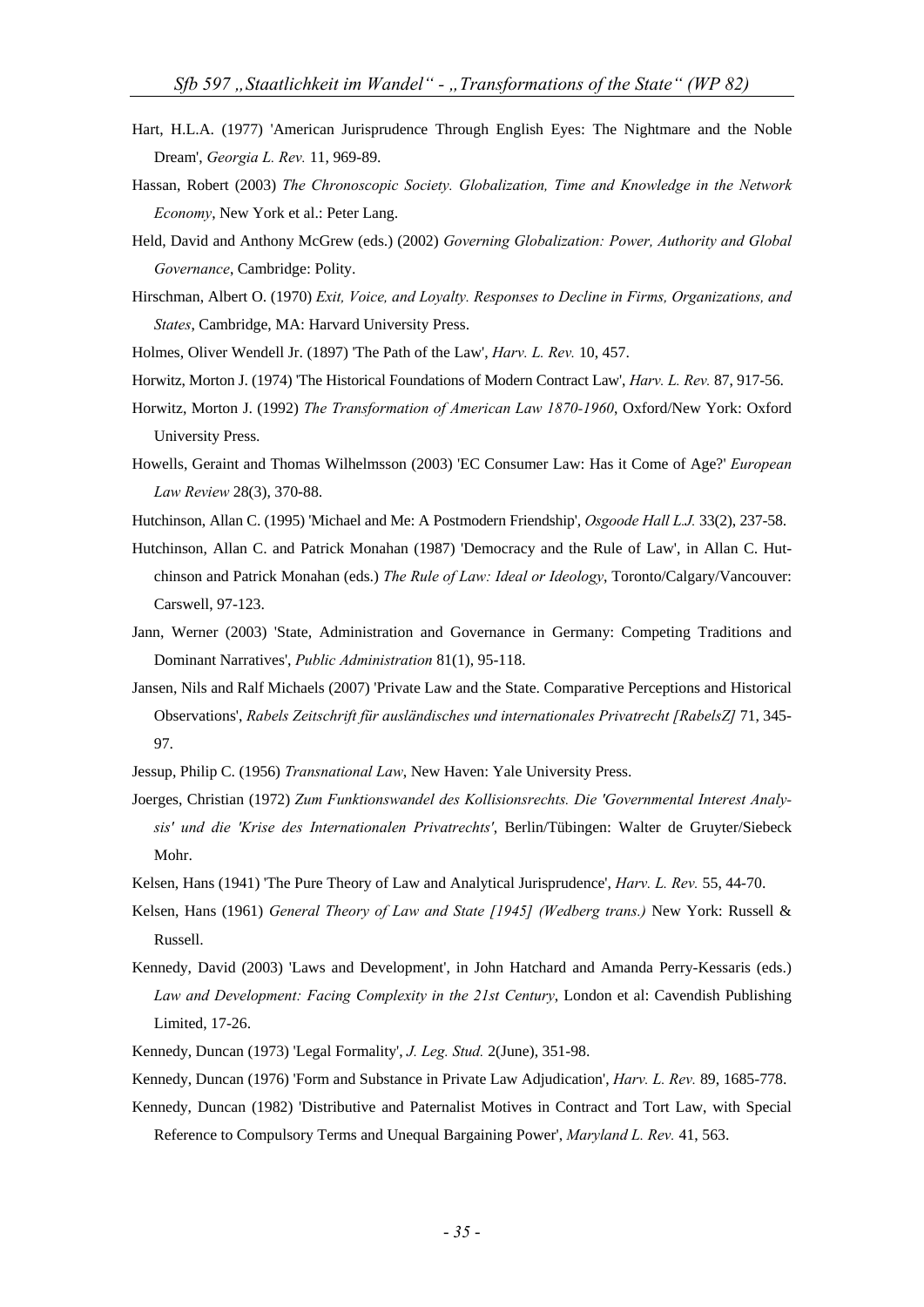- Kennedy, Duncan (1987) 'Toward a Critical Phenomenology of Judging', in Allan C. Hutchinson and Patrick Monahan (eds.) *The Rule of Law: Ideal or Ideology*, Toronto/Calgary/Vancouver: Carswell, 141-67.
- Kennedy, Duncan (1997) *Critique of Adjudication. Fin de Siècle*, Cambridge, MA/London: Harvard University Press.
- Kennedy, Duncan (2002) 'The Critique of Rights in Critical Legal Studies', in Wendy Brown and Janet Halley (eds.) *Left Legalism/Left Critique*, Durham, NC: Duke University Press, 178-228.
- Kennedy, Duncan (2004) 'The Disenchantment of Logically Formal Legal Rationality, or Max Weber's Sociology in the Genealogy of the Contemporary Mode of Western Legal Thought', *Hastings L. J.* 55, 1031-76.
- Kennedy, Duncan (2006) 'Three Globalizations of Law and Legal Thought: 1850-2000', in David Trubek and Alvaro Santos (eds.) *The New Law and Economic Development*, Cambridge: Cambridge University Press, 19-73.
- Kirchhof, Paul (2001) 'Demokratie ohne parlamentarische Gesetzgebung?' *Neue Juristische Wochenschrift (NJW)* 54, 1332-4.
- Knight, Frank H. (1924) 'Some Fallacies in the Interpretation of Social Cost', *Quarterly Journal of Economics* 38(4), 582-606.
- Koskenniemi, Martti (2005a) 'Global Legal Pluralism: Multiple Regimes and Multiple Modes of Thought, Presentation at Harvard Law School, 5 March 2005' (Online: http://www.helsinki.fi/eci/Publications/ MKPluralism-Harvard-05d%5B1%5D.pdf, last access.
- Koskenniemi, Martti (2005b) 'International Law in Europe: Between Tradition and Renewal', *Eur. J. Int'l L.* 16(1), 113-24.
- Koskenniemi, Martti (2007) 'The Fate of Public International Law: Between Technique and Politics', *Modern Law Review* 70(1), 1-30.
- Kreitner, Roy (2005) 'Frameworks of Cooperation: Competing, Conflicting, and Joined Interests in Contract and its Surroundings', *Theoretical Inquiries in Law* 6, 59-111.
- Kreitner, Roy (2007) *Calculating Promises. The Emergence of Modern American Contract Doctrine*, Stanford: Stanford University Press.
- Krisch, Nico, Benedict Kingsbury and Richard B. Stewart (2005) 'The Emergence of Global Administrative Law', *Law and Contemporary Problems* 68, 15.
- Ladeur, Karl-Heinz (1983) '"Abwägung" ein neues Rechtsparadigma? Von der Einheit der Rechtsordnung zur Pluralität der Rechtsdiskurse', *ARSP* 69, 463-83.
- Ladeur, Karl-Heinz (1992) *Postmoderne Rechtstheorie*, Berlin: Duncker & Humblot.
- Ladeur, Karl-Heinz (1995) *Das Umweltrecht der Wissensgesellschaft*, Berlin: Duncker & Humblot.
- Ladeur, Karl-Heinz (2002) 'The Changing Role of the Private in Public Governance. The Erosion of Hierarchy and the Rise of a New Administrative law of Cooperation. A Comparative Approach.' *EUI Working Paper Law No. 2002/9*, 1-36.
- Ladeur, Karl-Heinz (2006) *Der Staat gegen die Gesellschaft*, Tübingen: Mohr Siebeck.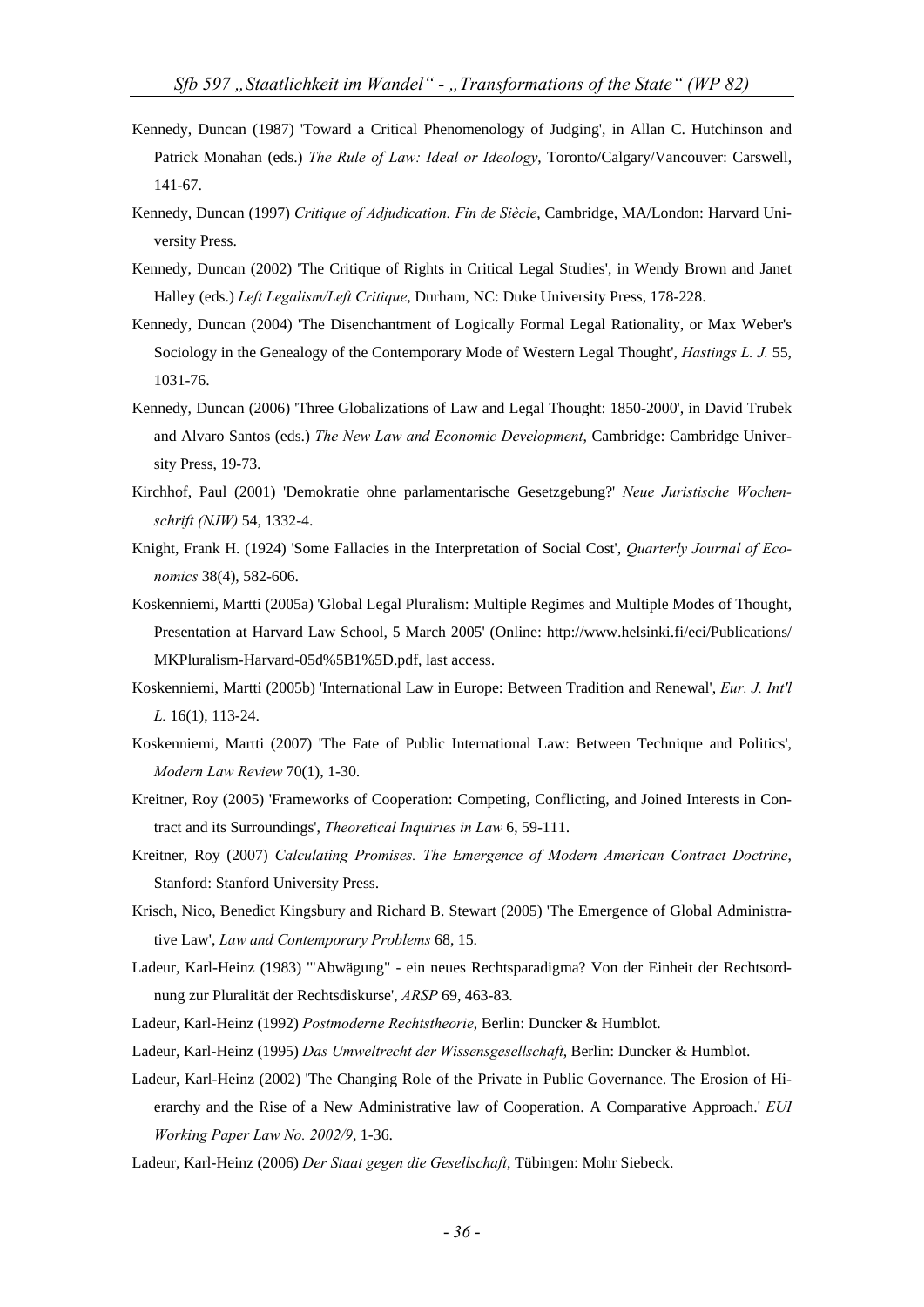Landis, James W. (1938) *The Administrative Process*, New Haven: Yale University Press.

- Laval, Christian (2007) *L'Homme Économique. Essai sur les racines du néolibéralisme*, Paris: Gallimard.
- Leiter, Brian (1997) 'Rethinking Legal Pluralism: Toward a Naturalized Jurisprudence', *Tex. L. Rev.* 76, 267-315.
- Leiter, Brian (1999) 'Positivism, Formalism, Realism', *Colum. L. Rev.* 99, 1138-64.
- Llewellyn, Karl (1930) 'What Price Contract? An Essay in Perspective', *Yale L. J.* 40, 704-51.
- Llewellyn, Karl (1931) 'Some Realism about Realism', *Harvard Law Review* 44, 1222.
- Llewellyn, Karl N. (1934) 'The Constitution as Institution', *Colum. L. Rev.* 34, 1-52.
- Lobel, Orly (2004) 'The Renew Deal: The Fall of Regulation and the Rise of Governance in Contemporary Legal Thought', *Minn. L. Rev.* 89, 342-469.
- Lobel, Orly (2007) 'The Paradox of Extralegal Activism: Critical Legal Consciousness and Transformative Politics', *Harv. L. Rev.* 120, 937-88.
- Loughlin, Martin (2005) 'The Functionalist Style in Public Law', *UTLJ* 55, 361-403.
- Luhmann, Niklas (1982) 'The World Society as a Social System', *Int. J. General Systems* 8, 131-8.
- Luhmann, Niklas (1988a) 'The Third Question: The Creative Use of Paradoxes in Law and Legal History', *J. Law & Soc.* 15(2), 153-65.
- Luhmann, Niklas (1988b) 'The Unity of the Legal System', in Gunther Teubner (ed.) *Autopoietic Law: A New Approach to Law and Society*, Berlin/New York: Walter de Gruyter, 12-35.
- Luhmann, Niklas (1989) 'Law as a Social System', *Nw. U. L. Rev.* 83, 136-50.
- Luhmann, Niklas (1990a) *Political Theory in the Welfare State [1981, transl. by John Bednarz Jr.]*, Berlin/New York: Walter de Gruyter.
- Luhmann, Niklas (1990b) 'Verfassung als evolutionäre Errungenschaft', *Rechtshistorisches Journal* 9, 176-220.
- Luhmann, Niklas (1992) 'Operational closure and structural coupling: the differentiation of the legal system', *Cardozo L. Rev.* 13, 1419-41.
- Macaulay, Stewart (1963) 'Non-contractual Relations in Business: A Preliminary Study', *American Sociological Review* 28, 55-67.
- Macneil, Ian R. (1978) 'Contracts: Adjustment of Long-Term Economic Relations Under Classical, Neoclassical, and Relational Contract Law', *Northwestern University Law Review* 72(6), 854-905.
- Macneil, Ian R. (1980) *The New Social Contract. An Inquiry into Modern Contractual Relations*, New Haven/London: Yale University Press.
- Macneil, Ian R. (1985) 'Relational Contract: What we do and what we do not know', *Wisconsin Law Review*, 483-525.
- Majone, Giandomenico (1993) 'The European Commmunity Between Social Policy and Social Regulation', *Journal of Common Market Studies* 31, 153-70.
- Mattei, Ugo and Fernanda Nicola (2006) 'A 'Social Dimension' in European Private Law? The Call for Setting a Progressive Agenda', *New Engl. L. Rev.* 41(1), 1-66.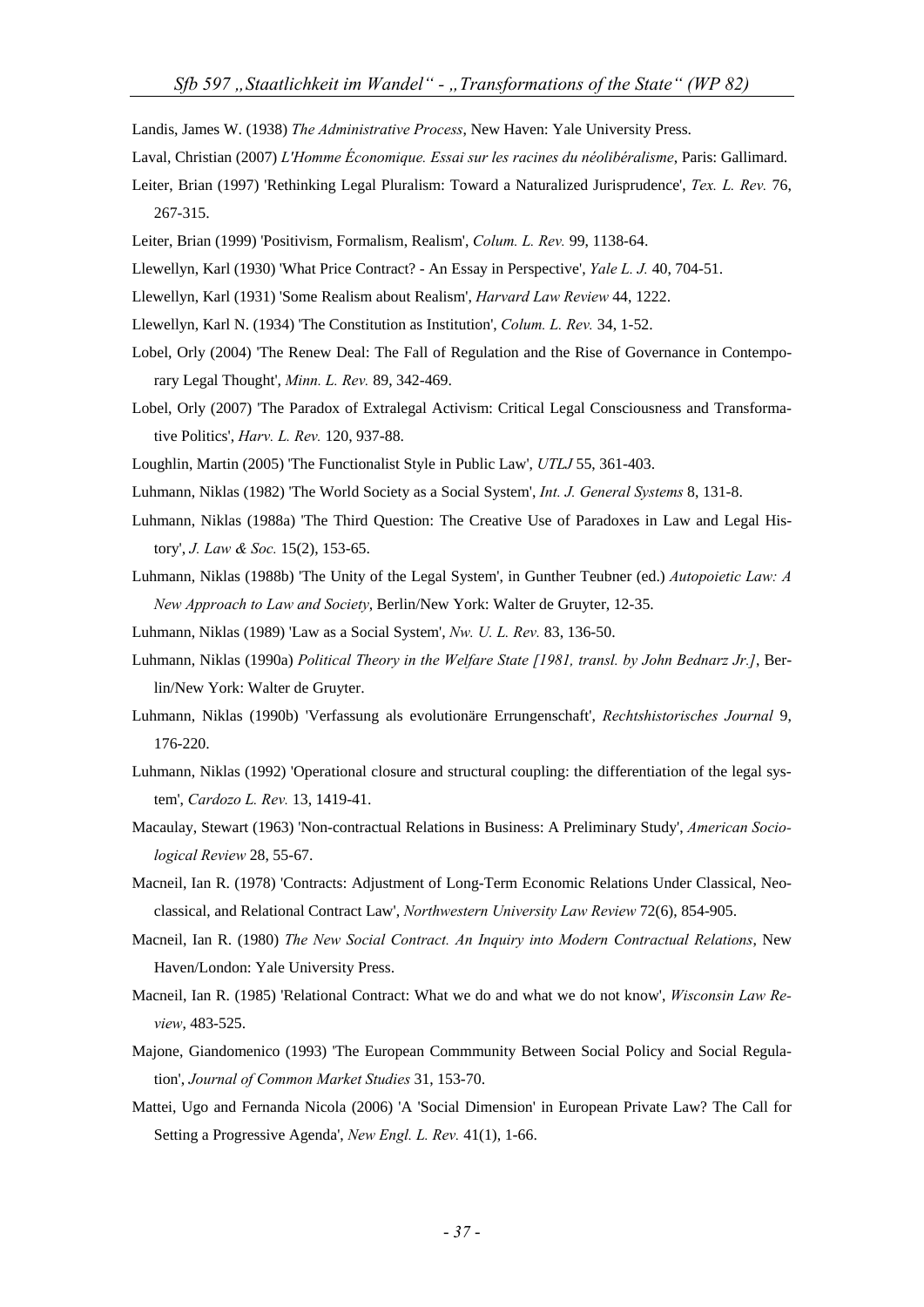- Maurer, Andreas (2007) 'Consumer Protection and Social Models of Continental and Anglo-American Contract Law and the Transnational Outlook', *Ind. J. Glob. Leg. Stud.* 14, *forthcoming*.
- Maus, Ingeborg (1986) 'Perspektiven "reflexiven Rechts" im Kontext gegenwärtiger Deregulierungstendenzen', *KJ* 19(4), 390-405.
- Meidinger, Errol (1986) 'Regulatory Culture: A Theoretical Outline', *Law & Policy* 9, 355-86.
- Mensch, Elizabeth V. (1981) 'Freedom of Contract as Ideology', *Stanford Law Review* 33, 753-72.
- Merry, Sally Engle (1988) 'Legal Pluralism', *Law & Society Review* 22(5), 869-901.
- Merry, Sally Engle (1992) 'Anthropology, Law, and Transnational Processes', *Annual Review of Anthropology* 21, 357-79.
- Michaels, Ralf (2004) 'Territorial Jurisdiction after Territoriality', in Jan Pieter Slot and Mielle Bulterman (eds.) *Globalisation and Jurisdiction*, The Hague: Kluwer Law International, 105-30.
- Michaels, Ralf and Nils Jansen (2007) 'Private Law Beyond the State? Europeanization, Globalization, Privatization', *Am. J. Comp. L.* 55, 843-90.
- Michie, Jonathan (ed.) (2003) *The Handbook of Globalisation*, Cheltenham, UK/Northampton, U.S.A.: Edward Elgar.
- Moore, Sally Falk (1973) 'Law and Social Change: the semi-autonomous field as an appropriate subject of study', *Law & Society Review* 7, 719-46.
- Nader, Ralph, Mark Green and Joel Seligman (1974) *Corporate Power in America*, New York City: Norton.
- Nocke, Joachim (1986) 'Autopoiesis Rechtssoziologie in seltsamen Schleifen', *KJ* 19(4), 363-89.
- Nonet, Philippe and Philip Selznick (1978) *Law and Society in Transition. Toward Responsive Law*, New York: Octagon Books.
- North, Douglass C. (1990) *Institutions, Institutional Change and Economic Performance*, Cambridge: Cambridge University Press.
- Nye, Joseph S. and John D. Donahue (eds.) (2000) *Governance in a Globalizing World*, Washington, D.C.: Brookings.
- Pahuja, Sundhya (2004) 'Global Formations: IMF Conditionality and the South as Legal Subject', in Peter Fitzpatrick and Patricia Tuitt (eds.) *Critical Beings. Law, Nation and the Global Subject*, Aldershot: Ashgate, 161-79.
- Pels, Dick (2005) 'Mixing Metaphors: Politics or Economics of Knowledge?' in Nico Stehr and Volker Meja (eds.) *Society and Knowledge. Contemporary Perspectives in the Sociology of Knowledge and Science, 2nd rev. ed.*, New Brunswick, U.S.A./London, UK: Transaction Publishers, 269-98.
- Perez, Oren (2003) 'Normative Creativity and Global Legal Pluralism: Reflections on the Democratic Critique of Transnational Law', *Ind. J. Glob. Leg. Stud.* 10, 25-64.
- Polanyi, Karl (1944) *The Great Transformation. The Political and Economic Origins of our Time*, Boston: Beacon Press.
- Posner, Eric A. (2000) *Law and Social Norms*, Cambridge,MA/London: Harvard University Press.
- Posner, Richard A. (1973) *Economic Analysis of Law*, Boston: Little Brown.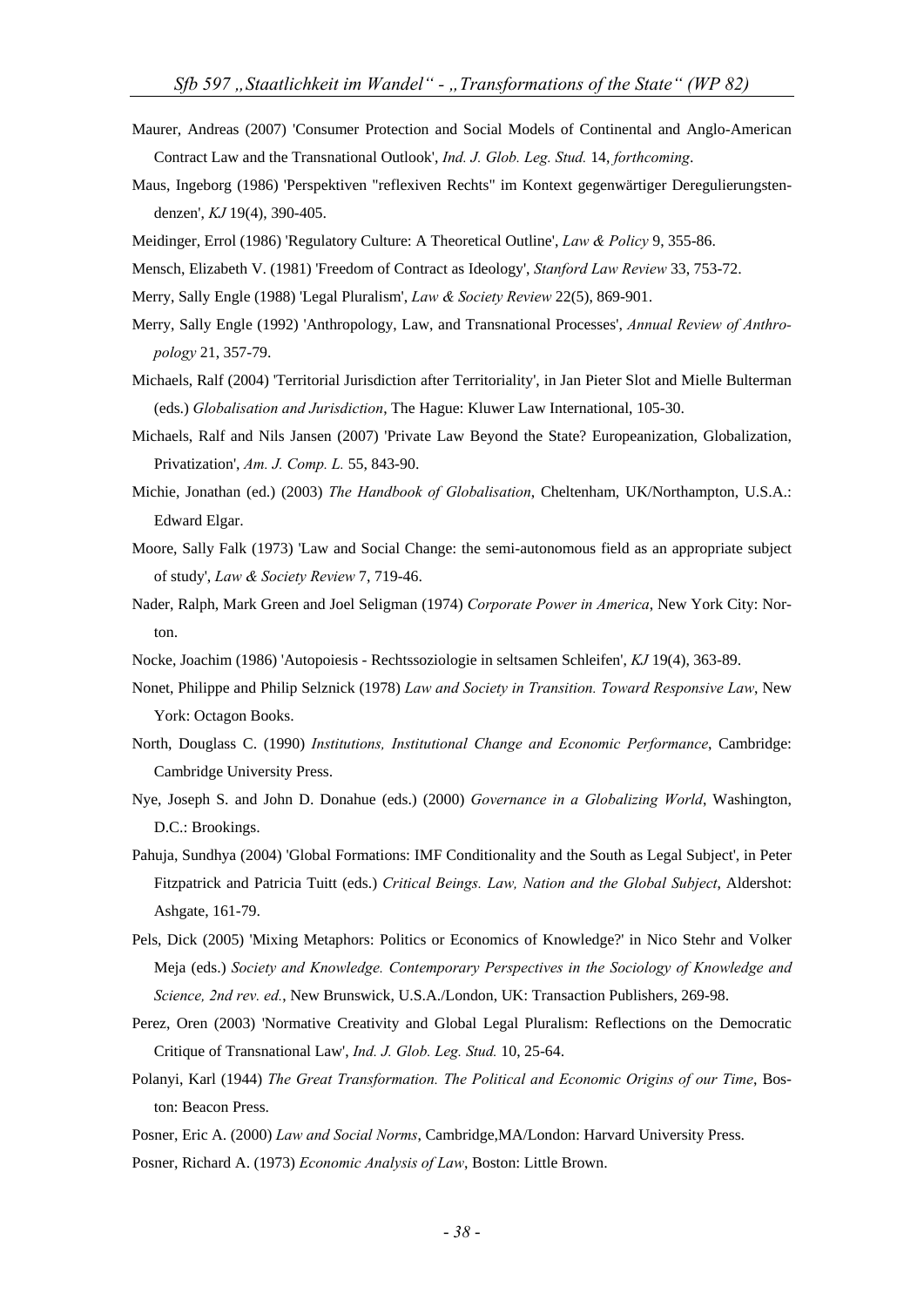- Posner, Richard A. (1998a) 'Creating a Legal Framework for Economic Development', *The World Bank Research Observer* 13(1), 1-11.
- Posner, Richard A. (1998b) 'Social Norms, Social Meaning, and the Economic Analysis of Law', *J. Legal Studies* 27(2), 553-65.
- Posner, Richard A. (2005) ' The Law and Economics of Contract Interpretation', *Tex. L. Rev.* 83, 1581- 614.
- Pound, Roscoe (1908) 'Mechanical Jurisprudence', *Colum. L. Rev.* 8, 605.
- Pound, Roscoe (1910) 'Law in Books and Law in Action', *Am. L. Rev.* 44, 12.
- Pound, Roscoe (1931) 'The Call for a 'Realist' Jurisprudence', *Harv. L. Rev.* 44, 706.
- Power, Samantha (2003) *A Problem from Hell: America and the Age of Genocide*, New York: Harper Perennial.
- Ramsay, Iain (1991) 'Consumer Law and the Search for Empowerment', *Can. Bus. L.J.* 19, 397.
- Ramsay, Iain (1993) 'Consumer Law and Structures of Thought: A Comment', *J. Cons. Pol.* 16, 79.
- Reich, Charles A. (1964) 'The New Property', *Yale L. J.* 73, 733.
- Reich, Charles A. (1990a) 'Beyond The New Property: An Ecological View of Due Process', *Brook. L. Rev.* 56, 731-54.
- Reich, Charles A. (1990b) 'The Liberty Impact of the New Property', *Wm. & Mary L. Rev.* 31, 295-306.
- Reimann, Mathias (2004) 'From the Law of Nations to Transnational Law: Why We Need a New Basic Course for the International Curriculum', *Penn State Intl'l L. Rev.* 22, 397-415.
- Riles, Annelise (2005) 'A New Agenda for the Cultural Study of Law: Taking on the Technicalities', *Buffalo L. Rev.* 53, 973.
- Rittich, Kerry (2003) 'Enchantments of Reason/Coercions in Law', *U. Miami L. Rev.* 57, 727-42.
- Rittich, Kerry (2005) 'Functionalism and Formalism: Their latest Incarnations in Contemporary Development and Governance Debates', *UTLJ* 55, 853-68.
- Rodgers, Daniel T. (1998) *Atlantic Crossings. Social Politics in a Progressive Age*, Cambridge, MA: Belknap Harvard.
- Rosenau, James N. and Ernst-Otto Czempiel (1992) *Governance without government: order and change in world government*, Cambridge: Cambridge University Press.
- Rottleuthner, Hubert (1989) 'The Limits of Law: The Myth of a Regulatory Crisis', *Int'l J. Sociol. L.* 17, 273.
- Sabel, Charles F. and Jonathan Zeitlin (2008) 'Learning from Difference: The New Architecture of Experimentalist Governance in the EU', *European L.J.* 14(3), 271-327.
- Sachs, Jeffrey D. (1999) 'Twentieth-Century Political Economy: A Brief History of Global Capitalism', *Oxford Review of Economic Policy (Oxford Rev. Econ. Pol'y)* 15(4), 90-101.
- Salamon, Lester M. (2001) 'The New Governance and the Tools of Public Action: An Introduction', *Fordham Urb. L.J.* 28, 1611-74.
- Sassen, Saskia (2003) 'Globalization or denationalization?' *Rev. Int'l Pol. Econ.* 10(1), 1-22.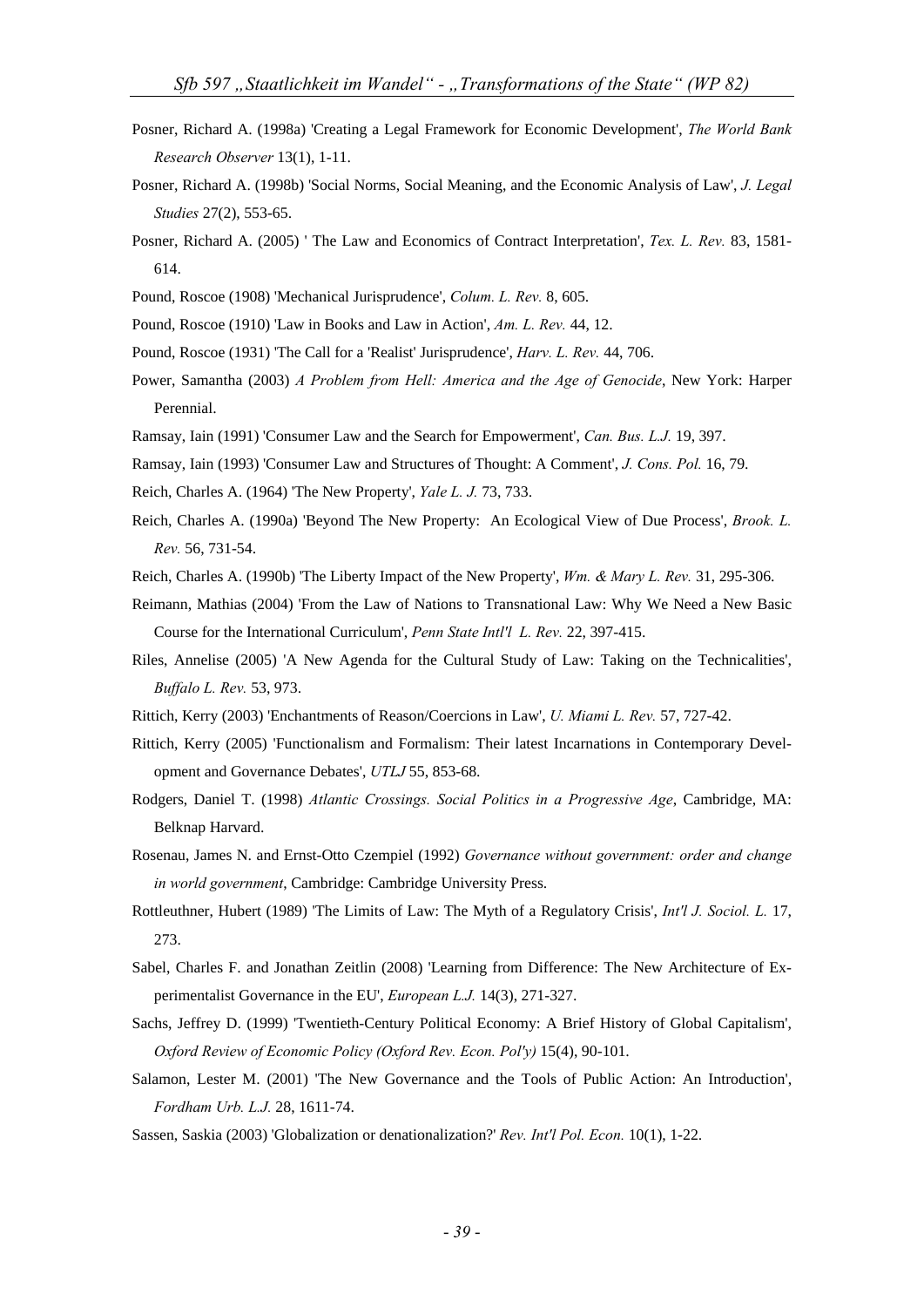- Schanze, Erich (2007) 'International Standards. Functions and links to law', in Christian Brütsch and Dirk Lehmkuhl (eds.) *Law and Legalization in Transnational Relations*, Abingdon, Oxon./New York: Routledge, 166-84.
- Schauer, Frederick (1988) 'Formalism', *Yale L. J.* 97(4), 509-48.
- Scheuerman, William E. (2000) 'Reflexive Law and the Challenges of Globalization', *J. Pol. Phil.* 8(4), 1- 22.
- Schiff Berman, Paul (2005) 'From International Law to Law and Globalization', *Columbia Journal of Transnational Law* 43, 485-556.
- Schiff Berman, Paul (2007a) 'Global Legal Pluralism', *S. Cal. L. Rev.* 80(6), 1155-237.
- Schiff Berman, Paul (2007b) 'A Pluralist Approach to International Law', *Yale J. Int'l L.* 32, 301-29.
- Schmitt, Carl (1988) 'Staatsethik und pluralistischer Staat (1930)', *ders., Positionen und Begriffe im Kampf mit Weimar - Genf - Versailles - 1923-1939*, 133-45.
- Schuppert, Gunnar Folke (1999) 'Zur notwendigen Neubestimmung der Staatsaufsicht im verantwortungsteilenden Verwaltungsstaat', in Gunnar Folke Schuppert (ed.) *Jenseits von Privatisierung und "schlankem" Staat*, Baden-Baden: Nomos, 299-329.
- Scott, Colin (2004a) 'Regulation in the Age of Governance: The Rise of the Post Regulatory State', in Jacint Jordana and David Levi-Faur (eds.) *The Politics of Regulation: Institutions and Regulatory Reforms for the Age of Governance*, Cheltenham: Edward Elgar, 145-74.
- Scott, Colin (2007) 'New-ish Governance and the Legitimacy of the EU', *CLPE Comparative Research in Law & Political Economy Research Paper* 3(5), , available at: http://ssrn.com/abstract=1003824.
- Scott, Craig (2005) 'A Core Curriculum for the Transnational Legal Education of JD and LLB Students: Surveying the Approach of the International, Comparative and Transnational Law Program at Osgoode Hall Law School', *Penn St. Int'l L. Rev.* 23, 757-73.
- Scott, Robert E. (2000) 'The Case for Formalism in Relational Contract', *Nw. U. L. Rev.* 94, 847-76.
- Scott, Robert E. (2004b) 'The Death of Contract Law', *UTLJ* 54(4), 369-90.
- Scott, Robert E. and Paul B. Stephan (2006) *The Limits of Leviathan. Contract Theory and the Enforcement of International Law*, Cambridge: Cambridge University Press.
- Scott, Robert E. and George G. Triantis (2006) 'Anticipating Litigation in Contract Design', *Yale L. J.* 115, 814-79.
- Singer, Joseph W. (1988) 'Legal Realism Now', *Cal. L. Rev.* 76(2), 465-544.
- Slaughter, Anne-Marie (2004) *A New World Order*, Princeton: Princeton University Press.
- Snyder, David V. (2003) 'Private Lawmaking', *Ohio St. L. J.* 64, 371-449.
- Sousa Santos, Boaventura de (1987) 'Law: A Map of Misreading. Toward a Postmodern Conception of Law', *J. Law & Soc'y.* 14, 279.
- Sousa Santos, Boaventura de (2002) *Toward a New Legal Common Sense: Law, Globalization, and Emancipation*, Cambridge: Cambridge University Press.
- Sousa Santos, Boaventura de and César A. Rodríguez-Garavito (eds.) (2005) *Law and Globalization from Below. Towards a Cosmopolitan Legality*, Cambridge, UK: Cambridge University Press.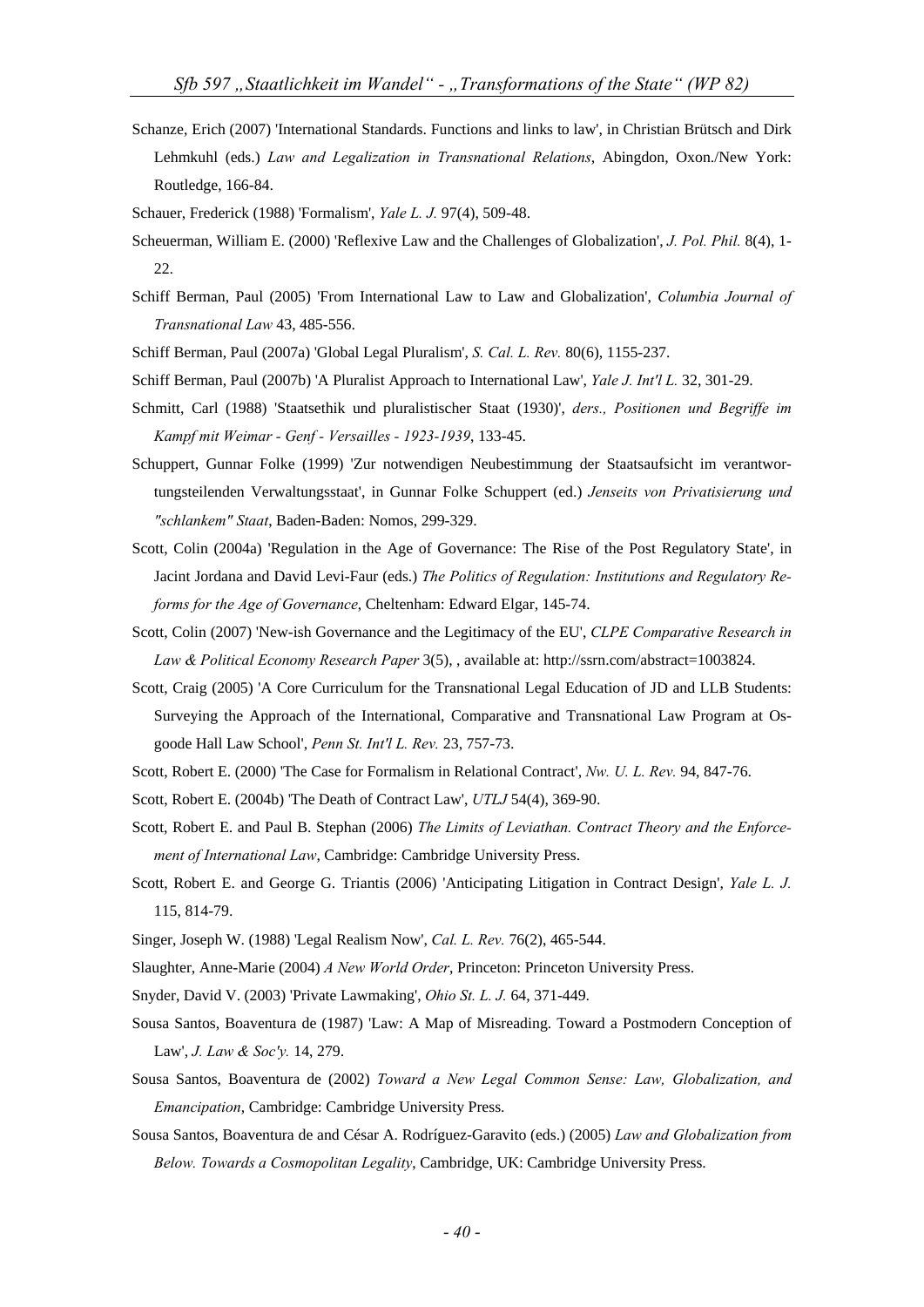- Steger, Manfred B. (2003) *Globalization. A Very Short Introduction*, Oxford, UK/New York, U.S.A.: Oxford University Press.
- Stehr, Nico (2001) *Wissen und Wirtschaften. Die gesellschaftlichen Grundlagen der modernen Ökonomie*, Frankfurt: Suhrkamp.
- Stewart, Richard B. (1975) 'The Reformation of American Administrative Law', *Harv. L. Rev.* 88, 1669.
- Stewart, Richard B. (1981) 'Regulation, Innovation, and Administrative Law: A Conceptual Framework', *Cal. L. Rev.* 69, 1256-377.
- Stewart, Richard B. (1985) 'The Discontents of Legalism: Interest Group Relations in Administrative Regulation', *Wisc. L. Rev.* 1985, 655.
- Stillman II, Richard J. (2003) 'Twenty-First Century United States Governance: Statecraft and the Peculiar Governing Paradox it Perpetuates', *Public Administration* 81(1), 19-40.
- Stolleis, Michael (1989) 'Die Entstehung des Interventionsstaates und das öffentliche Recht', *ZNR* 11, 129-47.
- Stolleis, Michael (2004) *A History of Public Law in Germany 1914-1945 (Thomas Dunlop transl.)*, Oxford/New York: Oxford University Press.
- Sunstein, Cass (1990) *After the Rights Revolution. Reconceiving of the Regulatory State*, Cambridge, MA/London, UK: Harvard University Press.
- Sunstein, Cass (1999) 'Must Formalism Be Defended Empirically?' *U. Chi. L. Rev.* 66, 636-70.
- Tawney, R.H. (1920) *The Acquisitive Society*, New York: Harcourt, Brace and the World.
- Teubner, Gunther (1983) 'Substantive and Reflexive Elements in Modern Law', *Law and Society Review* 17, 239-85.
- Teubner, Gunther (1984) 'Autopoiesis in Law and Society: A Rejoinder to Blankenburg', *Law & Society Rev.* 18(2), 201-301.
- Teubner, Gunther (1986) 'After Legal Instrumentalism? Strategic Models of Post-regulatory Law', in Gunther Teubner (ed.) *Dilemmas of Law in the Welfare State*, Berlin/New York: Walter de Gruyter, 299-325.
- Teubner, Gunther (1987) 'Juridification Concepts, Aspects, Limits, Solutions', in Gunther Teubner (ed.) *Juridification of Social Spheres*, Berlin/New York: Walter de Gruyter, 3-48.
- Teubner, Gunther (1992) 'The Two Faces of Janus: Rethinking Legal Pluralism', *Cardozo L. Rev.* 13, 1443-62.
- Teubner, Gunther (1993) *Law as an Autopoeitic System*, Oxford/Cambridge: Blackwell.
- Teubner, Gunther (1997a) ''Global Bukowina': Legal Pluralism in the World Society', in Gunther Teubner (ed.) *Global Law Without A State*, Dartmouth: Aldershot, 3-28.
- Teubner, Gunther (1997b) 'The King's Many Bodies: The Self-Deconstruction of Law's Hierarchy', *Law & Society Review* 31(4), 763-87.
- Teubner, Gunther (1999) 'After Privatisation? The Many Autonomies of Private Law', in Thomas Wilhelmsson and Samuli Hurri (eds.) *From Dissonance to Sense: Welfare State Expectations, Privatisation and Private Law*, Aldershot: Ashgate, 51-82.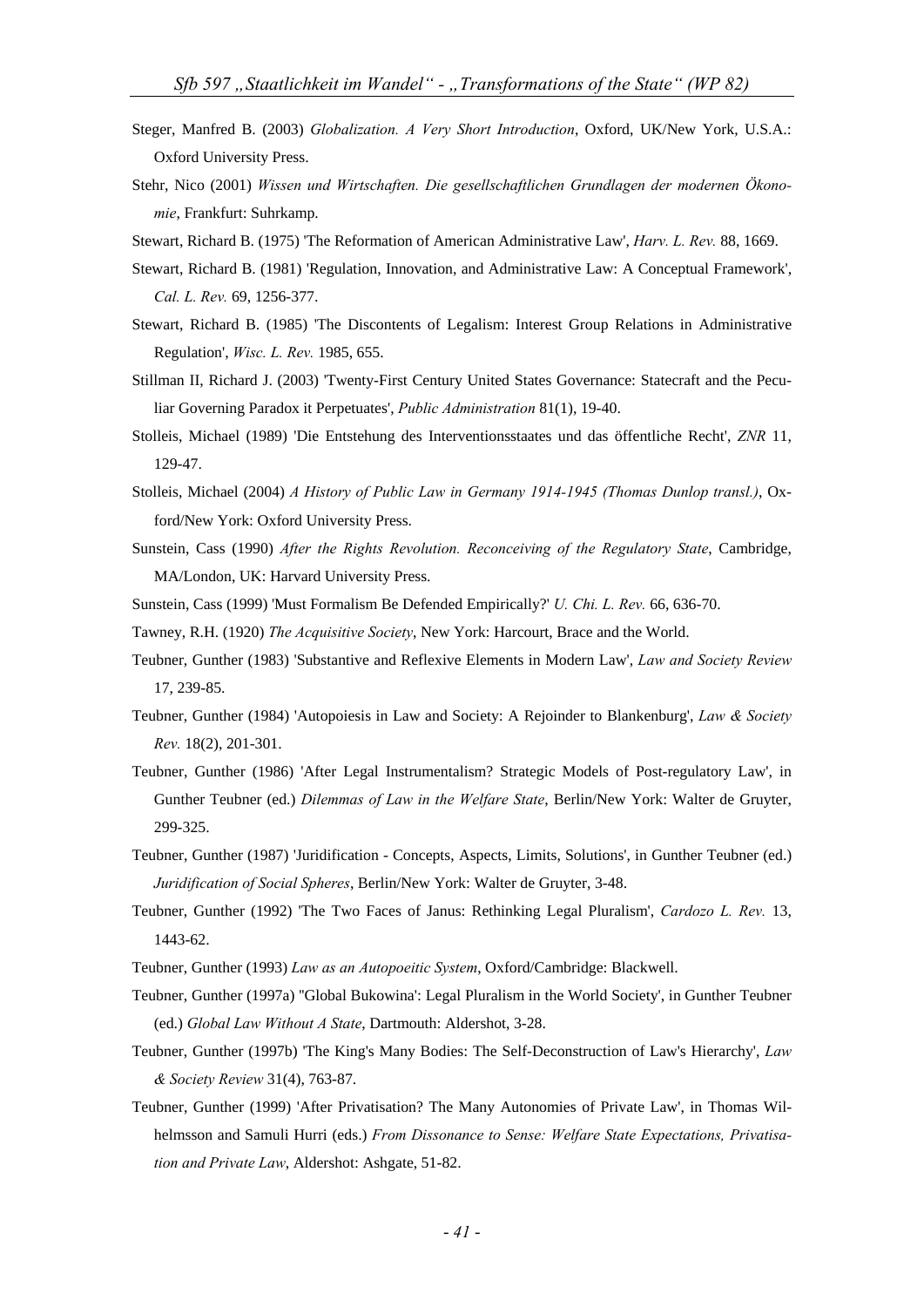- Teubner, Gunther (2006) 'Dealing With Paradoxes: Luhmann, Wiethölter, Derrida', in Oren Perez and Gunther Teubner (eds.) *Paradoxes and Inconsistencies in Law*, Portland, OR/Oxford, UK: Hart Publishing, 41-64.
- Teubner, Gunther and Helmut Willke (1984) 'Kontext und Autonomie: Gesellschaftliche Selbststeuerung durch reflexives Recht', *Zeitschrift für Rechtssoziologie* 5, 4-35.
- Tiebout, Charles M. (1956) 'A Pure Theory of Local Expenditures', *Journal of Political Economy* 64(5), 416-24.
- Trebilcock, Michael J. (1993) *The Limits of Freedom of Contract*, Cambridge, MA: Harvard University Press.
- Trubek, David (1972a) 'Max Weber on Law and the Rise of Capitalism', *Wisc. L. Rev.*, 720-53.
- Trubek, David (1972b) 'Toward a Social Theory of Law: An Essay on the Study of Law and Development', *Yale L. J.* 82(1), 1-50.
- Trubek, David and Marc Galanter (1974) 'Scholars in Self-Estrangement: Some Reflections on the Crisis in Law and Development Studies in the United States', *Wisc. L. Rev.*, 1062-101.
- Tsuk, Dalia (2005) 'From Pluralism to Individualism: Berle and Means and 20th Century American Legal Thought', *Law & Soc. Inquiry* 30, 179-225.
- Valcke, Catherine (2004) 'Global Law Teaching', *J. Legal Educ.* 54, 160.
- Verkuil, Paul R. (2007) 'The Nondelegable Duty to Govern', in Jody Freeman and Martha Minow (eds.) *Governance by Design*, Cambridge, MA/London, UK: Harvard University Press, *forthcoming*.
- Vincent-Jones, Peter (2007) 'The New Public Contracting: Public versus Private Ordering?' *Ind. J. Glob. Leg. Stud.* 14, *forthcoming*.
- Walker, Neil (2002) 'The Idea of Constitutional Pluralism', *Modern Law Review* 65(3), 317-59.
- Weber, Max (1967) *On Law in Economy and Society (transl. from the German Wirtschaft und Gesellschaft, 2nd ed., 1925, by E.Shils and M.Rheinstein, edited/annotated by M.Rheinstein)*, New York: Simon Schuster.
- Wechsler, Albert M. (1959) 'Toward Neutral Principles in Constitutional Law', *Harv. L. Rev.* 73, 1-35.
- Weinrib, Ernest J. (1988) 'Legal Formalism: On the Immanent Rationality of Law', *Yale L. J.* 97(6), 949- 1016.
- Wiethölter, Rudolf (1977) 'Begriffs- oder Interessenjurisprudenz falsche Fronten im IPR und Wirtschaftsverfassungsrecht', in Alexander Lüderitz and Jochen Schröder (eds.) *Internationales Privatrecht und Rechtsvergleichung im Ausgang des 20. Jahrhunderts*, Frankfurt: Alfred Metzner Verlag, 213-63.
- Wiethölter, Rudolf (1985) 'Proceduralization of the Category of Law', in Christian Joerges and David Trubek (eds.) *Critical Legal Thought: An American-German Debate*, Baden-Baden: Nomos, 501-10.
- Wiethölter, Rudolf (1986a) 'Materialization and Proceduralization in Modern Law', in Gunther Teubner (ed.) *Dilemmas of Law in the Welfare State*, Berlin/New York: Walter de Gruyter, 221-49.